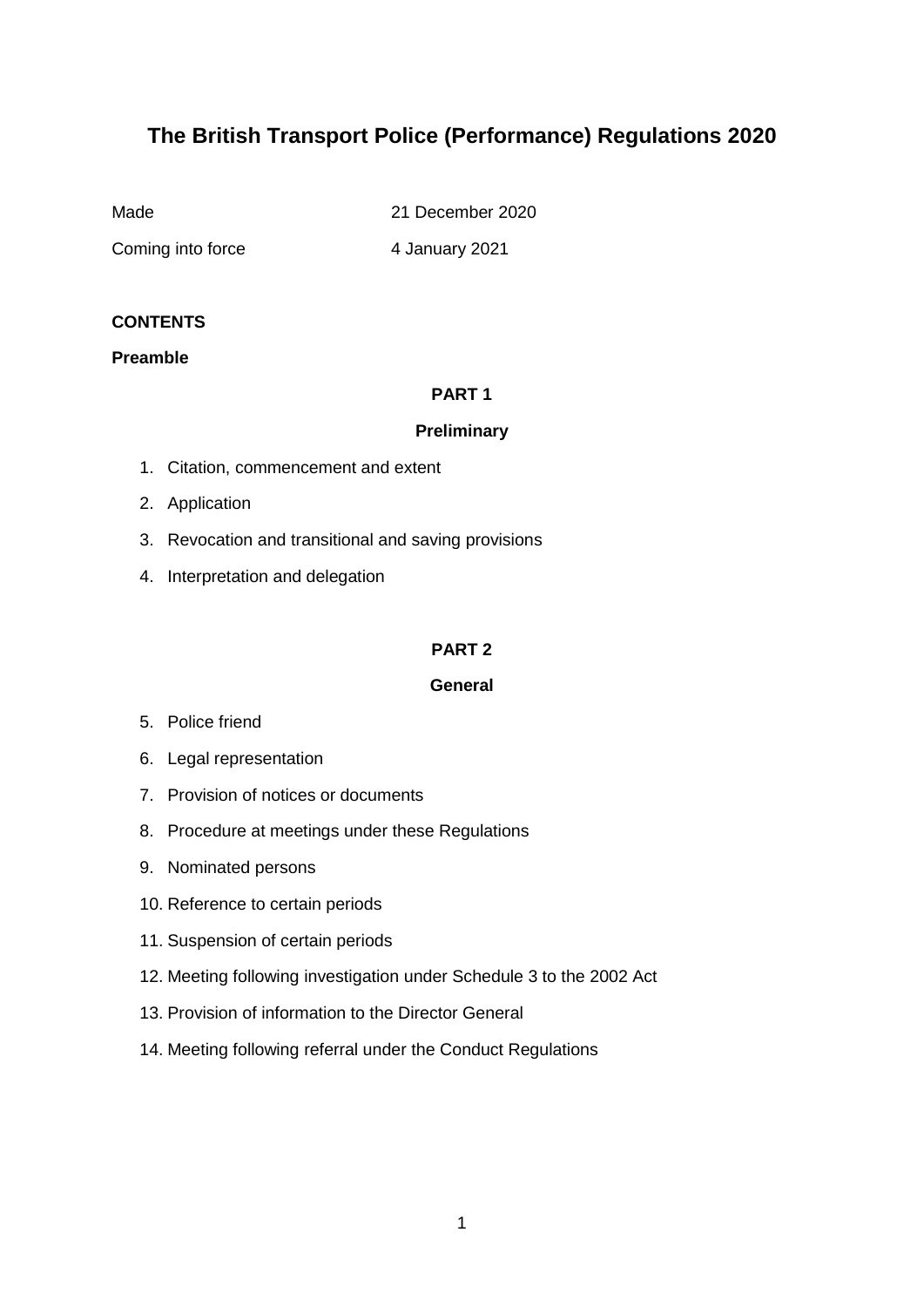#### **PART 3**

#### **First stage**

- 15. Circumstances in which a first stage meeting may be required
- 16. Arrangement of first stage meeting
- 17. Procedure at first stage meeting
- 18. Procedure following first stage meeting
- 19. Appeal against finding and outcome of first stage meeting
- 20. Arrangement of first stage appeal meeting
- 21. Procedure at first stage meeting

#### **PART 4**

#### **Second stage**

- 22. Circumstances in which a second stage meeting may be required
- 23. Arrangement of second stage meeting
- 24. Circumstances in which a second stage meeting may be required without a first stage meeting
- 25. Procedure at second stage meeting
- 26. Procedure following second stage meeting
- 27. Appeal against the finding and outcome of a second stage meeting
- 28. Arrangement of second stage appeal meeting
- 29. Procedure at second stage appeal meeting

#### **PART 5**

#### **Third stage**

- 30. Assessment following second stage meeting
- 31. Arrangement of third stage meeting
- 32. Circumstances in which a third stage meeting may be required without a prior first or second stage meeting
- 33. Arrangement of a third stage meeting without a prior first or second stage meeting
- 34. Appointment of panel members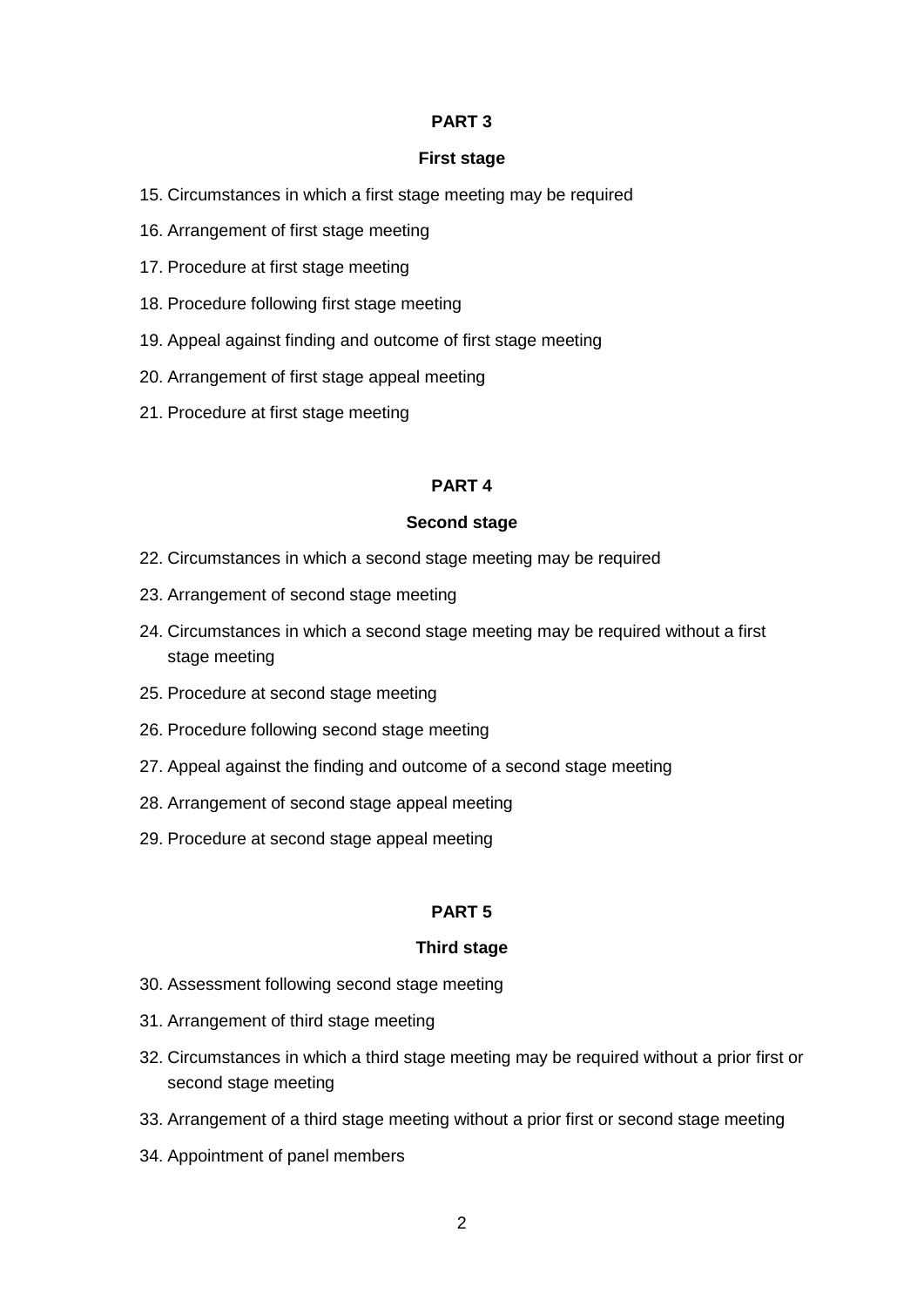- 35. Right of officer concerned to object to panel members
- 36. Procedure on receipt of notice of second stage meeting
- 37. Witnesses
- 38. Timing and notice of third stage meeting
- 39. Postponement and adjustment of a third stage meeting
- 40. Participation of Director General an investigator at third stage meeting
- 41. Attendance of complainant or interested person at third stage meeting
- 42. Attendance of others at a third stage meeting
- 43. Exclusion from a third stage meeting
- 44. Procedure at a third stage meeting
- 45. Finding
- 46. Outcomes
- 47. Assessment of performance or attendance following third stage meeting where a written improvement notice has been issued
- 48. Assessment of performance or attendance following third stage meeting where a final written improvement notice has been issued or extended
- 49. Third stage meeting under regulation 48

#### **Preamble**

The British Transport Police Authority makes the following Regulations in exercise of the powers conferred by sections 36 and 37 of the Railways and Transport Safety Act 2003<sup>1</sup> ("the 2003 Act").

In accordance with section 46 of the 2003 Act, the British Transport Police Authority invited the British Transport Police Federation to nominate individuals to meet with an equal number of individuals nominated by the British Transport Police Authority to discuss these Regulations and had regard to the recommendations made by the group. The Superintendents Association was also consulted, and regard was had to their recommendations.

<sup>-</sup><sup>1</sup> 2003 c.20. Section 36 is amended by paragraph 18 of Schedule 22 to the Criminal Justice and Immigration Act 2008 (c.4) and by paragraph 7 of Schedule 7 to the Policing and Crime Act 2017 (c.3). Section 37 is amended by paragraph 19 of Schedule 22 to the Criminal Justice and Immigration Act 2008 and by paragraph 8 of Schedule 7 to the Policing and Crime Act 2017.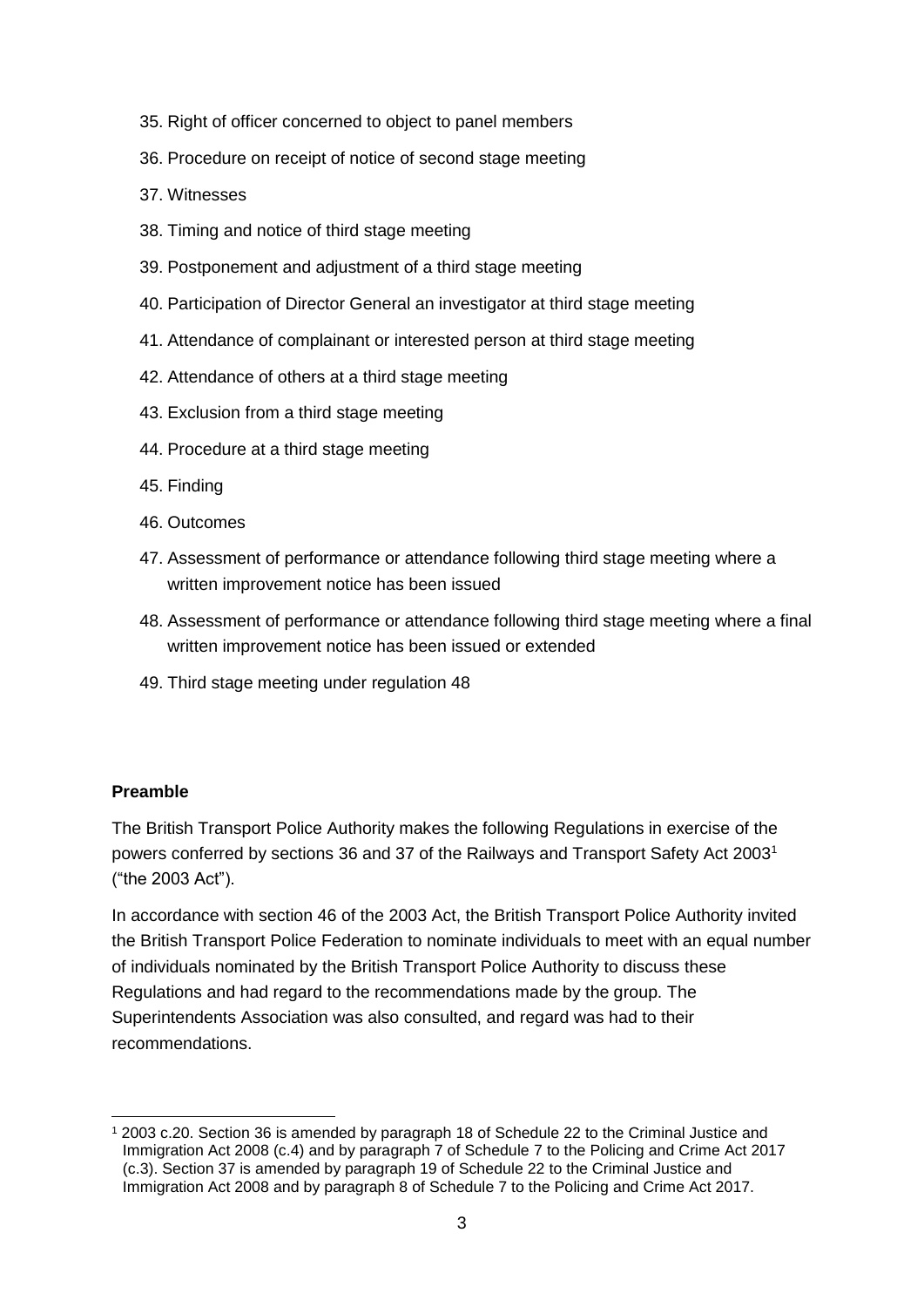#### **PART 1**

#### **Preliminary**

#### **Citation, commencement and extent**

- **1.** (1) These Regulations may be cited as the British Transport Police (Performance) Regulations 2020 and come into force on 4 January 2021.
	- (2) These Regulations extend to England and Wales and to Scotland.

### **Application**

**2.** These Regulations do not apply in relation to –

(a) a member of the police force above the rank of chief superintendent;

(b) an officer of the rank of constable who has not completed the period of probation applicable to the officer.

#### **Revocation and transitional provisions**

**3.** (1) Subject to paragraph (2), the British Transport Police (Performance) Regulations 2015, as amended by the British Transport Police (Complaints and Misconduct, Conduct, Performance and Police Appeal Tribunal) (Amendment) Regulations 2017, ("the 2015 Performance Regulations") are revoked.

(2) Where unsatisfactory performance or attendance by a police officer or gross incompetence came to the attention of the line manager or the chief constable before 4 January 2021, nothing in these Regulations applies and the 2015 Performance Regulations continue to have effect.

### **Interpretation and delegation**

4. (1) in these Regulations-

"the 2003 Act" means the Railways and Transport Safety Act 2003;

"the 1996 Act" means the Police Act 1996<sup>2</sup>;

"the 2002 Act" means the Police Reform Act 2002<sup>3</sup>;

"the Police Regulations" means the Police Regulations 2003<sup>4</sup>;

"appropriate authority" means the chief constable of the police force;

"bank holiday" means a day which is a bank holiday under the Banking and Financial Dealings Act 1971<sup>5</sup> in England and Wales or, in respect of Scotland, a day which is a bank holiday as set by Scottish Ministers under the powers conferred by the Scotland Act 1998;

-

<sup>2</sup> 1996 c.16.

<sup>3</sup> 2002 c.30.

<sup>4</sup> SI 2003/527.

<sup>5</sup> 1971 c.80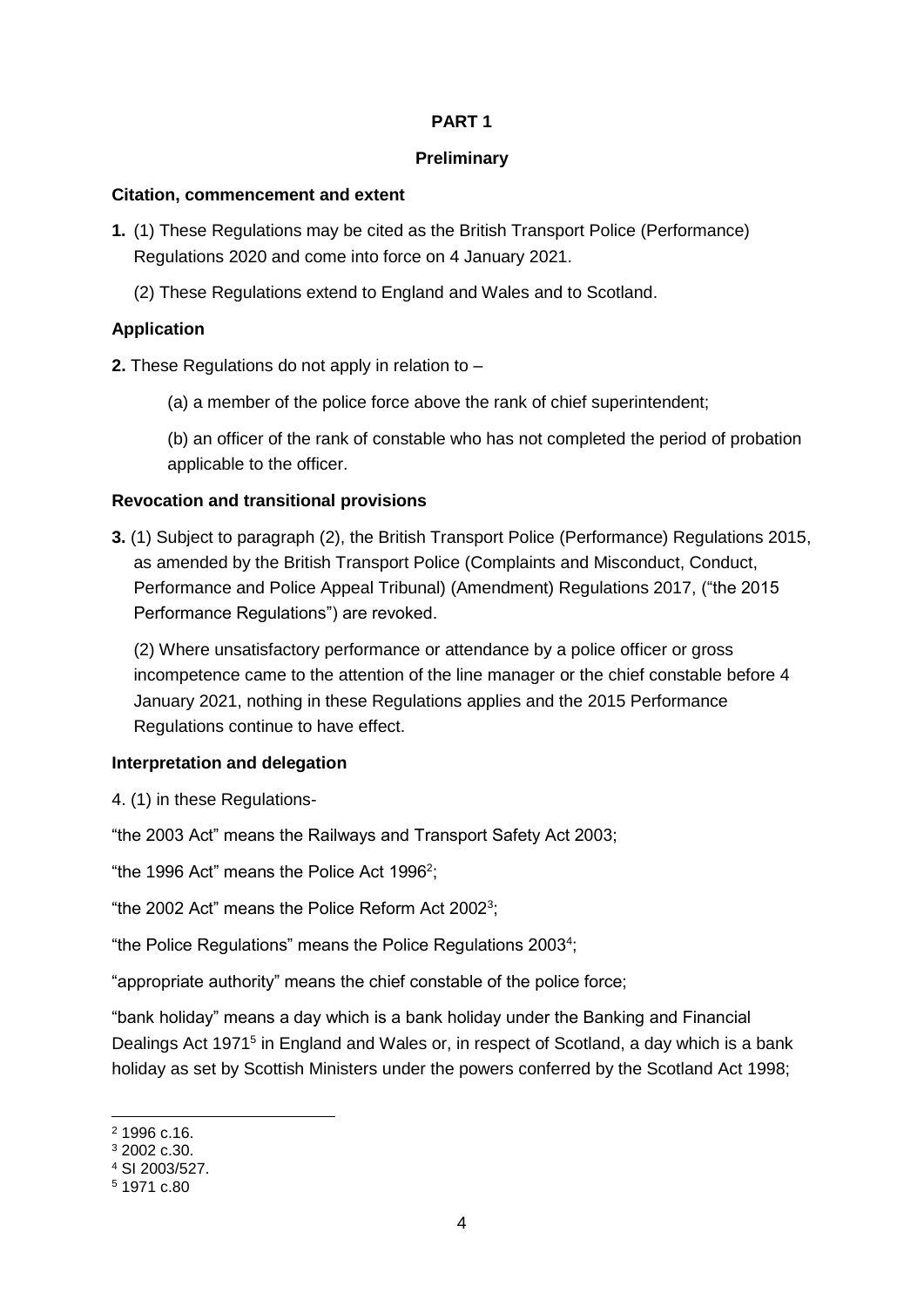"chief constable" means the person appointed in accordance with section 21 of the 2003 Act;

"complainant" is to be construed in accordance with section 29(2) of the 2002 Act (interpretation of Part  $2$ )<sup>6</sup>

"complaint" has the same meaning as given to in in section 12(1) of the 2002 Act (complaints, matters and persons to which Part 2 applies)<sup>7</sup>;

"conduct matter" has the meaning given to it in section 12(2) of the 2002 Act (complaints, matters and persons to which Part 2 applies) $8$ ;

"the Conduct Regulations" means the British Transport Police (Conduct) Regulations 2020;

"Director General" means the Director General of the Independent Office for Police Conduct, established under section 9 of the 2002 Act<sup>9</sup> (the Independent Office of Police Conduct);

"DSI matter" has the meaning given to it by section 12 of the 2002 Act<sup>10</sup>;

"document" means anything in which information of any description is recorded and includes any recording of a visual image or images;

"first stage appeal meeting" has the meaning given to it by regulation 19(8):

"first stage meeting" has the meaning given to it by regulation 15;

"gross incompetence" means a serious inability or serious failure of a police officer to perform the duties of the officer's rank or the role the officer is currently undertaking to a satisfactory standard or level, without taking into account the officer's attendance, to the extent that dismissal would be justified and "grossly incompetent" is to be construed accordingly;

"human resources professional" means a police officer or police staff member who has specific responsibility for personnel matters relating to members of the police force;

"interested person" means a person who has an interest in being kept properly informed about the handling of a complaint, conduct matter or DSI matter in accordance with section 21 of the 2002 Act (duty to provide information for other persons)<sup>11</sup>:

<sup>-</sup><sup>6</sup> Section 29(2) was amended by paragraph 6 of Schedule 4 to the Policing and Crime Act 2017.

<sup>&</sup>lt;sup>7</sup> Section 12(1) to (1B) was substituted for section 1(1) by section 14(2) of the Policing and Crime Act 2017.

<sup>8</sup> Section 12(2) was amended by paragraph 8(6)(a) of Schedule 14 to the Police Reform and Social Responsibility Act 2011 and section 2(3)(a) and 3(3) of the Police (Complaints and Conduct) Act 2017.

<sup>&</sup>lt;sup>9</sup> Section 9 was amended by section 33 of the Policing and Crime Act 2017.

<sup>10</sup> Section 12Aof the Police Reform Act 2002 was inserted by sections 160, 178 of, and paragraph 3 of Schedule 12 to the Serious Organised Crime and Police Act 2005 (c.15).

<sup>11</sup>Section 21 was amended by paragraph 7 of Schedule 12 to the Serious Organised Crime and Police Act 2005 (c.15). There are other amendments to section 21 but none are relevant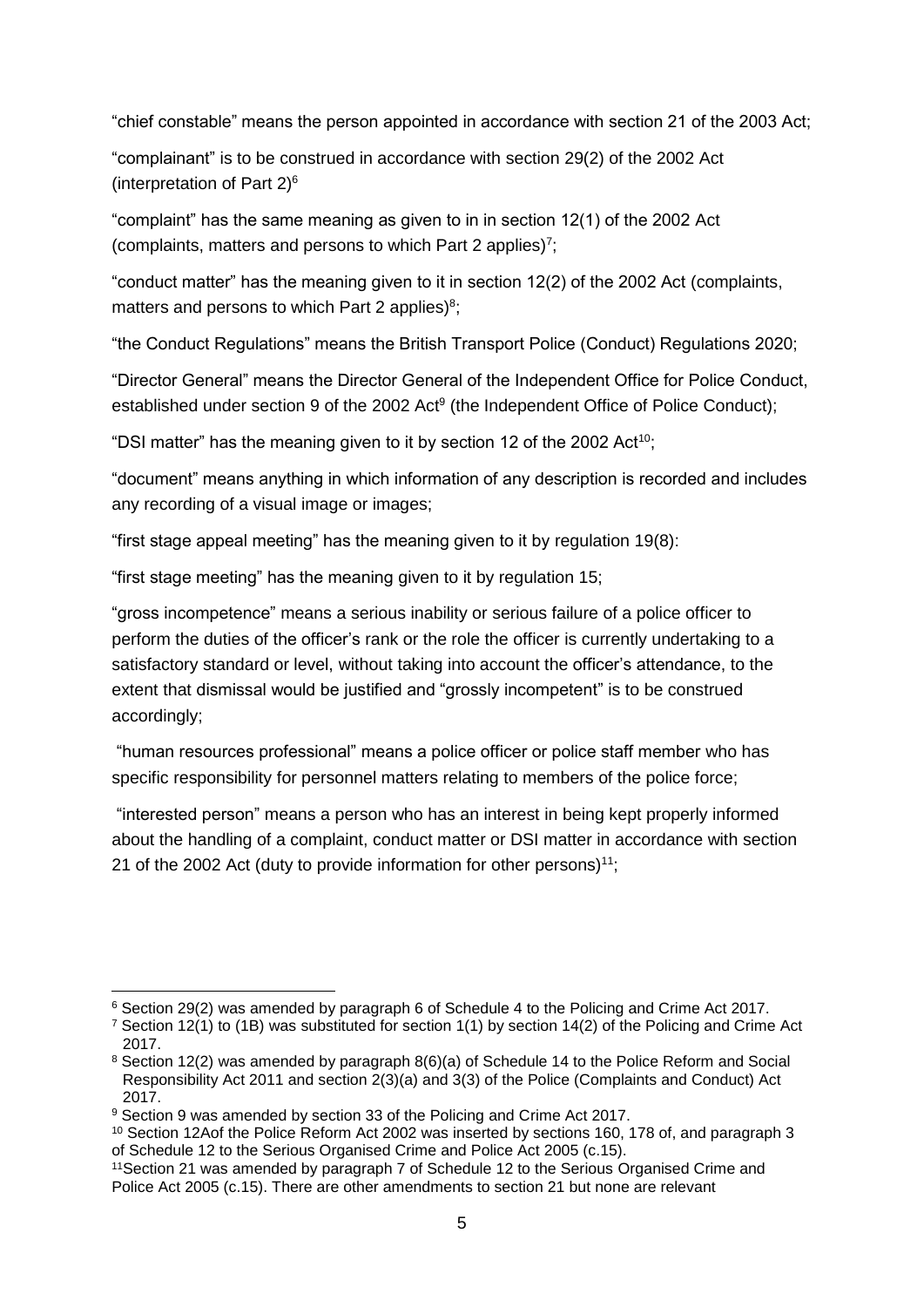"investigator", other than in regulation 14, means a person appointed or designated under paragraph 16, 18 or 19 of Schedule 3 to the 2002 Act (investigations)<sup>12</sup> as the case may be;

"line manager" means the police officer or the police staff member who, in either case, has immediate supervisory responsibility for the officer concerned;

"member of the police force" means a constable of the police force of any rank, appointed in accordance with section 24 of the 2003 Act;

"officer concerned" means the police officer in respect of whom proceedings under these Regulations are, or are proposed to be, taken;

"panel" means a panel appointed by the appropriate authority in accordance with regulation 34 subject to any change to the membership of that panel in accordance with regulation 35 and regulations 48 and 49;

"police force" means the British Transport Police Force as established and maintained in accordance with section 20 of the 2003 Act;

"police friend" means a person chosen by the officer concerned in accordance with regulation 5;

"police officer" means a member of the police force or a special constable (unless the context otherwise indicates that this expression extends to persons appointed by another police force);

"police staff member" means a person employed in the service of the police force in accordance with section 27 of the 2003 Act (unless the context otherwise indicates that this expression extends to persons appointed by another police force);

"proposed witness" means a witness whose attendance at a third stage meeting the officer concerned or the appropriate authority (as the case may be) wishes to request of the panel chair;

"relevant lawyer"-

(a) In England and Wales has the same meaning as in section 84(4) of the 1996 Act<sup>13</sup> (representation at disciplinary and other proceedings),

<sup>-</sup><sup>12</sup> Paragraph 16 was amended by paragraphs 11 and 14 of Schedule 12 to the Serious Organised Crime and Police Act 2003, paragraphs 1, 11 and 12 of Schedule 14 to the Police Reform and Social Responsibility Act 2011, paragraphs 8 and 17 of Schedule 6 to the Crime and Courts Act 2013 (c.23) and paragraphs 9 and 16 of Schedule 5 to the Policing and Crime Act 2017; paragraph 18 was amended by paragraphs 1, 11 and 16 of Schedule 12 to the Serious Organised Crime and Police Act 2005 and by paragraphs 9, 15, 18 and 19 of Schedule 6 to the Policing and Crime Act 2017; paragraph 19 was amended by paragraphs 1, 11 and 17 of Schedule 12 to the Serious Organised Crime and Police Act 2005 and paragraphs 9, 15 and 20 and 56 of Schedule 9 to the Policing and Crime Act 2018. There are further amendments to paragraphs 16, 18 and 19, but none are relevant.

<sup>&</sup>lt;sup>13</sup> Section 84 was substituted by paragraphs 1 and 7 of Schedule 22 to the Criminal Justice and Immigration Act 2008 and amended by paragraphs 1 and 40 of Schedule 16 to the Police Reform and Social Responsibility Act 2011 and section 19(1) and (4) of the Policing and Crime Act 2017.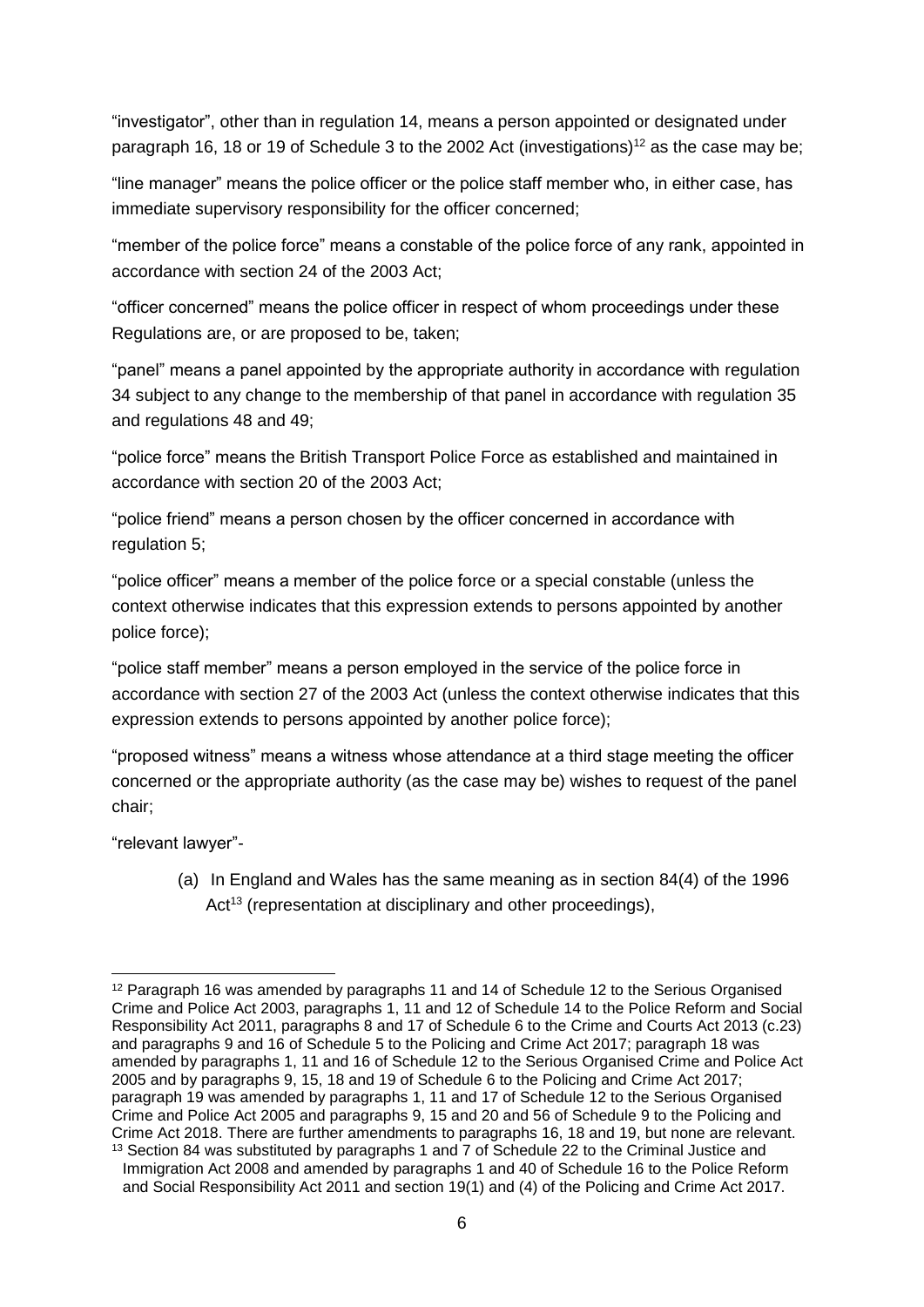(b) In Scotland means an advocate or solicitor;

"relevant terms of final written improvement notice" has the meaning given to it by regulation 27;

"relevant terms of the written improvement notice" has the meaning given to it by regulation 19;

"second line manager" means the person appointed by the appropriate authority to act as the second line manager for the purposes of these Regulations in relation to the officer concerned and who is either-

- (a) a member of the police force having supervisory responsibility for the line manager and who (in a case where the line manager is a member of the force) is senior in rank to the line manager; or
- (b) a police staff member who has supervisory responsibility for the line manager;

"second stage appeal meeting" has the meaning given to it by regulation 27(8);

"second stage meeting" has the meaning given to it by regulation 22(2) and 24(5)(c) as the context requires;

"senior manager" means –

- (a) the police officer or police staff member who is the supervisor of the person who is, in relation to the officer concerned, the second line manager; or
- (b) in the absence of such supervisor, the police officer or police staff member nominated by the appropriate authority to carry out any of the functions of such supervisor under these Regulations, being of at least the same or equivalent rank or grade as the person who is, in relation to the officer concerned, the second line manager;

"senior officer" means a member of the police force holding a rank above that of chief superintendent;

"special constable" means a special constable of the police force of any grade, appointed in accordance with section 25 of the 2003 Act;

"staff association" means-

- (a) in relation to a member of the police force of the rank of chief inspector or below, the British Transport Police Federation; and
- (b) in relation to a member of the police force of the rank of superintendent or chief superintendent, the Police Superintendents' Association of England and Wales;

"third stage meeting" has the meaning assigned to it by regulations 30(2) and 32(3), as the context requires;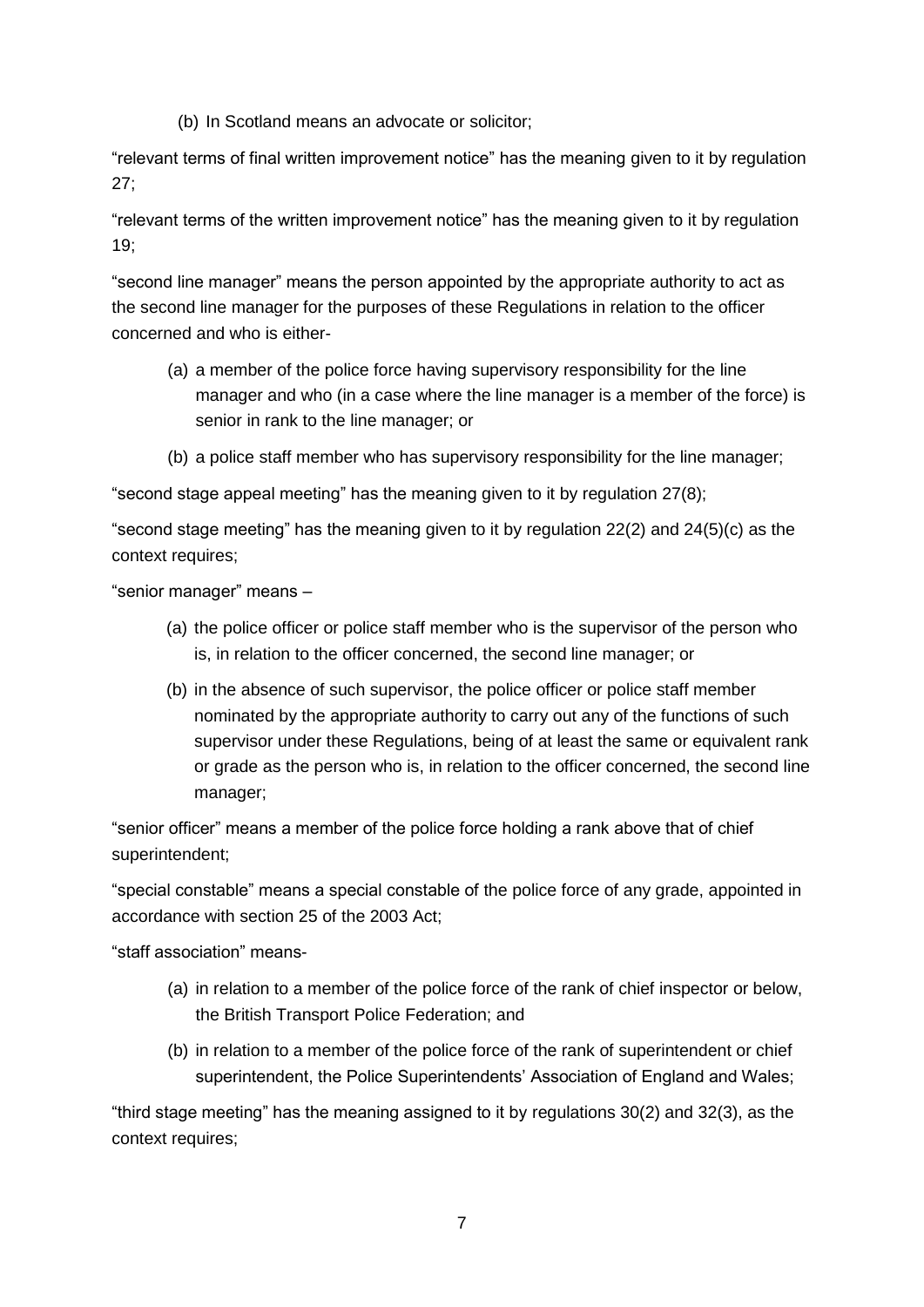"unsatisfactory performance procedures" means the procedures set out in these Regulations;

"working day" means any day other than

- (a) a Saturday or a Sunday;
- (b) Christmas Day or Good Friday, or
- (c) a day which is a bank holiday or a public holiday in England and Wales or, as the case may be, Scotland.

(2) In these Regulations-

(a) a reference to-

(i) unsatisfactory performance or attendance;

(ii) the performance or attendance of an officer being unsatisfactory.

Is a reference to an inability or failure of a police officer to perform the duties of the role or rank the officer is currently undertaking to a satisfactory standard or level;

(b) "unsatisfactory performance or attendance" may be construed as a reference to unsatisfactory performance and attendance;

(c) "performance or attendance" may be construed as a reference to performance and attendance.

(3) Information in documents which are stated to be subject to the harm test under these Regulations must not be supplied to the officer concerned in so far as the appropriate authority considers that preventing disclosure to the officer is-

(a) necessary for the purpose of preventing the premature or inappropriate disclosure of information that is relevant to, or may be used in, criminal proceedings;

(b) necessary in the interests of national security;

(c) necessary for the purposes of the protection or detection of crime, or the apprehension or prosecution of offenders;

(d) necessary for the purpose of the prevention and detection of misconduct by police officers or police staff members or their apprehension for such matters;

(e) justified on the grounds that providing the information would involve disproportionate effort in comparison to the seriousness of the unsatisfactory performance or attendance in question;

(f) necessary and proportionate for the protection of the welfare and safety of any informant or witness; or

(g) otherwise in the public interest.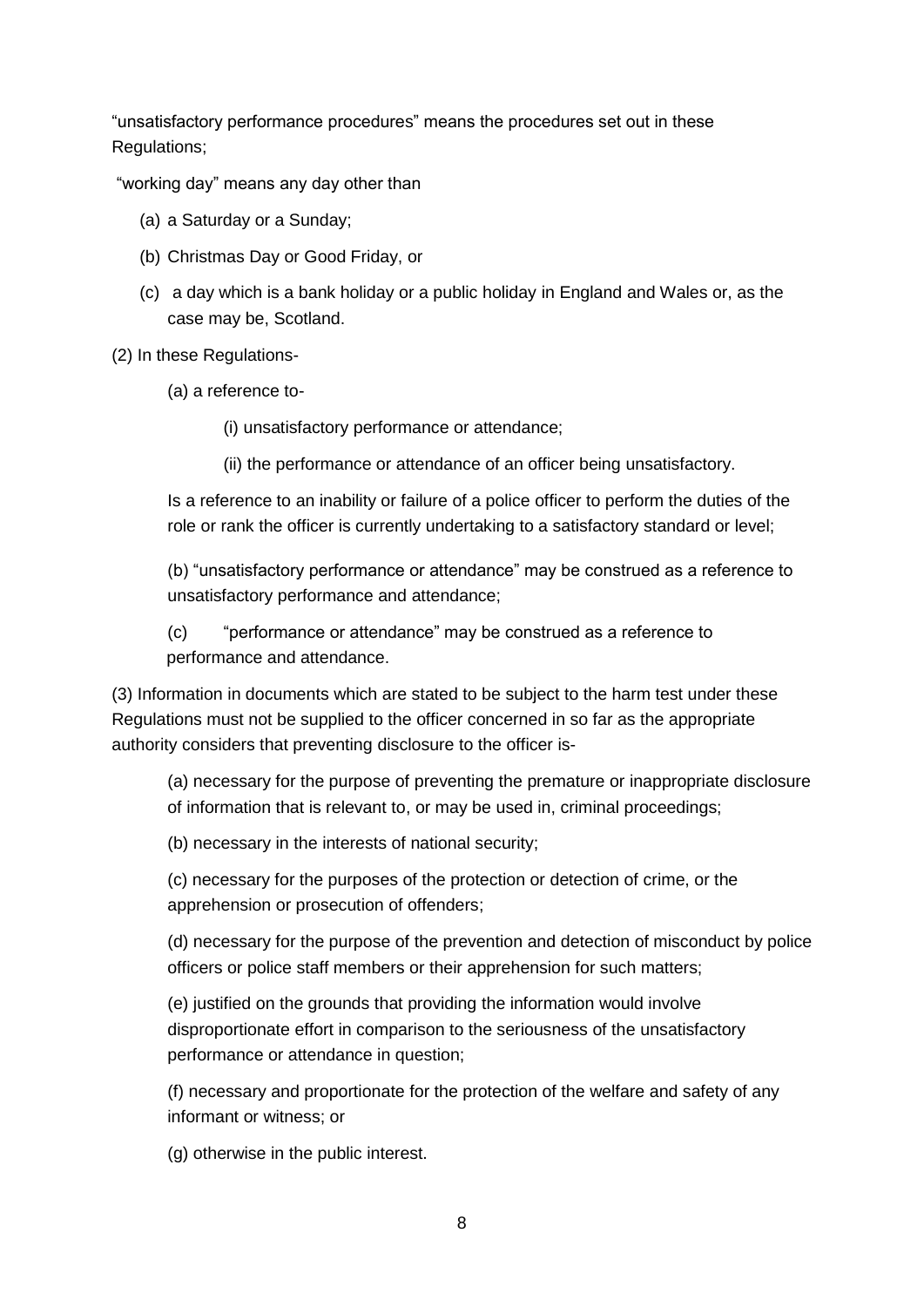(4) The appropriate authority may, subject to paragraph (5), delegate any of its functions under these Regulations to-

(a) a member of the police force of at least the rank of inspector;

(b) a police staff member who, in the opinion of the appropriate authority is of at least a similar level of seniority to an inspector.

(5) Where the appropriate authority delegates its functions under regulation 32, a decision under sub-paragraph (a) or (c) of regulation 32(1) must be authorised by a member of a police force holding the rank above that of chief superintendent.

(6) Any proceedings under these Regulations are disciplinary proceedings for the purposes of

(a) section 87(5) of the 1996 Act (guidance concerning disciplinary proceedings) and

(b) section 36(2) of the 2002 Act (conduct of disciplinary proceedings).

(7) Any proceedings under these Regulations are disciplinary proceedings within the meaning of section 29(1) of the 2002 Act, but only for the purposes of the following provisions of that Act-

(a) section 22(8) (guidance issued by the Director General);

(b) the following provisions of Schedule 3 to the 2002 Act (handling of complaints and conduct matters etc.)-

(aa) paragraph 2(6B) (complaints which must be handled in accordance with Schedule 3);

(bb) paragraph 6(2E) (handling of complaints other than by way of investigation: admissibility of statements in proceedings);

(cc) paragraph 6A(10) (reviews relating to complaints dealt with other than by investigation: references to outcome of a complaint);

(dd) paragraph 19ZG(2) (retention of items by the Director General);

(ee) paragraph 19ZH(6) (restrictions on access to items retained by the Director General);

(ff) paragraph 20(1) (restrictions on proceedings pending the conclusion of an investigation);

(gg) paragraph 22(10) (purposes for which appropriate authority may request items from investigator);

(hh) paragraph 23(5A) (duties of Director General on receipt of report on investigation;

(ii) paragraph 24(6B) (duties of appropriate authority on receipt of report on investigation);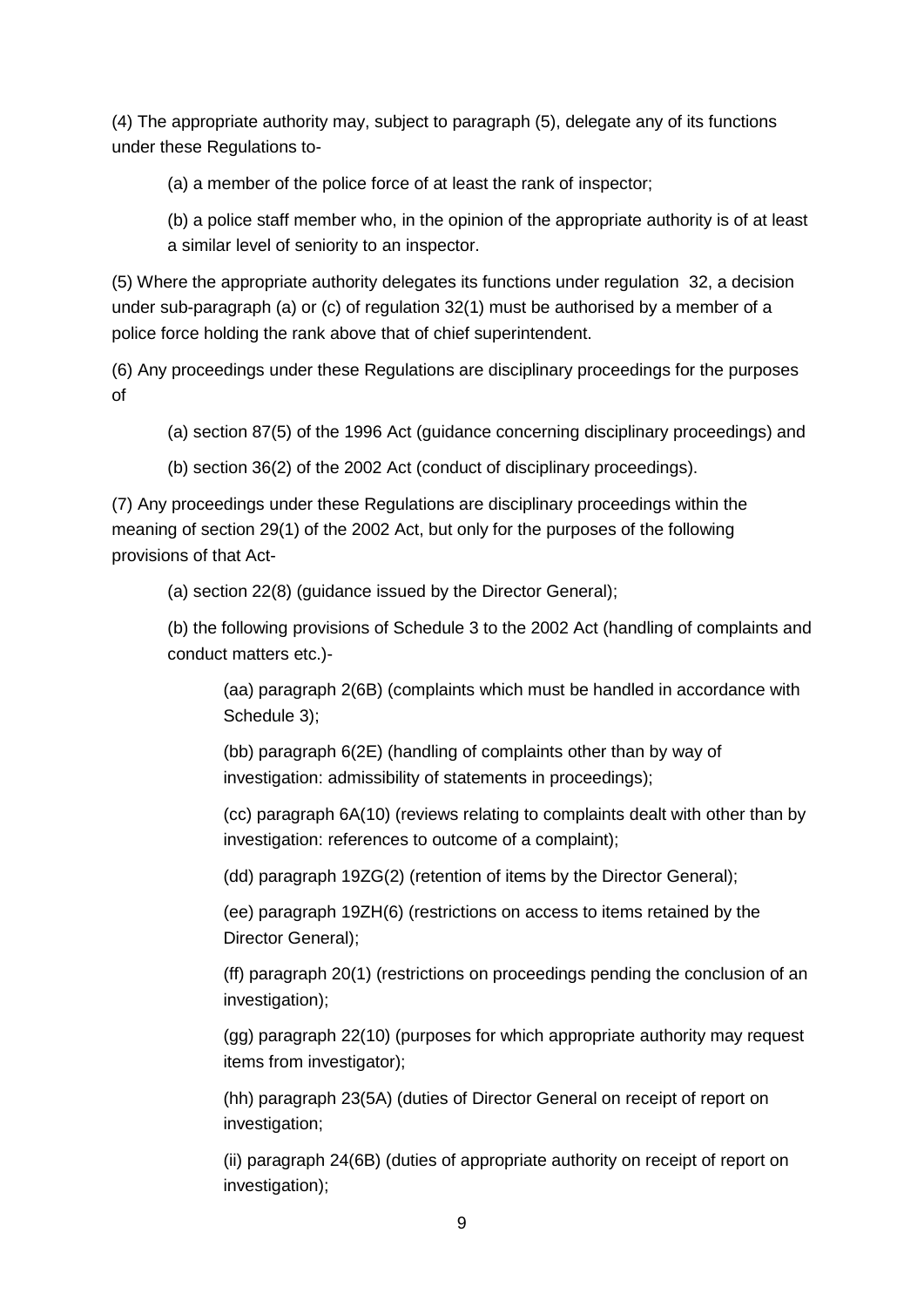(jj) paragraph 25(4C), (4E) and (14) (reviews with respect to an investigation; powers of relevant review body and references to outcome of a complaint);

(kk) paragraph 27(2) (duties of appropriate authority following memorandum under paragraph 24C).

#### **PART 2**

### **General**

#### **Police friend**

**5.** (1) The officer concerned may choose-

- (a) a police officer;
- (b) a police staff member; or
- (c) where the officer concerned is a member of the police force, a person nominated by the officer's staff association,

who is not otherwise involved in the matter, to act as a police friend.

(2) The police friend may-

(a) advise the officer concerned throughout the proceedings under these Regulations;

(b) represent the officer at any meeting under these Regulations unless the officer has the right to be legally represented under regulation 6 and chooses to be so represented;

(c) make representations to the appropriate authority concerning any aspect of the proceedings under these Regulations; and

(d) accompany the officer to any meeting which the officer is required to attend under these Regulations.

### **Legal and other representation**

**6.** (1) Where the officer concerned is required to attend a third stage meeting under regulation 32, the officer has the right to be legally represented at the meeting by a relevant lawyer of the officer's choice.

(2) If the officer chooses not to be legally represented-

(a) the meeting may take place and the officer may be dismissed or be subject to any other outcome ordered under regulation 46(2) or (6) without being legally represented; and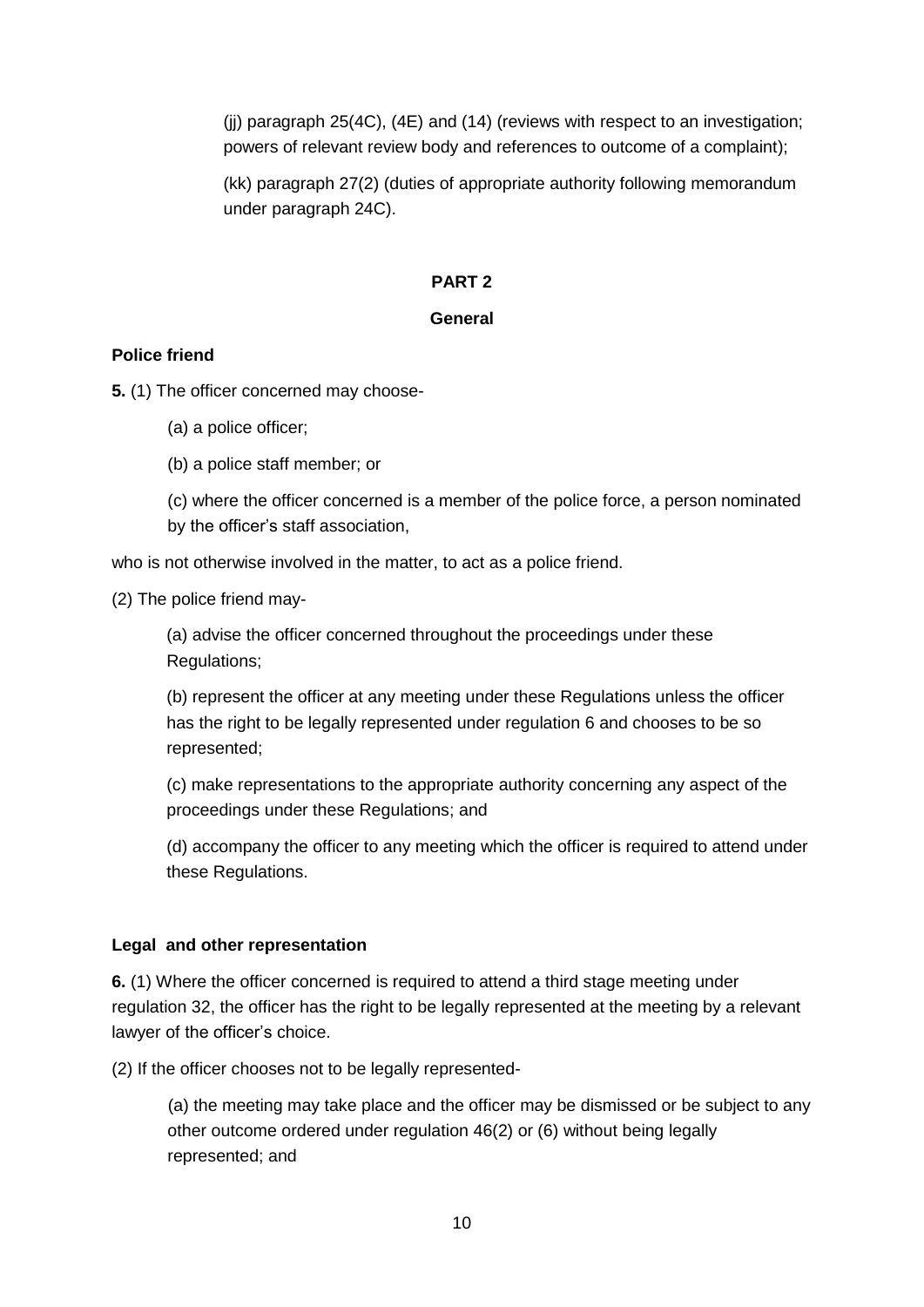(b) the panel conducting the meeting may nevertheless be advised by a relevant lawyer at the meeting in accordance with regulation 42(3).

(3) Except in a case where the officer concerned has the right to be legally represented and chooses to be so represented, the officer may be represented at the meeting under these Regulations only by a police friend.

(4) A third stage meeting under regulation 32 must not take place unless the officer concerned has been notified in writing of the effect of this regulation.

# **Provision of notices or documents**

**7.** Where any written notice or document is to be given to the officer concerned under these Regulations it must be-

(a) given to the officer in person;

(b) left with a person at, or sent by recorded delivery to, the officer's last known address;

(c) given to the officer in person by the officer's police friend where the police friend has agreed with the appropriate authority to deliver the notice or document, or

(d) given to the officer in any other manner agreed between the person who is required to give the notice or document and the officer.

# **Procedure at meetings under these Regulations**

**8.** (1) Where the officer concerned does not attend a meeting under these Regulations or where the officer participates in a third stage meeting by video link or other means under regulation 38(9), or otherwise does not attend a meeting under these Regulations, the officer may nevertheless be represented at that meeting by -

- (a) a police friend, or
- (b) where the officer was required to attend the third stage meeting under regulation 32, the officer's relevant lawyer.

(2) Where the officer concerned does not attend a meeting under these Regulations or participate in a third stage meeting by video link or other means under regulation 38(9), or otherwise does not attend a meeting under these Regulations, the meeting may be proceeded with and concluded in the absence of the officer whether or not the officer is so represented.

(3) During any meeting under these Regulations, the person representing the officer concerned may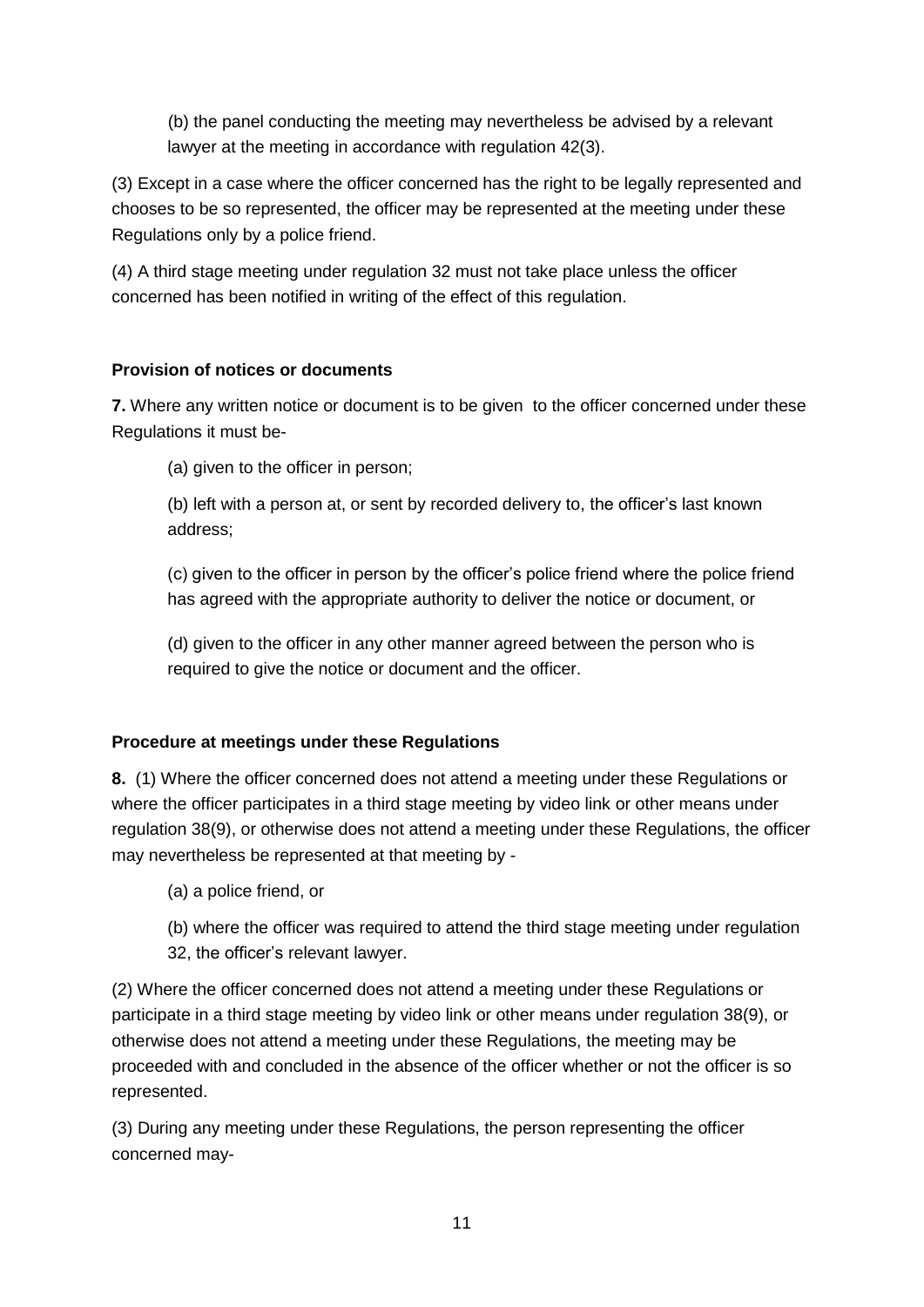(a) address the meeting in order to do any or all of the following-

- (i) put the case of the officer;
- (ii) sum up that case;
- (iii) respond on behalf of the officer to any view expressed at the meeting;
- (iv) make representations concerning any aspect of proceedings under these Regulations; and
- (v) in the case of a third stage meeting only, subject to paragraph (7), ask questions of any witnesses;

(b) confer with the officer.

(4) Where the person representing the officer concerned is a relevant lawyer, the police friend of the officer concerned may also confer with the officer.

(5) Where the officer concerned is participating in a third stage meeting by video link or other means in accordance with regulation 38(9), the person representing the officer or (if different) the police friend (or both) may also participate in the third stage meeting by such means together with the officer.

(6) The police friend or relevant lawyer of the officer concerned may not answer any questions asked of the officer during a meeting.

(7) The panel chair must determine whether any question should be put to a witness at a third stage meeting.

(8) At any meeting under these Regulations, the person or the panel conducting the meeting may not make a finding of unsatisfactory performance or attendance or gross incompetence unless-

(a) satisfied on the balance of probabilities that there has been unsatisfactory performance or attendance or gross incompetence; or

(b) the officer concerned admits unsatisfactory performance or attendance or gross incompetence.

(9) The person conducting or chairing a meeting under these Regulations may allow any document to be considered at that meeting notwithstanding that a copy of it has not been-

(a) given to the person by the officer concerned in accordance with regulation 16(9), 19(6)(b), 23(8), 27(6)(b) or 36(3);

(b) given to the officer concerned in accordance with regulation 16(2) or (3), 23(2), 31(2) or 33(2); or

(c) made available to each panel member or given to the officer concerned under regulation 34(9).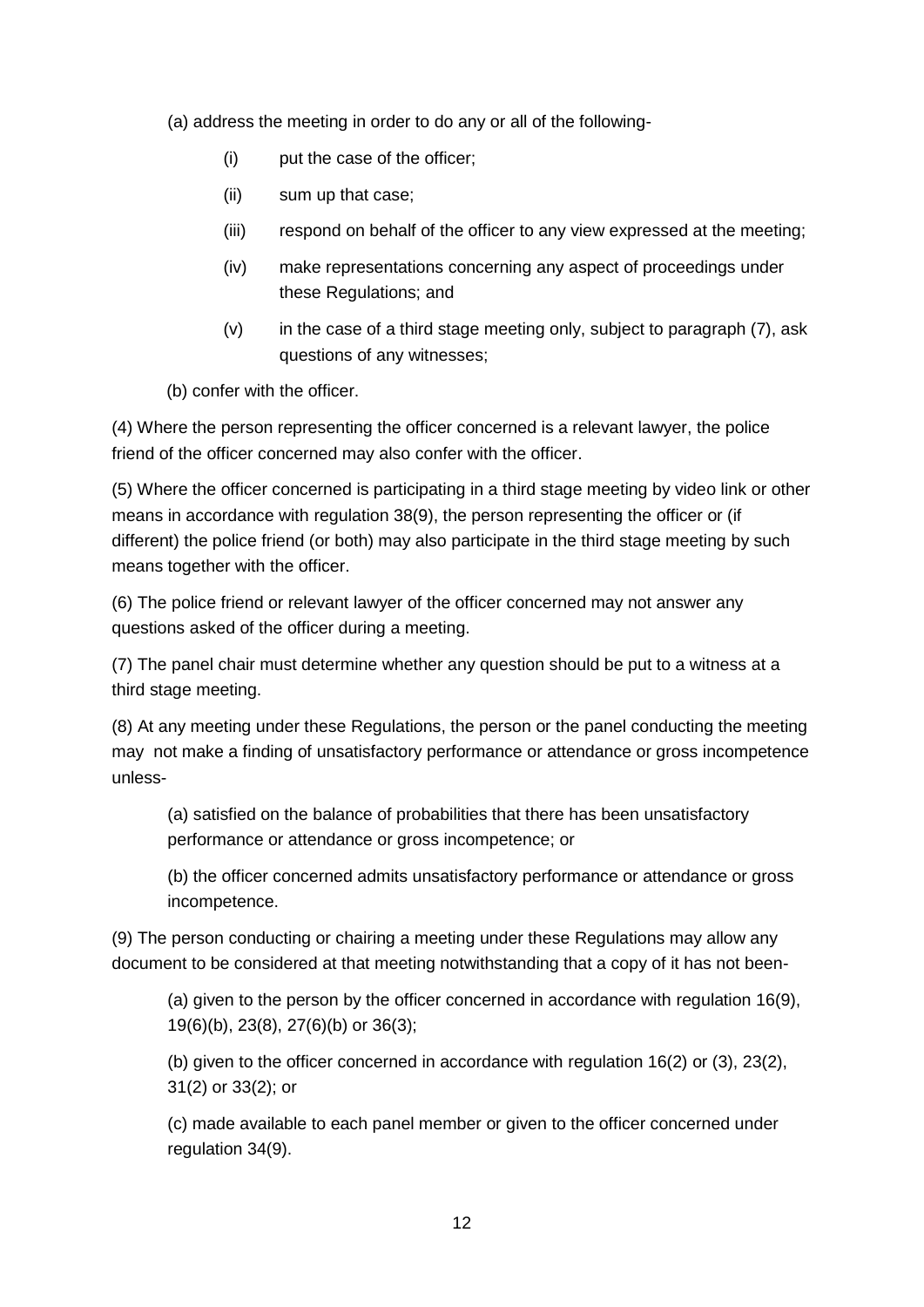### **Nominated persons**

**9.** (1) A senior manager may appoint another person (a "nominated person") to carry out any of the functions of the line manager or the second line manager in these Regulations.

(2) A person appointed to carry out the functions of a line manager under paragraph (1), may not also be appointed under that paragraph to carry out any of the functions of the second line manager.

(3) A person appointed to carry out any of the functions of the second line manager under paragraph (1), may not also be appointed under that paragraph to carry out any of the functions of the line manager.

(4) A nominated person must be a member of the police force or a police staff member in the police force and must be, in the opinion of the appropriate authority, of at least the same or equivalent rank or grade as the person whose functions the nominated person is carrying out.

(5) Where a nominated person is appointed, references in these Regulations to a line manager or a second line manager, as the case may be, must be construed as references to the nominated person, in relation to the functions which the nominated person has been appointed to carry out.

## **References to certain periods**

**10.** (1) The appropriate authority may, on the application of the officer concerned or otherwise, extend the period specified in accordance with any of the regulations mentioned in paragraph (2) if it is satisfied that it is appropriate to do so.

(2) The regulations are-

- (a) regulation  $17(6)(c)$ ;
- (b) regulation 25(6)(c); and
- (c) regulation  $46(7)(c)$  and  $(8)(a)$ .

(3) Unless the appropriate authority is satisfied that there are exceptional circumstances making it appropriate, any such period may not be extended if the extension would result in the total length of that period exceeding 12 months.

(4) Where an extension is granted under paragraph (1) of a period specified under a regulation mentioned in paragraph (2), any reference in these Regulations to such period is to be construed as a reference to that period as so extended.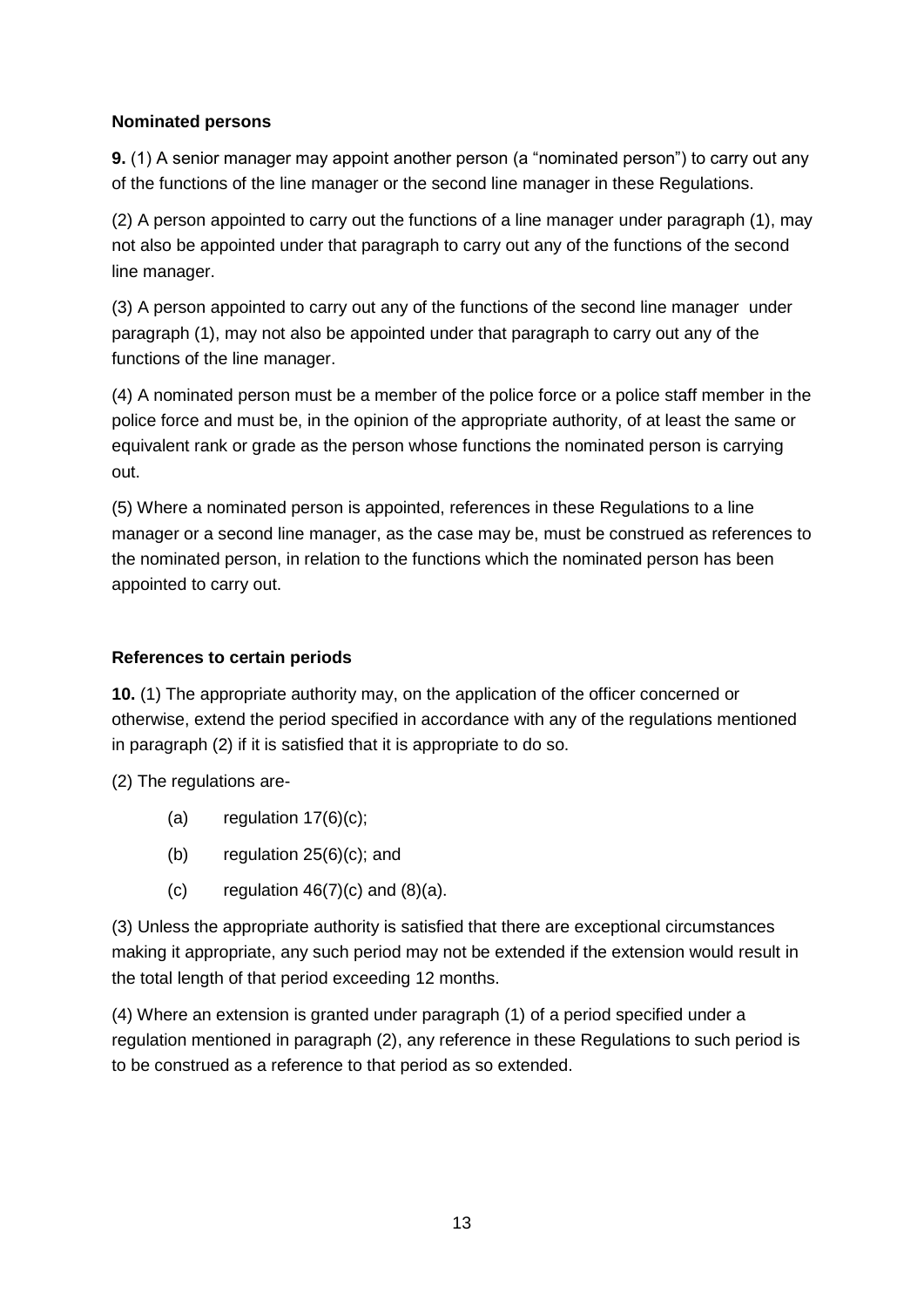#### **Suspension of certain periods**

**11.** (1) Any reference in these Regulations to a period mentioned in paragraph (2) does not include any time when the officer concerned is taking a career break.

(2) A period is –

- (a) a period specified in accordance with regulation  $17(6)(c)$ ;
- (b) the validity period of a written improvement notice specified in regulation 18(4);
- (c) a period specified in accordance with regulation  $25(6)(c)$ ;
- (d) the validity period of a final written improvement notice specified in regulation 26(4);
- (e) a period specified under regulation  $46(7)(c)$ , (d) or  $(8)(a)$ ;
- (f) the validity period of a final written improvement notice extended under regulation 46(8)(c).

#### **Meeting following investigation under Schedule 3 of the 2002 Act**

- **12.** (1) The appropriate authority must direct the line manager of the officer concerned to take the action specified in paragraph (2), (3) or (4), as the case may be where–
	- (a) regulation 32 does not apply, and
	- (b) the appropriate authority –

(i) receives an investigator's written report submitted under paragraph 22 or 24A of Schedule 3 to the 2002 Act (final reports on investigations)<sup>14</sup>, and in making a determination under paragraph 24(6) (action by appropriate authority in response to an investigation report)<sup>15</sup> or  $24C(4)$  of that Schedule (action by the Director General in response to an investigation report)<sup>16</sup>, considers that the performance of a police officer is unsatisfactory;

<sup>-</sup><sup>14</sup> Paragraph 22 was substituted by paragraphs 1, 11 and 21 of Schedule 12 to the Serious Organised Crime and Police Act 2005 ("the 2005 Act") ("the 2005 Act") and amended by paragraphs 1, 3 and 12 of Schedule 23 to the Criminal Justice and Immigration Act 2008 ("the 2008 Act") and section 19 of, and paragraph 47 of Schedule 5, and paragraphs 15 and 56 of Schedule 9, to the Policing and Crime Act 2017 ("the 2017 Act"). Paragraph 24A was inserted by paragraphs 1, 11 and 24 of Schedule 12 to the 2005 Act and amended by paragraphs 1, 3 and 1 of Schedule 23 to the 2008 Act and section 18 of, and paragraphs 9, 28 and 47 of Schedule 4, and paragraphs 15 and 56 of Schedule 9, to the 2017 Act.

<sup>15</sup> Paragraph 24(6) was substituted by paragraph 14(6) of Schedule 23 to the 2008 Act and amended by paragraph 14(3) of Schedule 14 to the Police Reform and Social Responsibility Act 2011 and paragraphs 27(2) and 47(h)(xiii) of Schedule 5 to the 2017 Act.

<sup>&</sup>lt;sup>16</sup> Paragraph 24C was inserted by paragraphs 1, 11 and 24 of Schedule 23 to the 2005 Act and amended by section 138 of, and paragraphs 95 of Schedule 11 to, the Anti-social Behaviour, Crime and Policing Act 2014 (c.12) ("the 2014 Act") and paragraphs 15 and 5 of Schedule 9 to the 2017 Act.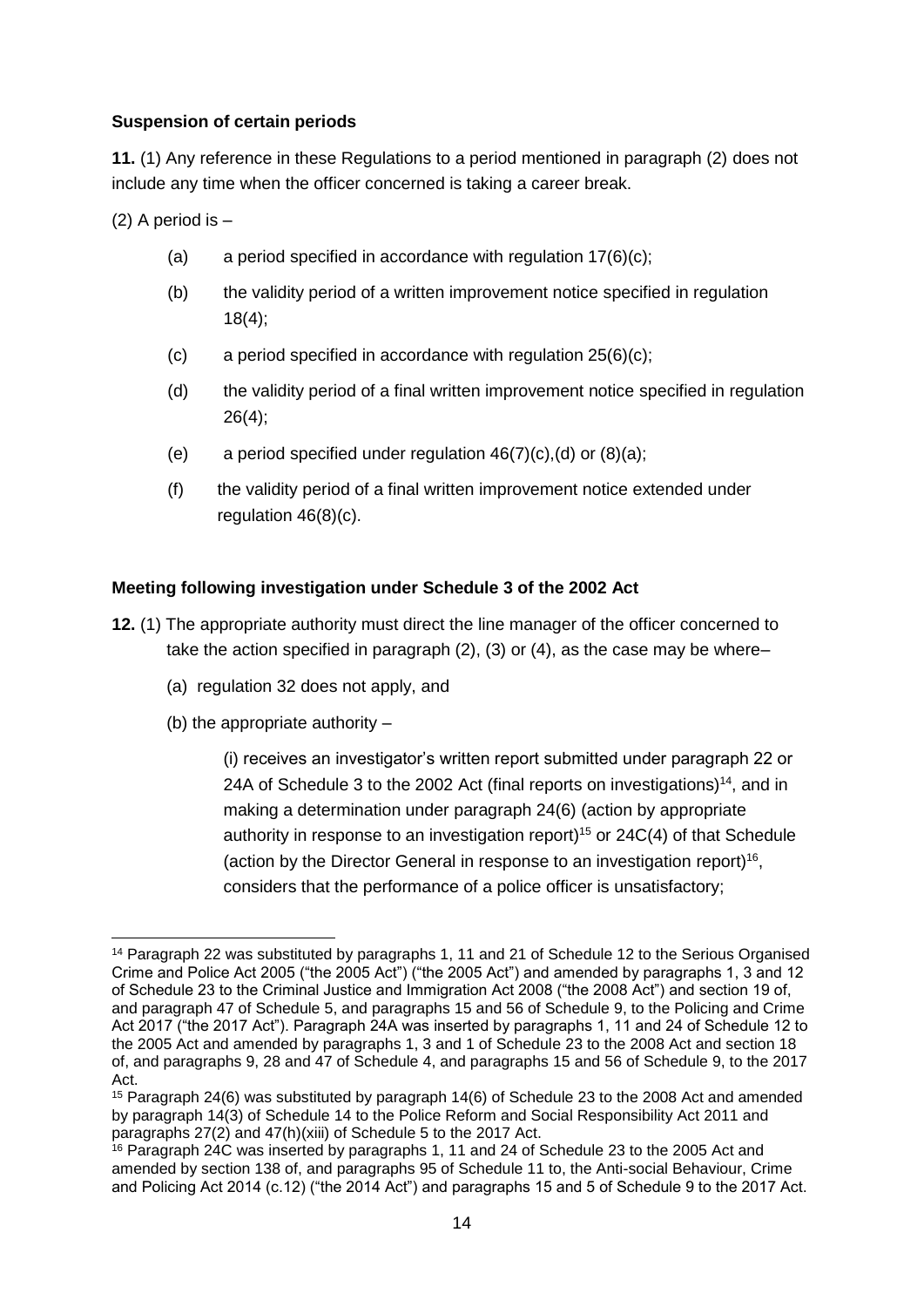(ii) has a duty under paragraph 23(5B) of that Schedule (duties of appropriate authority in relation to a direction by Director General to bring disciplinary proceedings) <sup>17</sup> to comply with a direction to bring disciplinary proceedings, following a determination under paragraph 23(5A)(b) of that Schedule (duties of a Director General on receipt or completion of report on investigation)<sup>18</sup> that a person's performance is unsatisfactory;

(iii) accepts a recommendation made under paragraph 25(4C)(c) of that Schedule (reviews with respect to an investigation)<sup>19</sup> that misconduct proceedings of the form specified in the recommendation are brought;

(iv) accepts a recommendation made under paragraph 25(4E)(c) of that Schedule that misconduct proceedings of the form specified in the recommendation are brought;

(v) accepts a recommendation made under paragraph 27(3A) of that Schedule (recommendation of Director General to appropriate authority)<sup>20</sup> in relation to the unsatisfactory performance of a police officer, or

(vi) has a duty under paragraph 27(4)(b) of that Schedule (duties with respect to disciplinary proceedings etc. $)^{21}$  to comply with a direction to give effect to a recommendation referred to in paragraph (iii) or (v).

(2) In a case where-

- (a) the officer concerned has received a written improvement notice under regulation 18 or 46 in relation to unsatisfactory performance which is similar to or connected with the unsatisfactory performance to which the determination mentioned in paragraph (1)(b)(i) or (ii) or the recommendation mentioned in paragraph (1)(b)(iii), (iv) or (v) relates, and
- (b) the validity period of the final written improvement notice, within the meaning of regulation 18(4) or 46(7)(d), has not expired.

the line manager must require the officer to attend a second stage meeting.

(3) In a case where  $-$ 

(a) the officer concerned has received a final written improvement notice under regulation 26 or 46 in relation to unsatisfactory performance which is similar to or connected with the unsatisfactory performance mentioned in paragraph

<sup>-</sup><sup>17</sup> Paragraph 23(5B) was inserted by paragraphs 9 and 26 of Schedule 5 to the 2017 Act.

<sup>18</sup> Paragraph 23(5A) was inserted by paragraph 9 and 26 of Schedule 5 to the 2017 Act and amended by paragraphs 15 and 56 of Schedule 9 to that Act.

<sup>19</sup> Paragraph 25(4A) to (4J) was inserted by paragraphs 9 and 26 of Schedule 5 to the 2017 Act and amended by paragraphs 15 and 56 of Schedule 9 to that Act.

<sup>&</sup>lt;sup>20</sup> Paragraph 27(3A) was inserted by section 138(2) and (4) of the 2014 Act and amended by paragraph 56(2) of Schedule 9 to the 2017 Act.

 $21$  Paragraph 27(4) was amended by paragraphs 15 and 56 of Schedule 9 to the 2017 Act.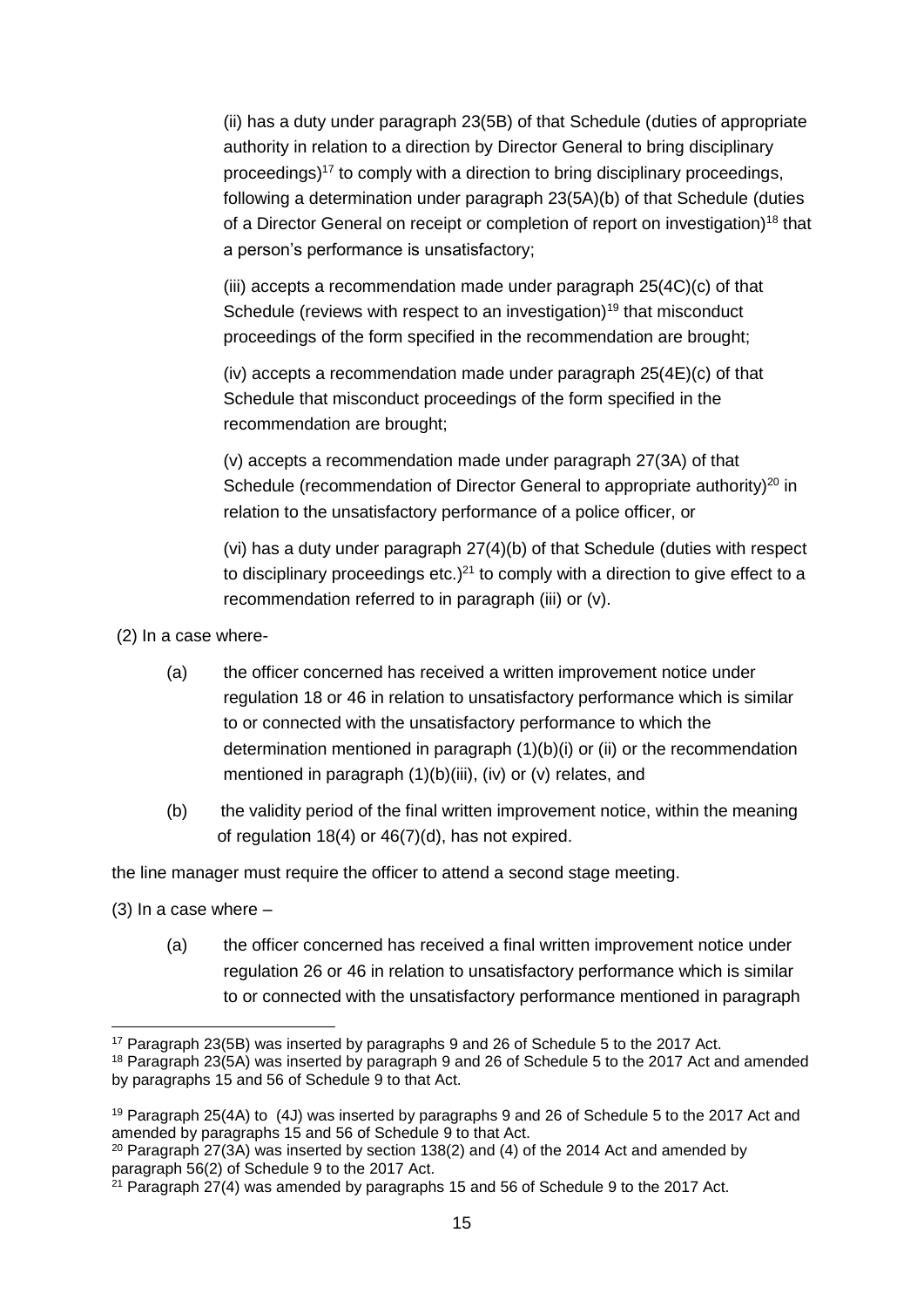$(1)(b)(i)$  or (ii) or the recommendation mentioned in paragraph  $(1)(b)(iii)$ , (iv) or (v) relates, and

(b) the validity of the final written improvement notice, within the meaning of regulation 26(4) or (paragraph (7)(d) or, where the period is extended under paragraph (8), paragraph (8)(c), of regulation 46 has not expired,

the line manager must require the officer to attend a third stage meeting.

(4) In any other case, the line manager must require the officer concerned to attend a first stage meeting.

(5) The line manager must comply with a direction given by the appropriate authority under paragraph (1).

(6) Where a police officer is required to attend a meeting under this regulation-

(a) regulations 16 to 21 apply, if the meeting is a first stage meeting;

(b) regulations 23 to 29 apply, if the meeting is a second stage meeting; and

(c) regulations 31, 34 to 39 and 42 to 49 apply, if the meeting is a third stage meeting,

but this is subject to paragraphs (7) and (8).

(7) Subject to the harm test under these Regulations (see Regulation 4(3)), the duty to provide documents in each of the regulations 16(2), 23(2) or 31(2) has effect as a duty to provide the officer concerned with a copy of-

(a) the investigator's written report submitted under paragraph 22 or 24A of Schedule 3 to the 2002 Act (final reports on investigations);

(b) any determination of the Director General under paragraph 23(5A)(b) of that Schedule;

(c) any recommendation of the Director General under paragraph 25(4C)(c) of that Schedule (duties with respect to disciplinary proceedings);

(d) any recommendation of the police authority made under paragraph 25(4E)(c) of that Schedule;

(e) any recommendation of the Director General made under paragraph 27(3A) of that Schedule.

(8) Where a police officer is required to attend a third stage meeting under paragraph (3) by reason of the fact that the officer is subject to a final written improvement notice issued under regulation 46-

(a) the meeting must be conducted by the same panel as conducted the initial third stage meeting;

(b) regulation 48(11) to (15) apply in relation to that panel; and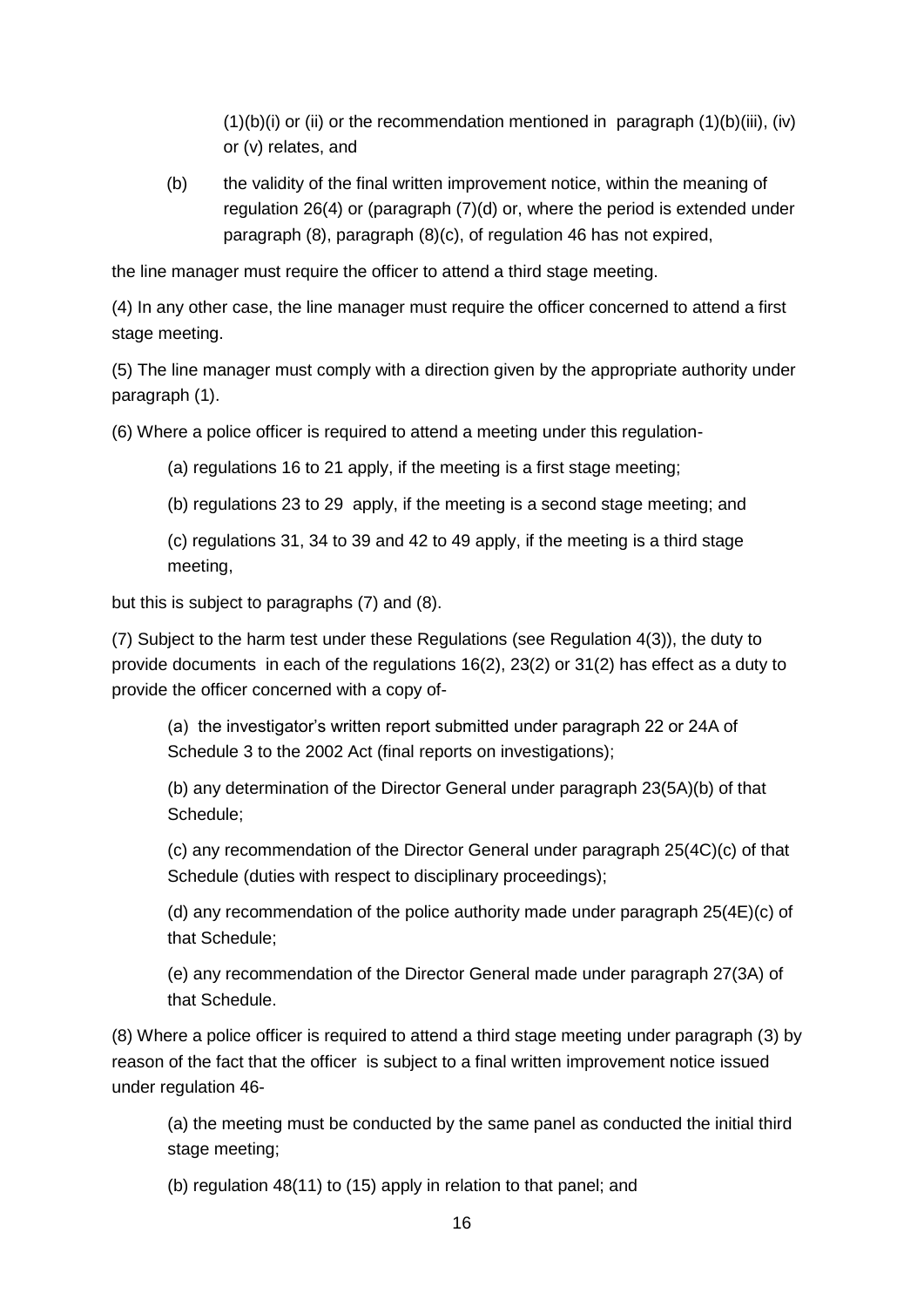(c) the officer concerned does not have the right to object to the panel members under regulation 35, except in accordance with regulation 48(15).

(9) Where the appropriate authority fails to make the determination referred to in paragraph (1)(b)(i) (in so far as it involves consideration of the performance of a police officer) before the end of 15 working days beginning with the first working day after the receipt of the investigator's written report, it must notify the officer concerned of the reason for this.

### **Provision of information to the Director General**

**13.** (1) This regulation applies in a case where-

(a) paragraph 18 or 19 of Schedule 3 to the 2002 Act (investigations directed by or by the Director General) applied; or

(b) paragraph 16 of that Schedule (investigations by the appropriate authority on its own behalf) applied and the Director General-

(i) made a determination under paragraph 25(4C)(c) of that Schedule (reviews with respect to an investigation) which the appropriate authority accepted;

(ii) made a recommendation under paragraph 27(3A) of that Schedule (recommendation of Director General to appropriate authority) which the appropriate authority accepted; or

(iii) gave a direction to the appropriate authority under paragraph 27(4)(a) of that Schedule (direction by Director General where appropriate authority does not take steps to secure that full effect is given to Director General's recommendation)..

(2) Where this regulation applies the appropriate authority must-

(a) send to the Director General a copy of-

(i) any written record and written improvement notice given to the officer concerned under regulation 18(5);

(ii) any written notice and written summary given to the officer concerned under regulation 21(9);

(iii) any written notice as to improvement in performance or attendance given to the officer concerned under regulation 22(1)(b);

(iv) any written record and final written improvement notice given to the officer concerned under regulation 26(5);

(v) any written notice and written summary given to the officer concerned under regulation 29(9);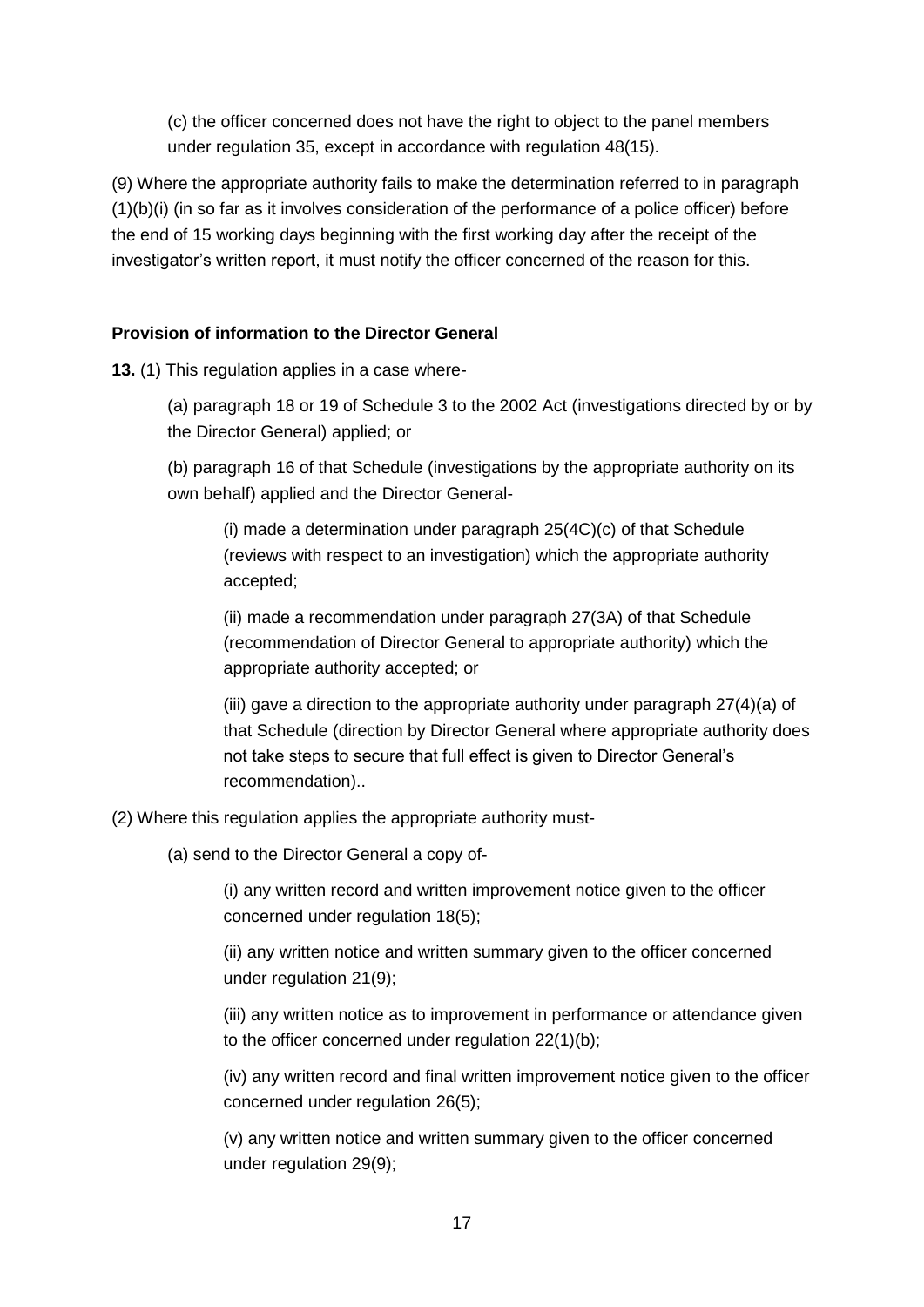(vi) any written notice as to improvement in performance or attendance under regulation 30(1)(b);

(vii) any written decision given to the officer concerned under regulation 45(3);

(viii) any final written improvement notice issued or extended under regulation 46(3);

(ix) any written improvement notice issued under regulation 46(6);

(x) any written notice as to improvement in performance or attendance under regulation 48(1)(b), and.

(b) notify the Director General if it extends under regulation 10(1) any period specified in accordance with regulation 17(6)(c), 25(6)(c) or 46(7)(c) or (8)(a).

### **Meeting following referral under the Conduct Regulations**

**14.** (1) Where neither regulation 24 nor regulation 32 applies and the appropriate authority assesses under regulation 14(2)(b), 23(5)(b) or 27(2)(a)(iii) of the Conduct Regulations that a matter should be referred to be dealt with under these Regulations

(a) the appropriate authority must direct the line manager of the officer concerned to take the action specified in regulation 12(2), (3) or (4) as the case may be, and

(b) paragraphs (2) to (8) of regulation 12 apply, with the following modifications-

(i) in each of paragraphs  $(2)(a)$  and  $(3)(a)$ , for the words from "the determination" to "(1)(c) or (d)" substitute "the assessment mentioned in regulation 14(1)";

(ii) in paragraph (5), for paragraph (1) substitute "regulation  $14(2)(a)$ ";

(iii) in paragraph (6), for "this regulation" substitute "regulation 14";

(iv) in paragraph (7), for sub-paragraph (a) to (c) substitute "where relevant, the investigator's report submitted under regulation 21 of the Conduct Regulations.".

(2) In paragraph (1)(b)(iv), "investigator" is to be construed in accordance with the definition of that word in regulation 2(1) of the Conduct Regulations.

### **PART 3**

#### **First Stage**

### **Circumstances in which a first stage meeting may be required**

**15.** Where the line manager of a police officer considers that the performance or attendance of that officer is unsatisfactory, the line manager may require the officer concerned to attend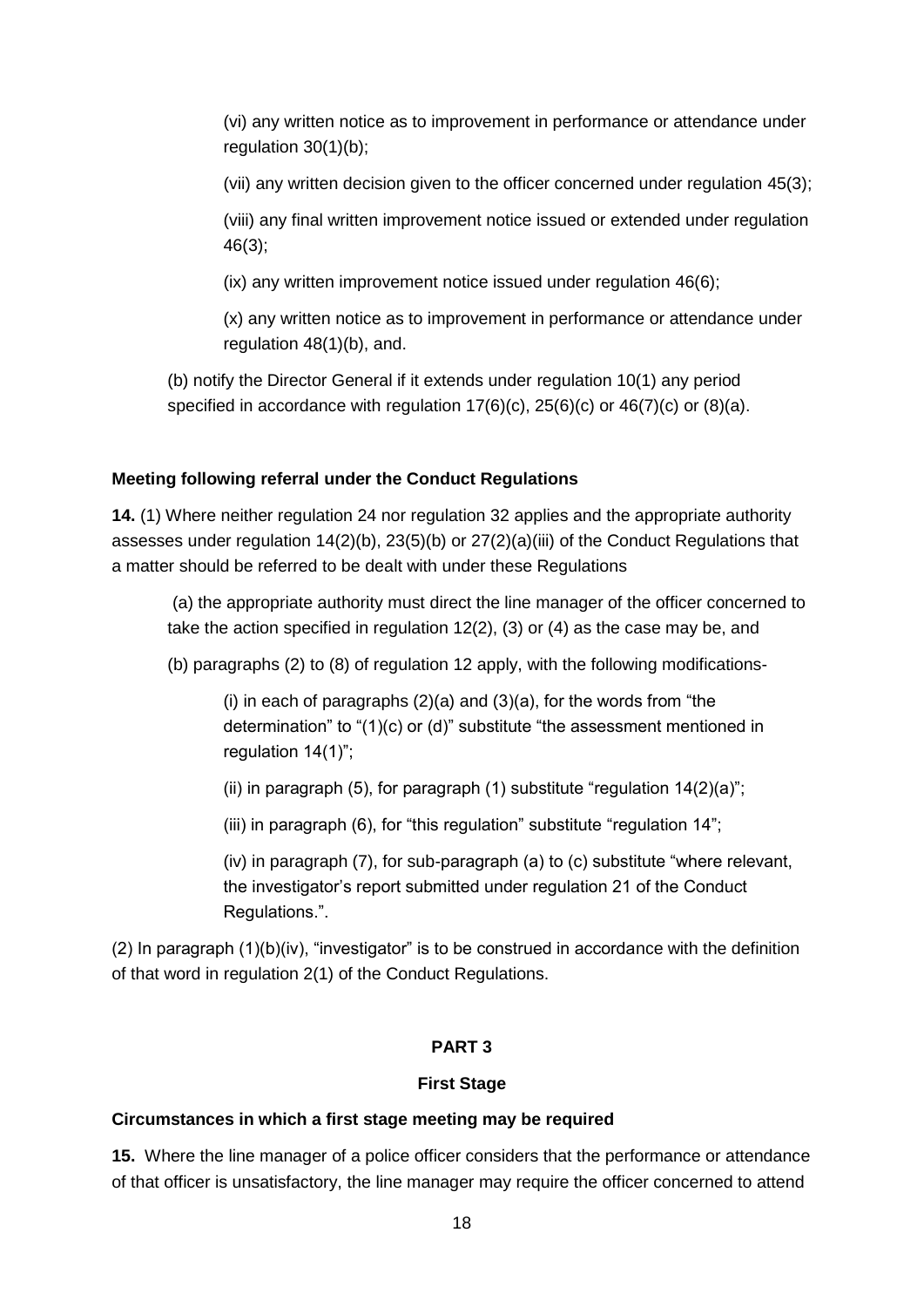a meeting (in these Regulations referred to as a first stage meeting) to discuss the performance or management of the officer.

### **Arrangement of first stage meeting**

**16.** (1) Where the line manager requires a police officer to attend a first stage meeting the line manager must give a written notice to the officer concerned-

(a) requiring the officer to attend a first stage meeting of the unsatisfactory performance procedures with the line manager;

(b) informing the officer of the procedures for determining the date and time of the meeting under paragraphs (4) to (7);

(c) summarising the reasons why the officer's performance or attendance is considered unsatisfactory;

(d) informing the officer of the possible outcomes of a first stage meeting, a second stage meeting and a third stage meeting;

(e) informing the officer that a human resources professional or a police officer may attend the meeting to advise the line manager on the proceedings;

(f) informing the officer that, if the officer consents, any other person specified in the notice may attend the meeting;

(g) where the officer is a member of the police force, informing the officer that the officer may seek advice from a representative of a staff association;

(h) informing the officer that the officer may be accompanied and represented at the meeting by a police friend; and

(i) informing the officer that the officer must provide to the line manager in advance of the meeting a copy of any document the officer intends to rely on at the meeting.

(2) The notice must be accompanied by a copy of any document relied upon by the line manager when considering that the performance or attendance of the officer concerned is unsatisfactory.

(3) Where a reflective review development report has been produced under regulation 70 of the Conduct Regulations in relation to a matter which is similar to or concerned with unsatisfactory performance to be discussed at the first stage meeting, the notice must be accompanied by a copy of that report.

(4) The line manager must, if reasonably practicable, agree a date and time for the meeting with the officer concerned.

(5) Where no date and time is agreed, the line manager must specify a date and time for the meeting.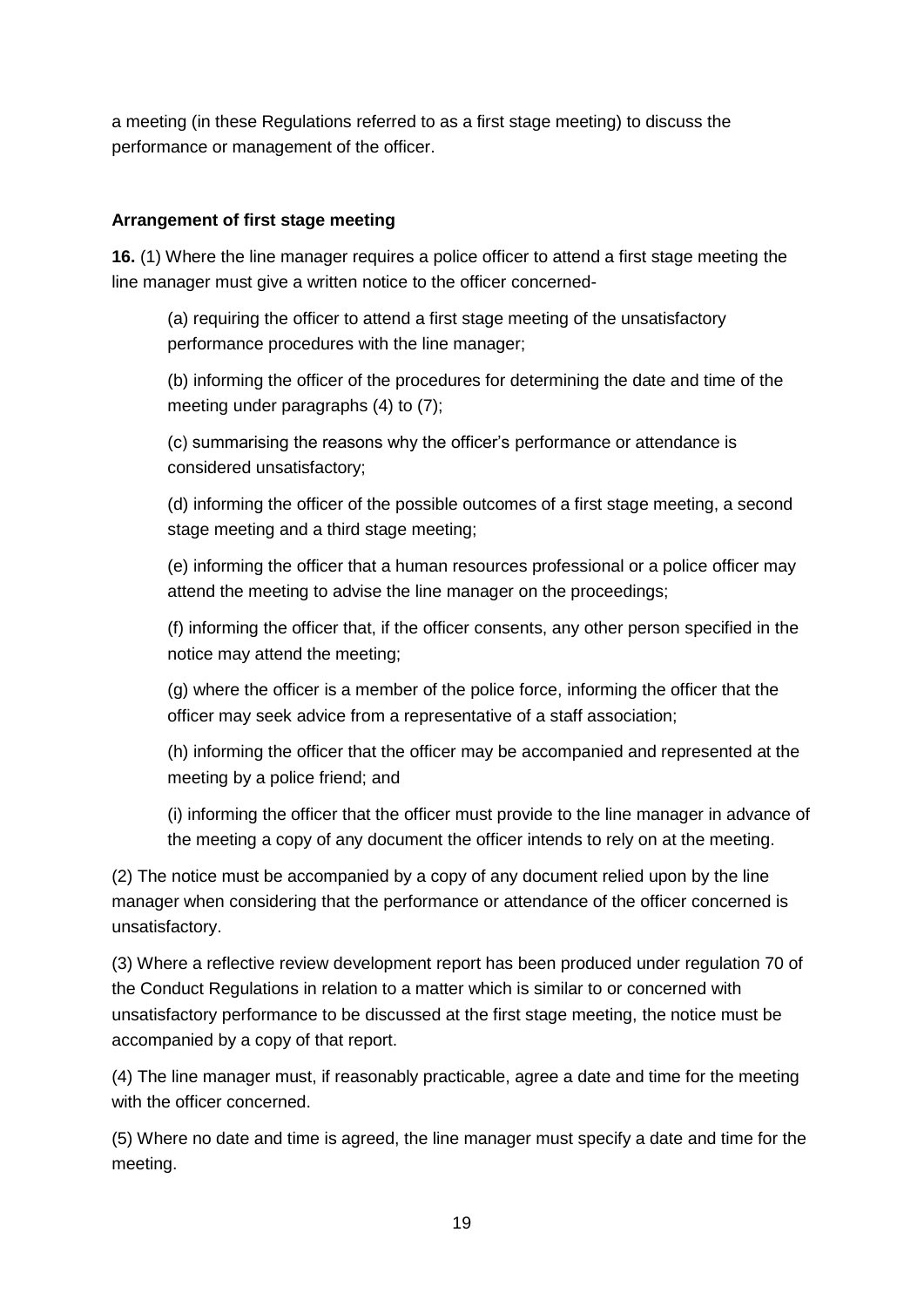(6) Where a date and time is specified under paragraph (5) and-

(a) the officer concerned or his police friend will not be available at that time; and

(b) the officer concerned proposes an alternative time which satisfies paragraph (7),

the meeting must be postponed to the time proposed by the officer.

(7) An alternative time must-

(a) be reasonable, and

(b) fall before the end of 5 working days beginning with the first working day after the day specified by the line manager under paragraph (5).

(8)The line manager must give to the officer concerned a written notice of the date and time of the first stage meeting determined in accordance with paragraphs (4) to (7) and of the place of the meeting.

(9) In advance of the first stage meeting, the officer concerned must provide the line manager with a copy of any document the officer intends to rely on at the meeting.

## **Procedure at first stage meeting**

**17.** (1) This regulation applies to the procedure to be followed at the first stage meeting.

(2) The meeting must be conducted by the line manager.

(3) A human resources professional or a police officer may attend the meeting to advise the line manager on the proceedings.

(4) Any other person specified in the notice referred to in regulation 16(1) may attend the meeting if the officer concerned consents.

(5) The line manager must-

(a) explain to the officer concerned the reasons why the line manager considers that the performance or attendance of the officer is unsatisfactory;

(b) provide the officer with an opportunity to make representations in response; and

(c) provide the police friend (if the officer has one) with an opportunity to address the meeting in accordance with regulation 8(3)(a).

(6) If, after considering such representations (if any) and address (if any), the line manager finds that the performance or attendance of the officer concerned has been unsatisfactory, the line manager must-

(a) inform the officer in what respect the officer's performance or attendance is considered unsatisfactory;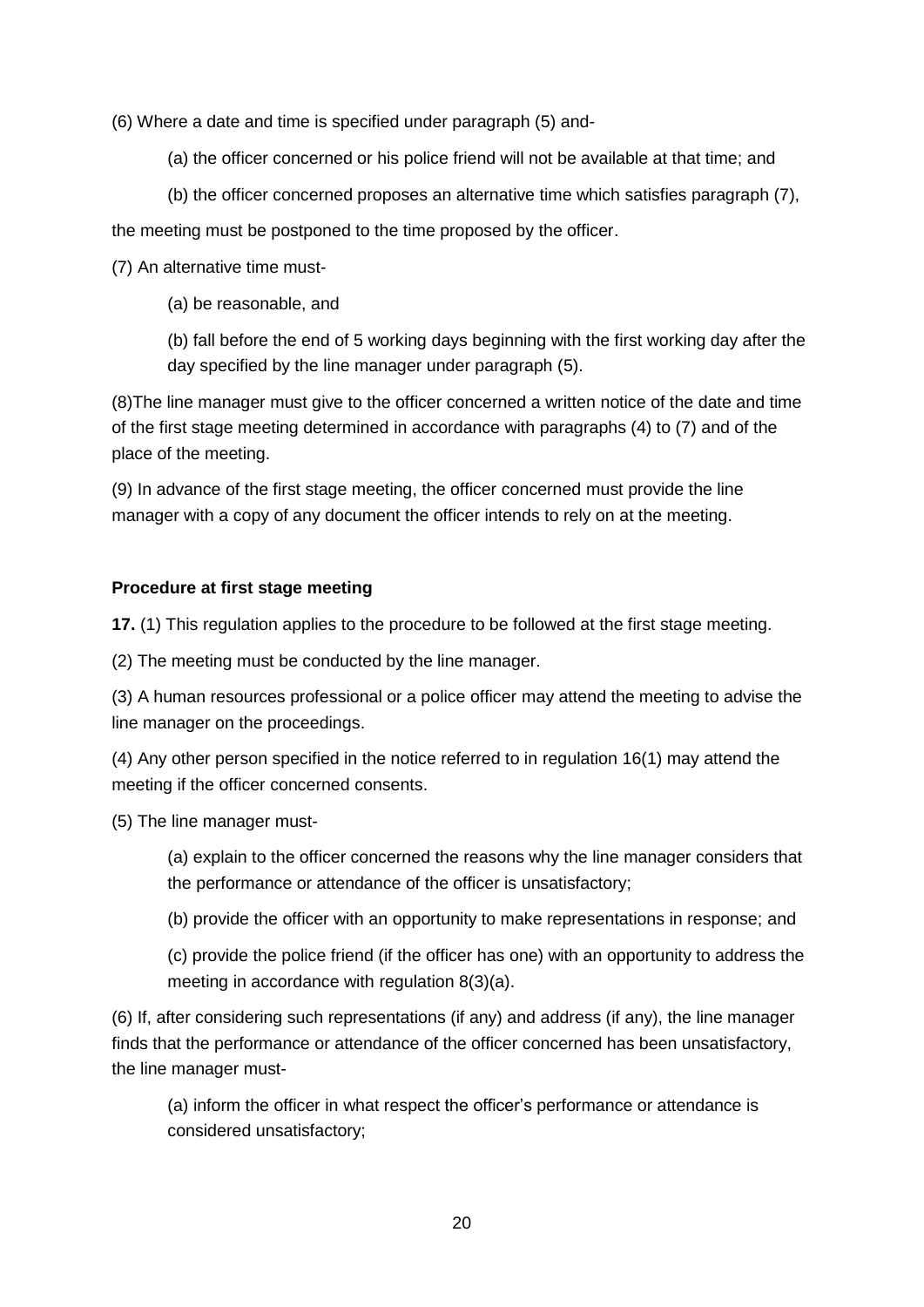(b) inform the officer of the improvement that is required in performance or attendance;

(c) inform the officer that, if a sufficient improvement is not made within such reasonable period as the line manager specifies (being a period not exceeding 12 months), the officer may be required to attend a second stage meeting in accordance with regulation 22 and the line manager must specify the date with which the period ends;

(d) inform the officer that the officer will receive a written improvement notice; and

(e) inform the officer that if sufficient improvement referred to in sub-paragraph (c) is not maintained during any part of the validity period of such notice remaining after the expiry of the period specified in accordance with sub-paragraph (c), the officer may be required to attend a second stage meeting in accordance with regulation 22.

(7) The line manager may, if the line manager considers it appropriate, recommend that the officer concerned seek assistance in relation to any matter affecting the officer's health or welfare.

(8) The line manager may postpone or adjourn the meeting to a specified time or date if it appears to the line manager to be necessary or expedient to do so.

# **Procedure following first stage meeting**

**18.** (1) The line manager must, as soon as reasonably practicable after the conclusion of the first stage meeting-

(a) cause to be prepared a written record of the meeting, and

(b) where the line manager found at the meeting that the performance or attendance of the officer concerned has been unsatisfactory, cause to be prepared a written improvement notice.

(2) Where the officer concerned has failed to attend a first stage meeting, if the line manager finds that the performance or attendance of the officer has been unsatisfactory, the line manager must as soon as reasonably practicable –

(a) cause to be prepared a written improvement notice, and

(b) if the police friend of the officer concerned attended the meeting, cause to be prepared a written record of the meeting.

(3) A written improvement notice must-

(a) record the matters of which the officer concerned was informed (or would have been informed had the officer attended the meeting) under sub-paragraphs (a) to (c) and (e) of regulation 17(6);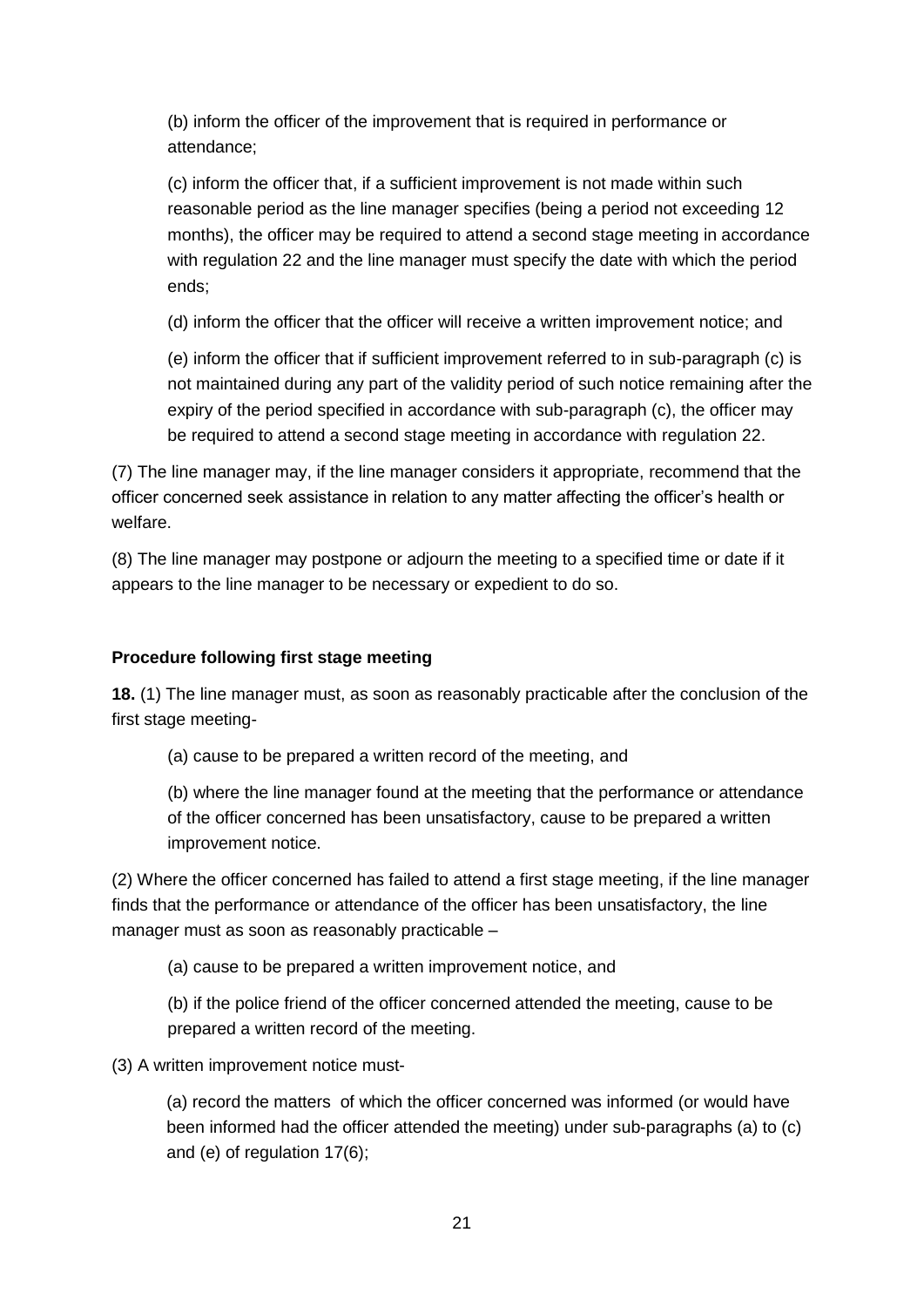- (b) state the period for which it is valid; and
- (c) be signed and dated by the line manager.

(4) A written improvement notice is valid for a period of 12 months beginning with the date of the notice.

(5) The line manager must supply a copy of any written record and any written improvement notice to the officer concerned as soon as reasonably practicable after they have been prepared.

(6) Where the line manager found that the performance or attendance of the officer concerned has been unsatisfactory and has caused to be prepared a written improvement notice, the line manager must, at the same time as giving the documents mentioned at paragraph (5), give a written notice to the officer of-

(i) the matters set out in regulation 19;

(ii) the name of the second line manager to whom a written notice of appeal must be given under that regulation;

- (iii) the officer's rights under paragraph (7), and
- (iv) the effect of paragraphs (8) and (9).

(7) Subject to paragraph (9), the officer concerned may submit written comments on any written record to the line manager before the end of 7 working days beginning with the first working day after the day on which the officer receives the copy.

(8) The line manager may, on the application of the officer concerned, extend the period specified in paragraph (7) if satisfied that it is appropriate to do so.

(9) The officer concerned may not submit written comments on the written record if the officer has exercised a right to appeal under regulation 19.

(10) The line manager must ensure that any written record, any written improvement notice and any written comments of the officer concerned on the written record are retained together and filed.

# **Appeal against the finding and outcome of a first stage meeting**

**19.** (1) This regulation applies where, at the first stage meeting, the line manager found that the performance or attendance of the officer has been unsatisfactory.

(2) Where this regulation applies, the officer concerned may appeal against-

(a) that finding; or

(b) any of the matters specified in paragraph (3) and recorded in the written improvement notice (in these Regulations referred to as the relevant terms of the written improvement notice).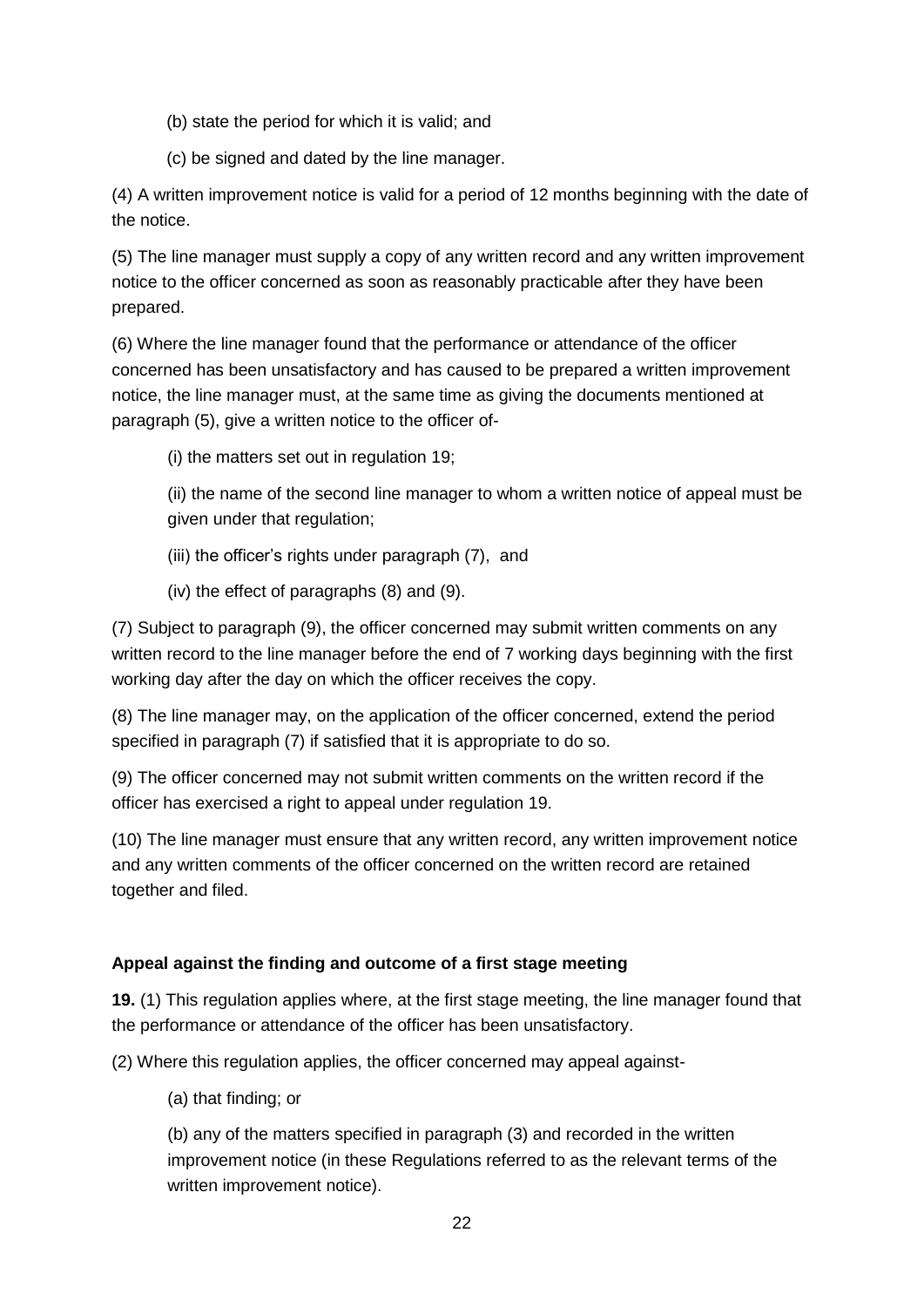(3) These matters are-

(a) the respect in which the performance or attendance of the officer concerned is considered unsatisfactory;

(b) the improvement that is required in performance or attendance;

(c) the length of the period specified by the line manager in accordance with regulation 17(6)(c).

(4) The only grounds of appeal under this regulation are-

(a) that the finding of unsatisfactory performance or attendance was unreasonable;

(b) that any of the relevant terms of the written improvement notice are unreasonable;

(c) that there Is evidence that could not reasonably have been considered at the first stage meeting which could have materially affected the finding of unsatisfactory performance or attendance or any of the relevant terms of the written improvement notice;

(d) that there was a breach of the procedures set out in these Regulations or other unfairness which could have materially affected the finding of unsatisfactory performance or attendance or any of the relevant terms of the written improvement notice.

(5) The officer concerned may commence an appeal by giving a written notice of appeal to the second line manager before the end of 7 working days beginning with the first working day after receipt of the documents referred to in regulation 18(5).

(6) Such notification must-

- (a) set out the grounds of appeal of the officer concerned; and
- (b) be accompanied by any evidence on which the officer concerned relies.

(7) The second line manager may, on the application of the officer concerned, extend the period specified in paragraph (5) if satisfied that it is appropriate to do so.

(8) Subject to paragraph (9), the meeting at which the appeal is to be heard (referred to in these Regulations as the first stage appeal meeting) must take place before the end of 7 working days beginning with the first working day after the day on which the second line manager receives the notice under paragraph (5).

(9) A first stage appeal meeting may take place after the period of 7 working days referred to in paragraph (8) if the second line manager considers it necessary or expedient, in which case the second line manager must give the officer a written notice of the reasons.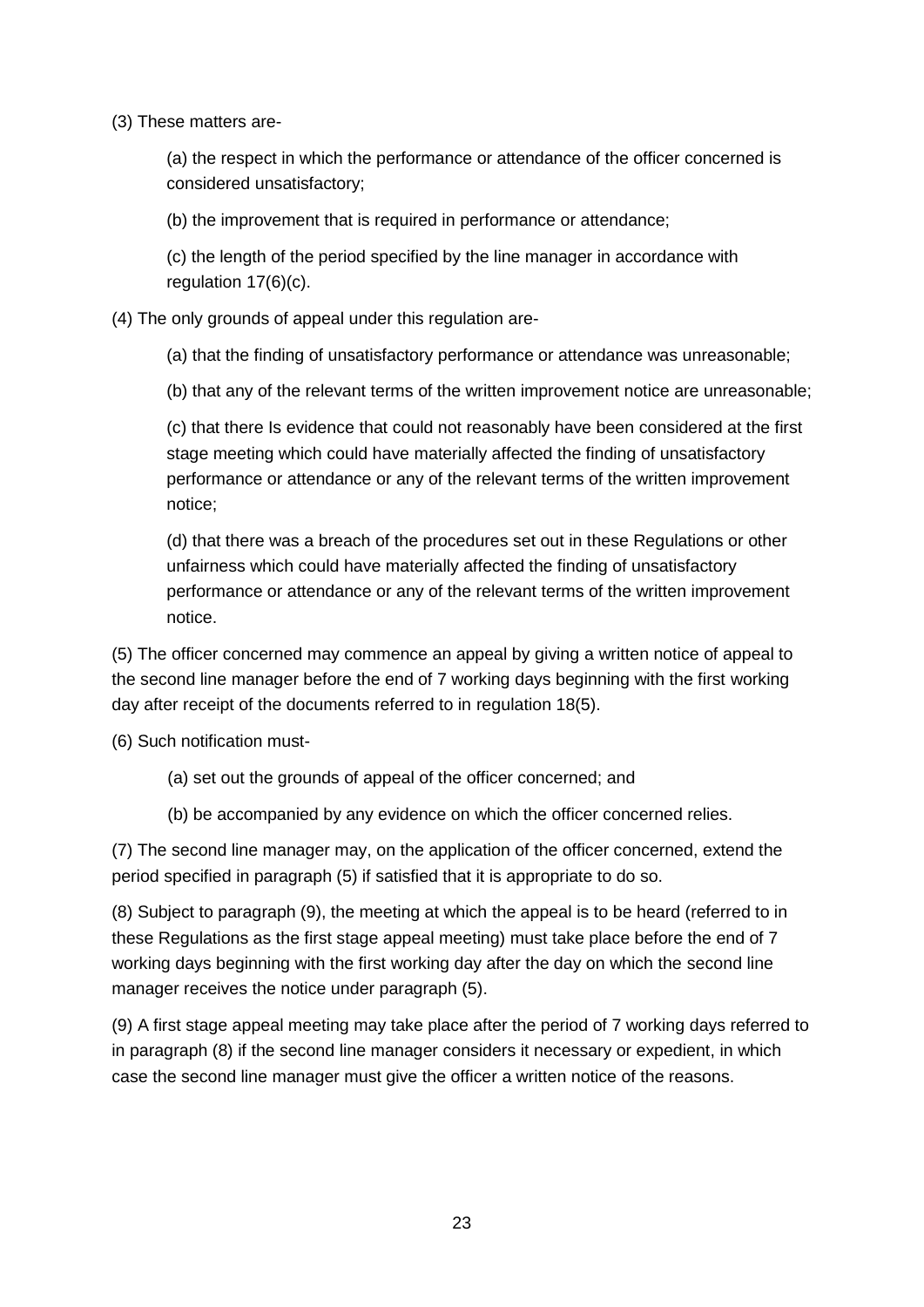#### **Arrangement of first stage appeal meeting**

**20.** (1) As soon as reasonably practicable after receiving the notice of appeal referred to in regulation 19(5), the second line manager must give the officer concerned a written notice-

(a) informing the officer of the procedures for determining the date and time of the meeting under paragraphs (2) to (5);

(b) informing the officer that a human resources professional or a police officer may attend the meeting to advise the second line manager on the proceedings;

(c) informing the officer that, if the officer consents, any other person specified in the notice may attend the meeting;

(d) where the officer concerned is a member of the police force, informing the officer that the officer may seek advice from a representative of a staff association; and

(e) informing the officer that the officer may be accompanied and represented at the meeting by a police friend.

(2) The second line manager must, if reasonably practicable, agree a date and time for the meeting with the officer concerned.

(3) Where no date and time is agreed under paragraph (2), the second line manager must specify a date and time for the meeting.

(4) Where a date and time is specified and-

- (a) the officer concerned or the police friend will not be available at that time; and
- (b) the officer proposes an alternative time which satisfies paragraph (5),

the meeting must be postponed to the time proposed by the officer.

(5) An alternative time must-

(a) be reasonable; and

(b) fall before the end of 5 working days beginning with the first working day after the day specified by the second line manager under paragraph (3).

(6) The second line manager must give the officer concerned written notice of the date and time of the first stage appeal meeting determined in accordance with paragraphs (2) to (5) and of the place of the meeting.

#### **Procedure at first stage appeal meeting**

**21.** (1) This regulation applies to the procedure to be followed at a first stage appeal meeting.

(2) The meeting must be conducted by the second line manager.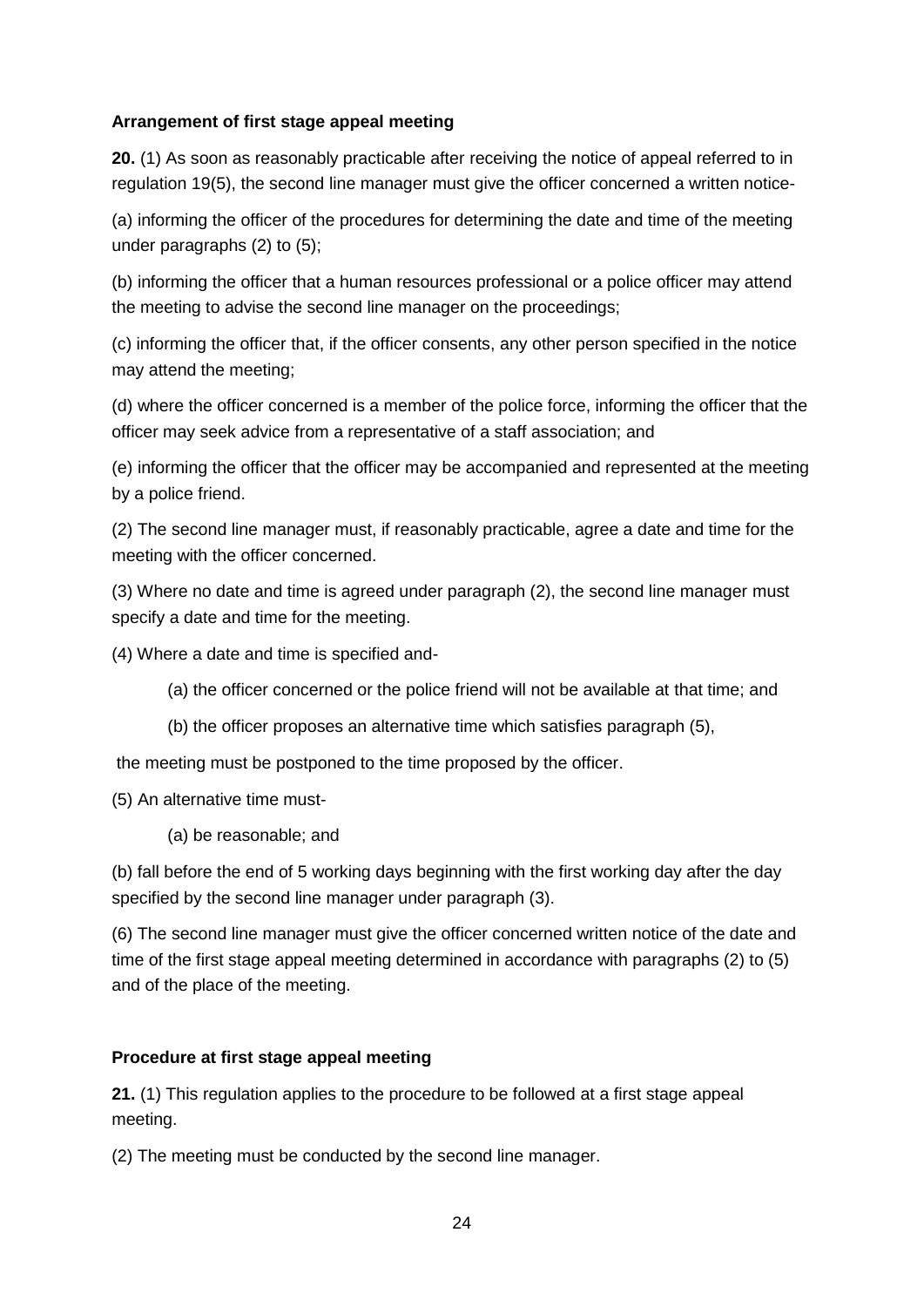(3) A human resources professional or a police officer may attend the meeting to advise the second line manager on the proceedings.

(4) Any other person specified in the notice referred to in regulation 20(1) may attend the meeting if the officer concerned consents.

(5) The second line manager must –

(a) provide the officer concerned with an opportunity to make representations, and

(b) provide the police friend (if the officer has one) with an opportunity to address the meeting in accordance with regulation 8(3)(a).

(6) After considering such representations (if any) and address (if any), the second line manager may-

(a) confirm or reverse the finding of unsatisfactory performance or attendance;

(b) confirm or vary the relevant terms of the written improvement notice appealed against.

(7) Where the second line manager reverses the finding of unsatisfactory performance or attendance, the second line manager must also revoke the written improvement notice.

(8) The second line manager may postpone or adjourn the meeting to a specified time or date if it appears to the second line manager necessary or expedient to do so.

(9) As soon as reasonably practicable after the conclusion of the meeting and in any event before the end of 3 working days beginning with the first working day after the conclusion of the meeting, the officer concerned must be given a written notice of the second line manager's decision and a written summary of the reasons for that decision.

(10) Where the second line manager has-

(a) reversed the finding of unsatisfactory performance or attendance and revoked the written improvement notice, or

(b) varied any of the relevant terms of the written improvement notice,

the decision of the second line manager takes effect by way of substitution for the finding, the written improvement notice issued or the relevant terms of the written improvement notice appealed against immediately after first stage meeting.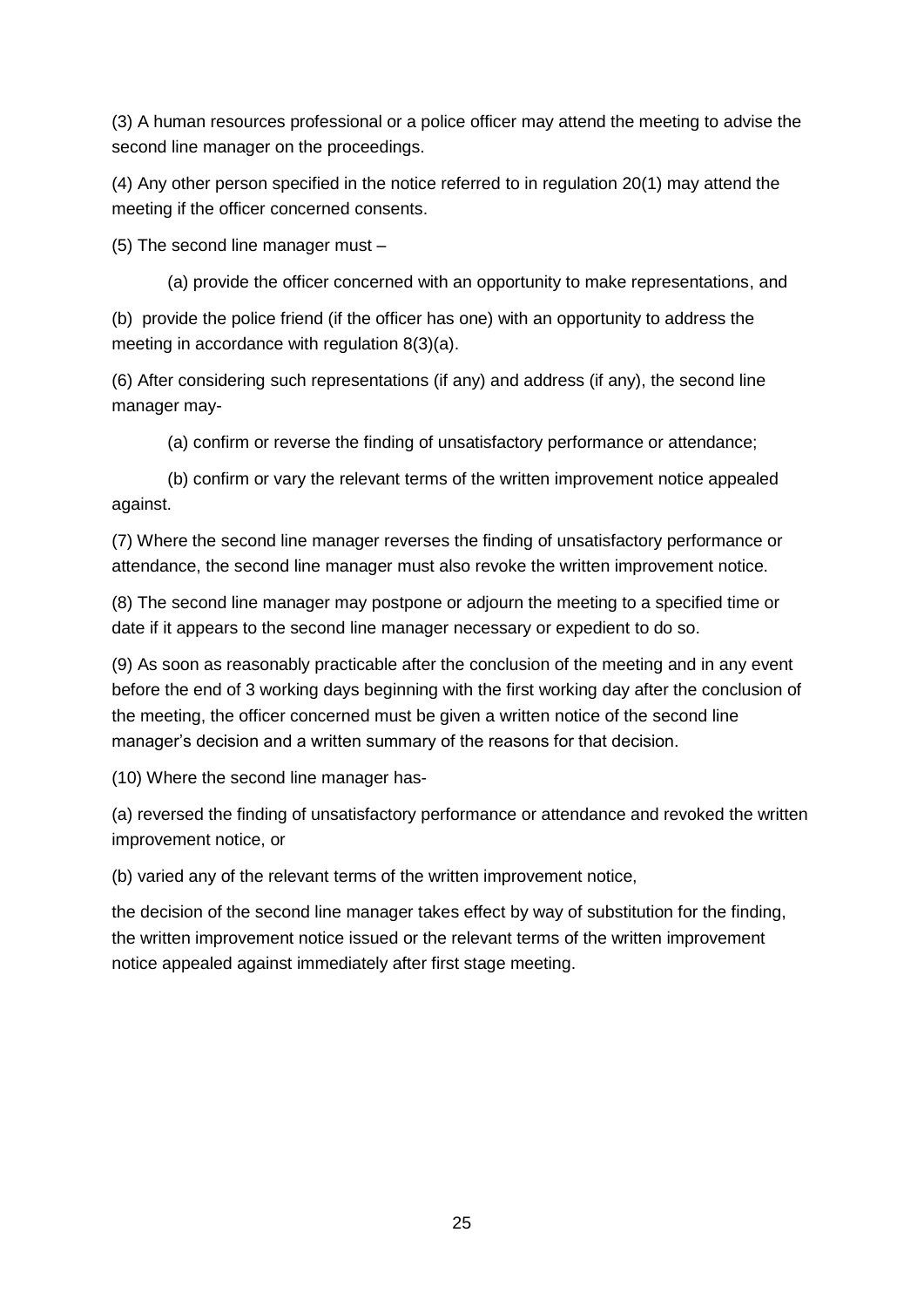### **PART 4**

#### **Second Stage**

#### **Circumstances in which a second stage meeting may be required**

**22.** (1) Where a police officer has received a written improvement notice, as soon as reasonably practicable after the date with which the period specified in accordance with regulation 17(6)(c) ends-

(a) the line manager must assess the performance or attendance of the officer concerned during that period, in consultation with the second line manager or a human resources professional (or both); and

(b) the line manager must give the officer concerned a written notice as to whether the line manager considers that there has been a sufficient improvement in performance or attendance during that period.

(2) If the line manager considers that there has not been a sufficient improvement, the line manager must, at the same time as giving a notice under paragraph (1)(b), also give the officer concerned a written notice that the officer is required to attend a meeting (in these Regulations referred to as a second stage meeting) to consider performance or attendance.

(3) The officer concerned may be required to attend a second stage meeting under paragraph (4) where-

(a) the officer has not been required to attend a second stage meeting under paragraph (2), or

(b) the officer has been required to attend a second stage meeting under paragraph

(2) but the second line manager did not make a finding of unsatisfactory performance or attendance at that meeting,

the officer may be required to attend a second stage meeting under paragraph (4).

(4) If the line manager considers that the officer concerned has failed to maintain a sufficient improvement in performance or attendance during any part of the validity period of the written improvement notice remaining after the expiry of the period specified in accordance with regulation 17(6)(c) the line manager must give the officer a written notice of the matters set out in paragraph (5).

(5) Those matters are –

(a) that the line manager is of the view mentioned in paragraph (4), and

(b) that the officer concerned is required to attend a meeting (in these Regulations referred to as a second stage meeting) to consider performance or attendance.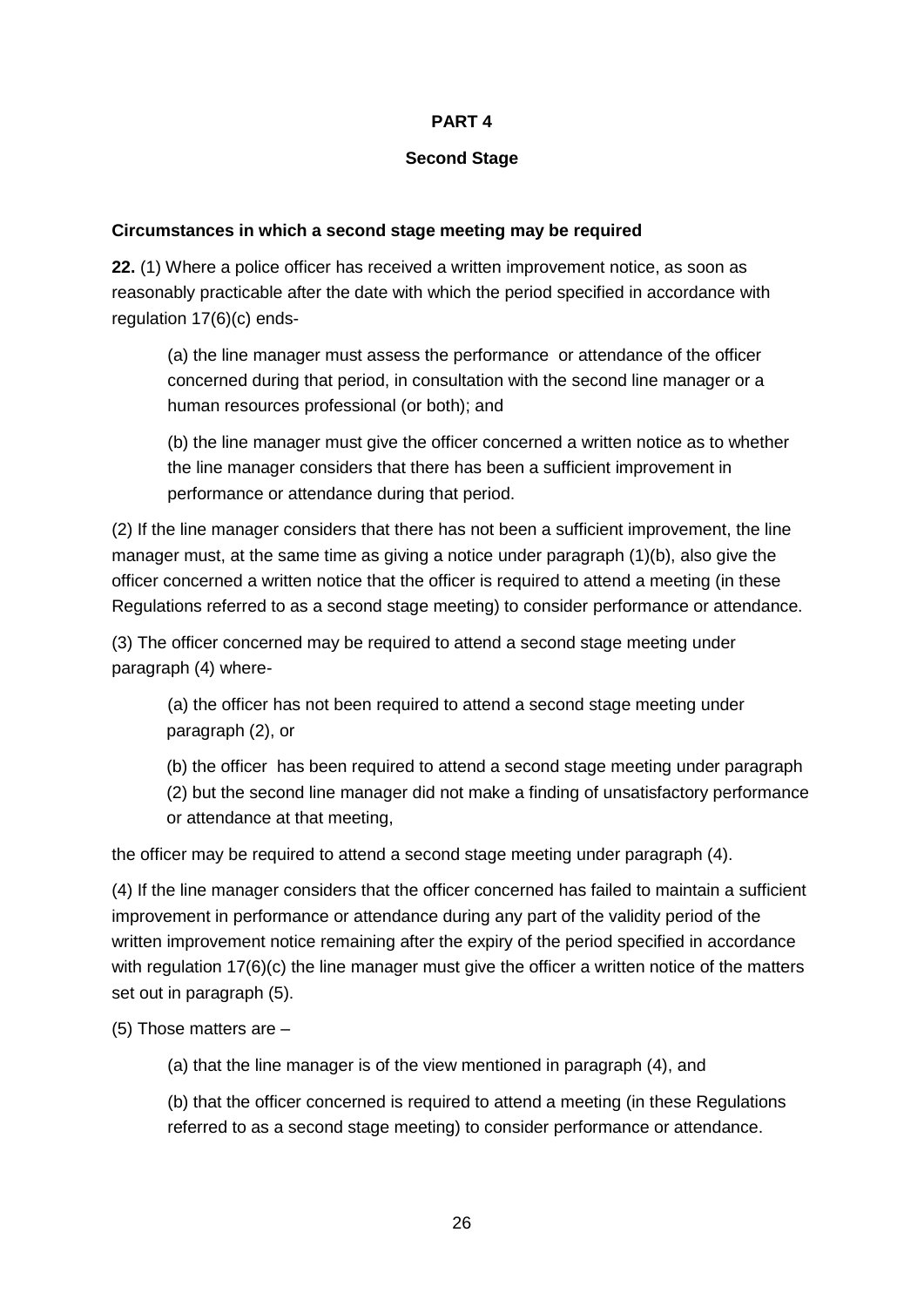(6) Any second stage meeting which a police officer is required to attend other than such a meeting under regulation 24 must concern unsatisfactory performance or attendance which is similar to or connected with the unsatisfactory performance or attendance referred to in the written improvement notice.

#### **Arrangement of second stage meeting**

**23.** (1) Where the line manager requires the officer concerned to attend a second stage meeting, the second line manager must as soon as reasonably practicable give to the officer concerned a written notice-

(a) referring to the requirement that the officer attend a second stage meeting with the second line manager;

(b) informing the officer of the procedures for determining the date and time of the meeting under paragraphs (3) to (6);

(c) summarising the reasons why the officer's performance or attendance is considered unsatisfactory;

(d) informing the officer of the possible outcomes of a second stage meeting and a third stage meeting;

(e) informing the officer that the line manager may attend the meeting;

(f) informing the officer that a human resources professional or a police officer may attend the meeting to advise the second line manager on the proceedings;

(g) informing the officer that, if the officer consents, any other person specified in the notice may attend the meeting;

(h) where the officer is a member of the police force, informing the officer that the officer may seek advice from a representative of a staff association.

(i) informing the officer that the officer may be accompanied and represented at the meeting by a police friend; and

(j) informing the officer that the officer must provide to the second line manager in advance of the meeting a copy of any document the officer intends to rely on at the meeting.

(2) The notice must be accompanied by a copy of any document relied on by the line manager when the line manager formed the view referred to in regulation 22(2) or (4), as the case may be.

(3) The second line manager must, if reasonably practicable, agree a date and time for the meeting with the officer concerned.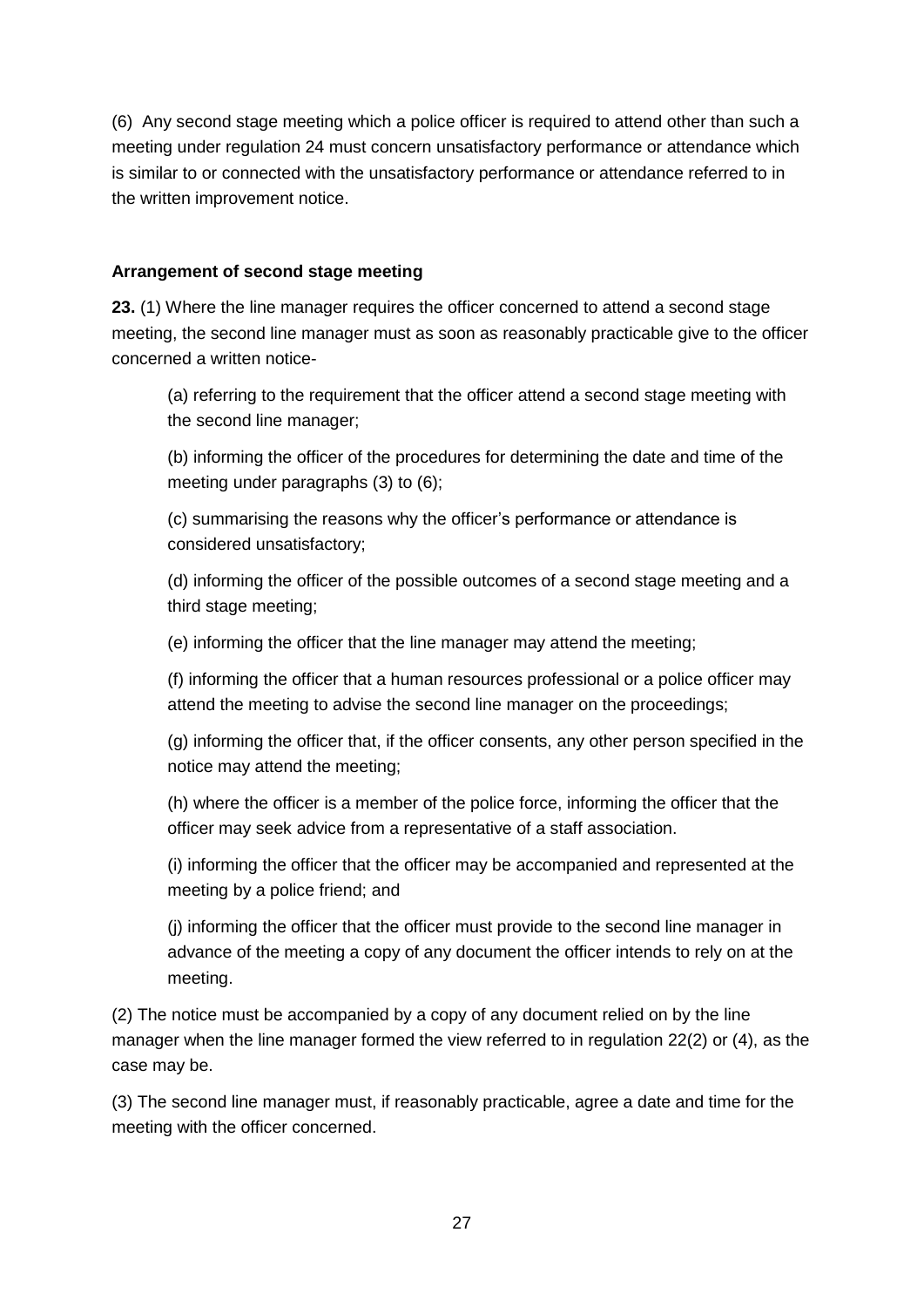(4) Where no date and time is agreed, the second line manager must specify a date and time for the meeting.

(5) Where a date and time is specified and –

- (a) the officer concerned or a police friend will not be available at that time; and
- (b) the officer proposes an alternative time which satisfies paragraph (6),

the meeting must be postponed to the time proposed by the officer.

(6) An alternative time must-

(a) be reasonable; and

(b) fall before the end of 5 working days beginning with the first working day after the day specified by the second line manager under paragraph (4).

(7) The second line manager must give the officer concerned a written notice of the date and time of the second stage meeting determined in accordance with paragraphs (3) to (6) and of the place of the meeting.

(8) In advance of the second stage meeting, the officer concerned must provide the second line manager with a copy of any document the officer intends to rely on at the meeting.

# **Circumstances in which a second stage meeting may be required without a first stage meeting**

**24.** (1) This regulation applies where-

- (a) regulation 32 does not apply, and
- (b) conditions A and B are satisfied.

(2) Condition A is that the appropriate authority assesses under regulation 23(5)(b) or 27(2)(a)(iii) of the Conduct Regulations that a matter should be referred to be dealt with under these Regulations.

(3) Condition B is that the appropriate authority-

(a) considers that there are reasonable grounds, based on evidence from an investigation under Schedule 3 to the 2002 Act or an investigation or misconduct proceedings under the Conduct Regulations, to conclude that the officer concerned has demonstrated a serious inability or serious failure to perform the duties of the officer's rank or the role the officer is currently undertaking to a satisfactory standard or level, such that a referral to a second stage meeting is appropriate; and

(b) having consulted the officer and the line manager or second line manager, of the officer and the officer is satisfied that the officer has been given a reasonable opportunity to address that inability or failure to perform, but has failed to make a sufficient improvement.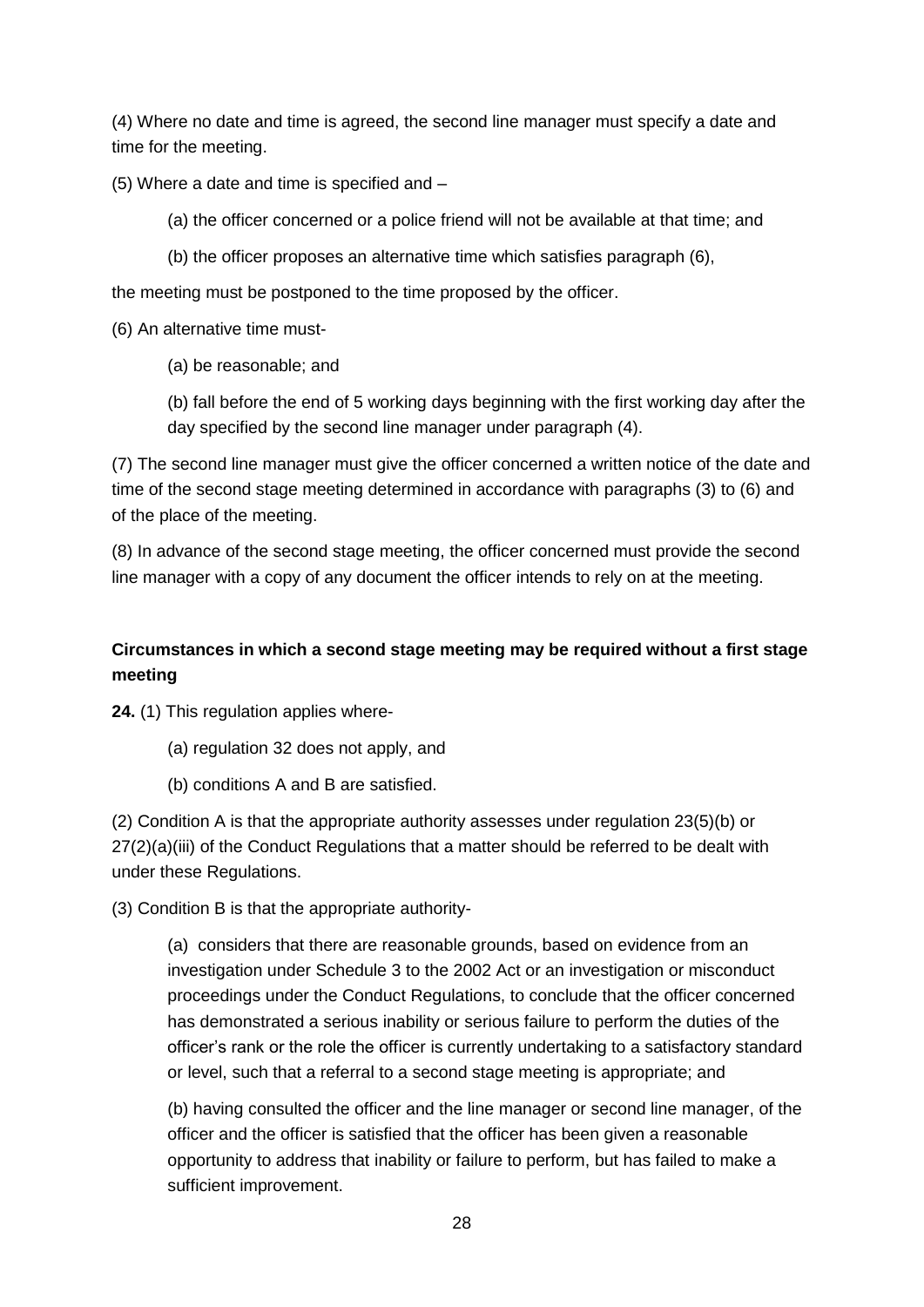(4) The appropriate authority must as soon as reasonably practicable give the officer concerned and the line manager of the officer a written notice of the matters set out in paragraph (5) where this regulation applies.

(5) Those matters are-

(a) that the appropriate authority is of the view mentioned in paragraph (3);

(b) the reasons why the performance of the officer is assessed as unsatisfactory;

(c) the reasons why it is considered appropriate for the matter to be referred to a second stage meeting;

(d) summary evidence in support of the conclusion that the performance is unsatisfactory; and

(e) that the officer is required to attend a meeting (in these Regulations referred to as a second stage meeting) to consider the officer's performance;

(6) Where notice has been given in accordance with paragraph (4), the line manager must require the officer concerned to attend a second stage meeting.

(7) Where a police officer is required to attend a second stage meeting under this regulation, regulations 23 and 25 to 29 apply with the following modifications=

- (a) omit regulation 23(2);
- (b) in regulation 25(6), omit the words from "during the period" to "specified period";
- (c) in regulation  $27(2)(c)$ , for "line manager" substitute "appropriate authority";

(d) in regulation 27(4)(a), for the words from "as the meeting" to the end, substitute "as the conclusions of the appropriate authority under regulation 24(3) were unreasonable".

### **Procedure at second stage meeting**

**25.** (1) This regulation applies to the procedure to be followed at the second stage meeting.

(2) The meeting must be conducted by the second line manager and may be attended by the line manager.

(3) A human resources professional or a police officer may attend the meeting to advise the second line manager on the proceedings.

(4) Any other person specified in the notice referred to in regulation 23(1) may attend the meeting if the officer concerned consents to such attendance.

(5) The second line manager must–

(a) explain to the officer concerned the reasons why the officer has been required to attend the meeting;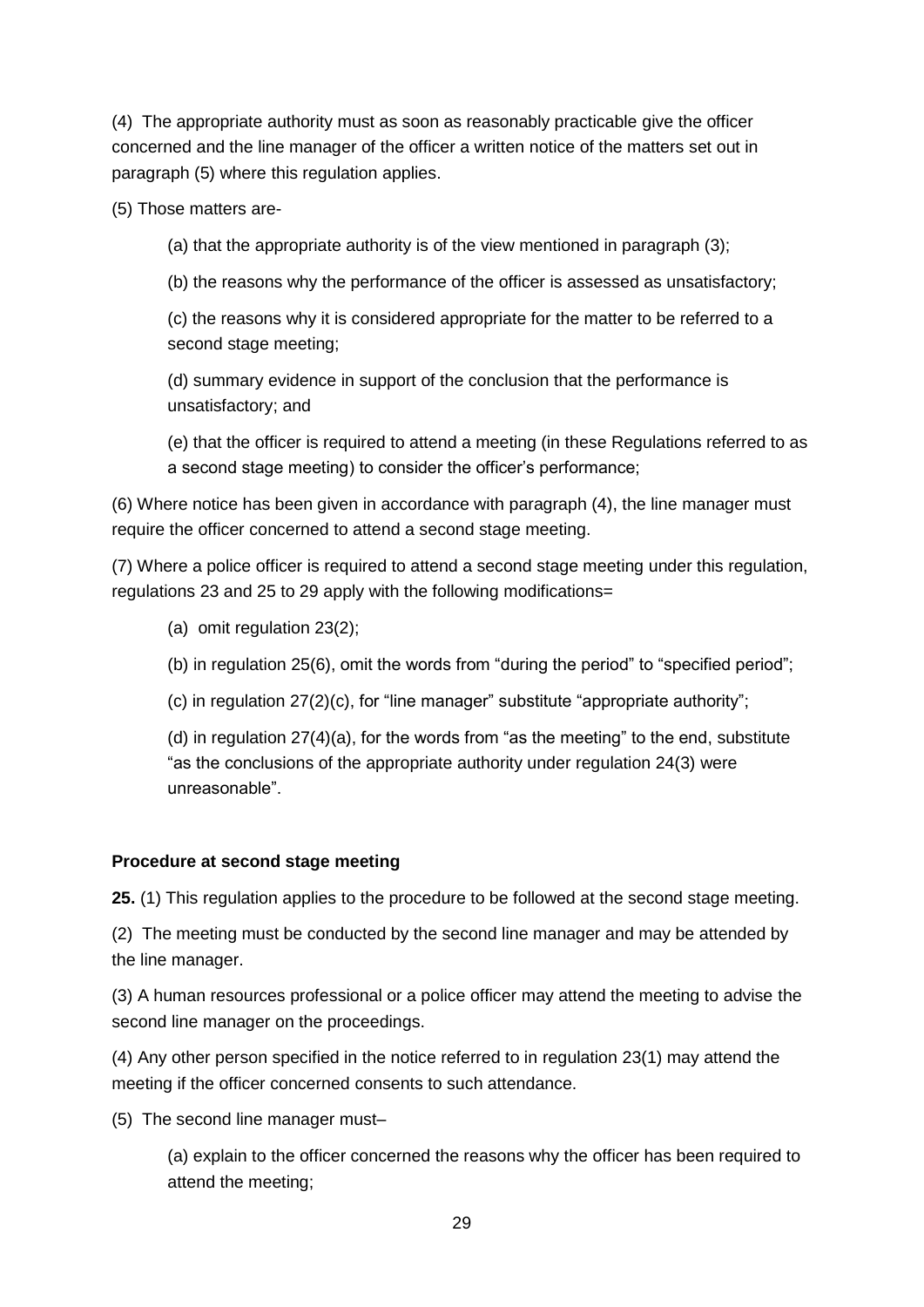(b) provide the officer with an opportunity to make representations in response, and

(c) provide the police friend (if the officer has one) with an opportunity to address the meeting in accordance with regulation 8(3)(a).

(6) If, after considering such representations (if any) and address (if any), the second line manager finds that the performance or attendance of the officer concerned has been unsatisfactory during the period specified in accordance with regulation 17(6)(c) or during any part of the validity period of the written improvement notice remaining after the expiry of that specified period, the second line manager must-

(a) inform the officer in what respect the performance or attendance is considered unsatisfactory;

(b) inform the officer of the improvement that is required in performance or attendance;

(c) inform the officer that, if a sufficient improvement is not made with such reasonable period as the second line manager specifies (being a period not exceeding 12 months), the officer may be required to attend a third stage meeting in accordance with regulation 30 and the second line manager must specify the date on which this period ends;

(d) inform the officer that the officer will receive a final written improvement notice; and

(e) inform the officer that if the sufficient improvement referred to in sub-paragraph (c) is not maintained during any part of the validity period of the notice remaining after the expiry of the period specified in accordance with sub-paragraph (c), the officer may be required to attend a third stage meeting in accordance with regulation 30.

(7) The second lime manager may, if the second line manager considers it appropriate, recommend that the officer concerned seek assistance in relation to any matter affecting the officer's health or welfare.

(8) The second line manager may postpone or adjourn the meeting to a specified date and time, if it appears to the second line manager necessary or expedient to do so.

### **Procedure following second stage meeting**

**26.** (1) The second line manager must, as soon as reasonably practicable after the conclusion of the second stage meeting –

(a) cause to be prepared a written record of the meeting, and

(b) where the second line manager made a finding at the meeting as set out in regulation 25(6), cause to be prepared a final written improvement notice.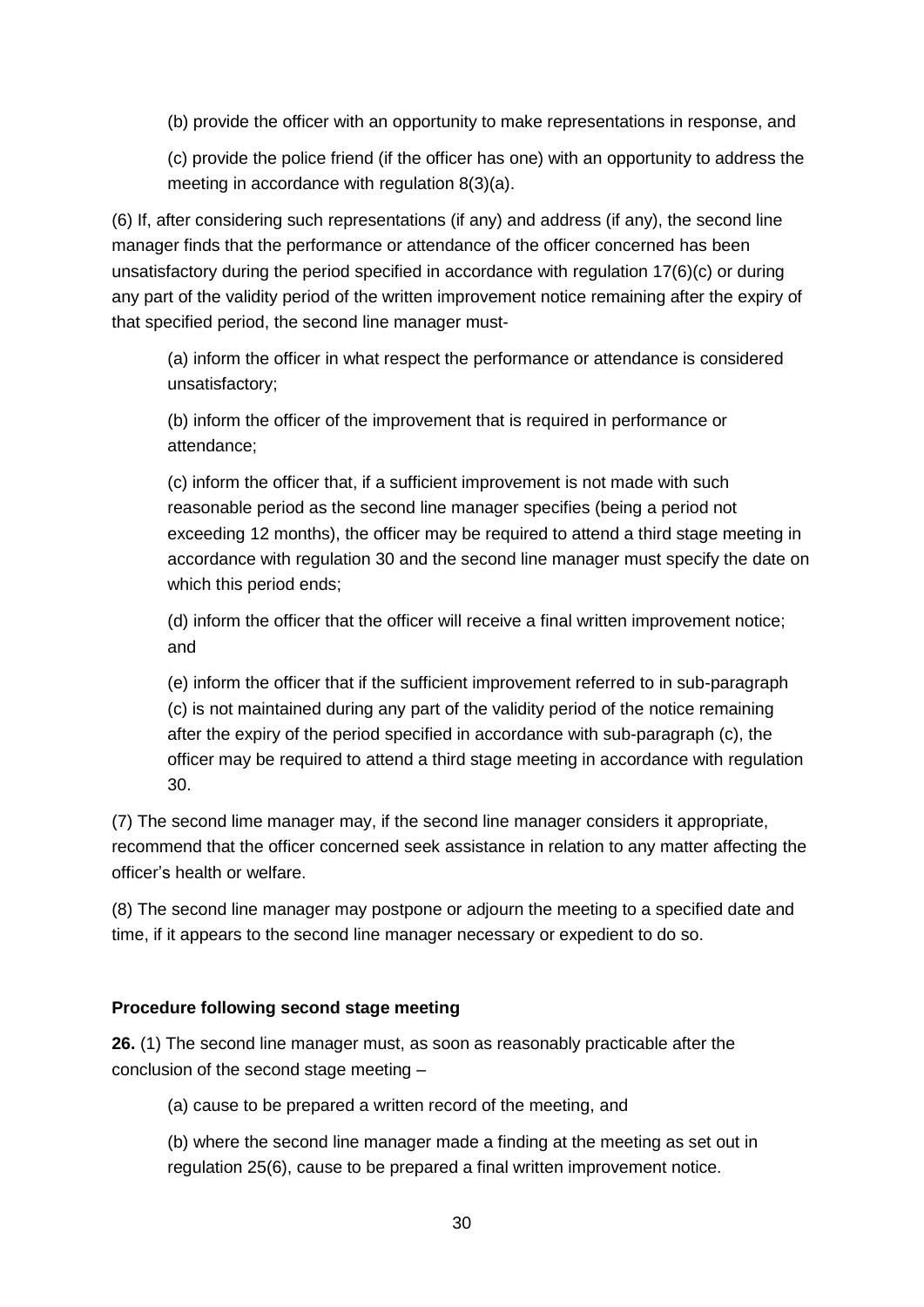(2) Where the officer concerned has failed to attend a second stage meeting, if the second line manager makes a finding as set out in regulation 25(6), the second line manager must as soon as reasonably practicable-

(a) cause to be prepared a final written improvement notice;

(b) if the police friend attended the meeting, cause to be prepared a written record of the meeting.

(3) A final written improvement notice must-

(a) record the matters of which the officer concerned was informed (or would have been informed had the officer attended the meeting) under sub-paragraphs (a) to (c) and (e) of regulation 25(6);

(b) state the period for which it is valid; and

(c) be signed and dated by the second line manager.

(4) A final written improvement notice is valid for a period of twelve months beginning with the date of the notice.

(5) The second line manager must give a copy of any written record and any final written improvement notice to the officer concerned as soon as reasonably practicable after they have been prepared.

(6) Where the second line manager made a finding as set out in regulation 25(6) and has caused to be prepared a final written improvement notice, the second line manager must, at the same time as supplying the documents mentioned in paragraph (5), give to the officer concerned a written notice of-

(a) the matters set out in regulation 27(3);

(b) the name of the person to whom a written notice of appeal must be given under regulation 27(5);

(c) the officer's entitlements under paragraphs (7) and

(d) the effect of paragraphs (8) and (9).

(7) Subject to paragraph (9), the officer concerned is entitled to submit written comments on the written record to the second line manager before the end of 7 working days beginning with the first working day after the day on which the copy is received by the officer.

(8) The second line manager may, on the application of the officer concerned, extend the period specified in paragraph 7 if satisfied that it is appropriate to do so.

(9) The officer may not submit written comments on the written record if the officer has exercised a right to appeal under regulation 27.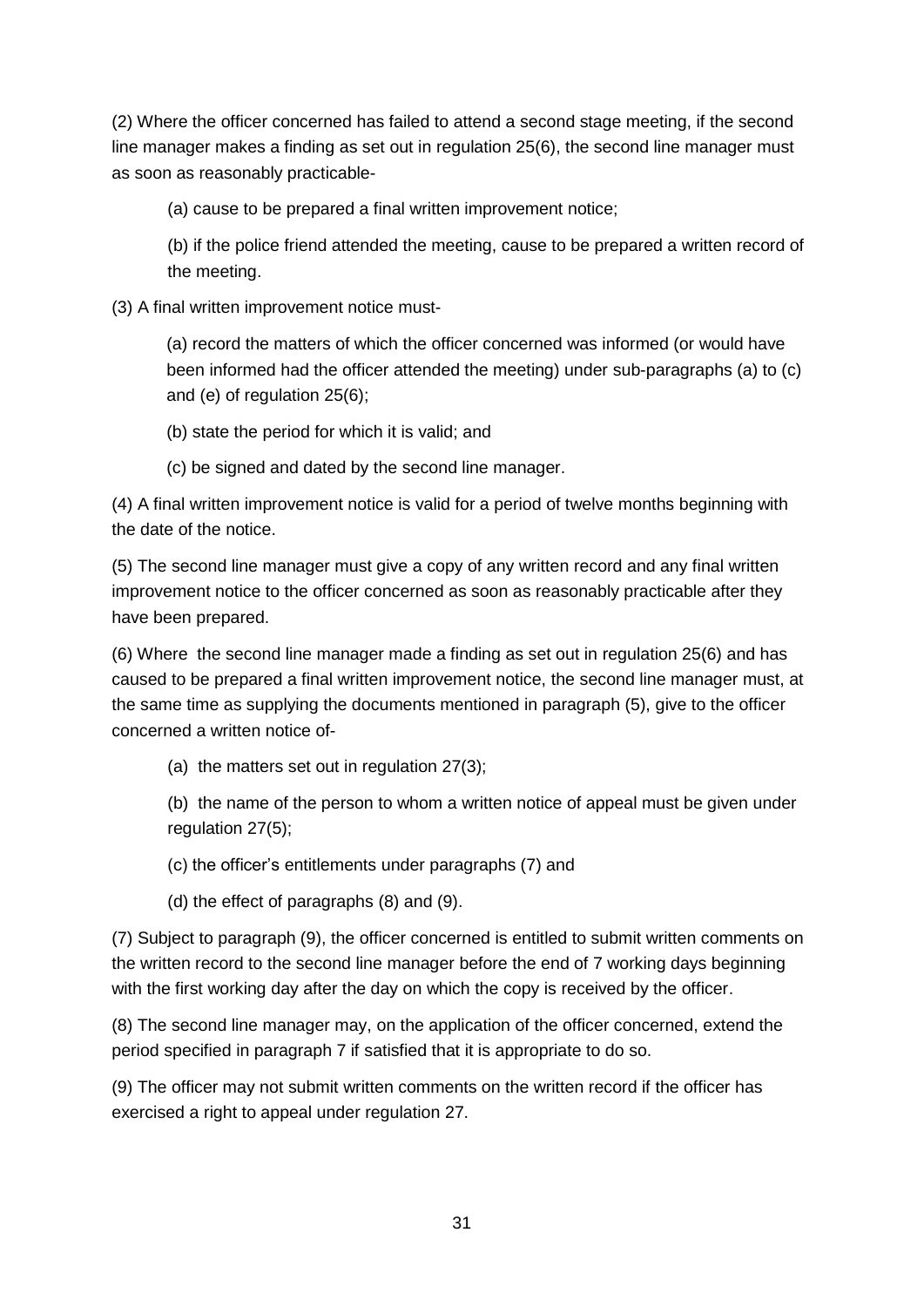(10) The second line manager must ensure that any written record, any final written improvement notice and any written comments of the officer concerned on the written record are retained together and filed.

### **Appeal against the finding and outcome of a second stage meeting**

**27.** (1) This regulation applies where, at the second stage meeting, the second line manager found that the performance or attendance of the officer concerned has been unsatisfactory as set out in regulation 25(6);

(2) Where this regulation applies, the officer concerned may appeal against one or more of the following-

(a) that finding;

(b) any of the matters specified in paragraph (3) and recorded in the final written improvement notice (in these Regulations referred to as the relevant terms of the final written improvement notice);

(c) the decision of the line manager to require the officer concerned to attend the second stage meeting.

(3) The matters are-

(a) the respect in which the performance or attendance of the officer concerned is considered unsatisfactory;

(b) the improvement that is required in performance or attendance;

(c) the length of the period specified by the second line manager in accordance with regulation 25(6(c).

(4) The only grounds of appeal under this regulation are-

(a) that, in relation to an appeal under paragraph 2(c), the officer concerned should not have been required to attend the second stage meeting as the meeting did not concern unsatisfactory performance or attendance which I similar to or connected with the unsatisfactory performance or attendance or any of the relevant terms of the final written improvement notice.

(b) that the finding of unsatisfactory performance or attendance was unreasonable;

(c) that any of the relevant terms of the final written improvement notice are unreasonable;

(d) that there is evidence that could not reasonably have been considered at the second stage meeting which could have materially affected the finding of unsatisfactory performance or attendance or any of the relevant terms of the final written improvement notice.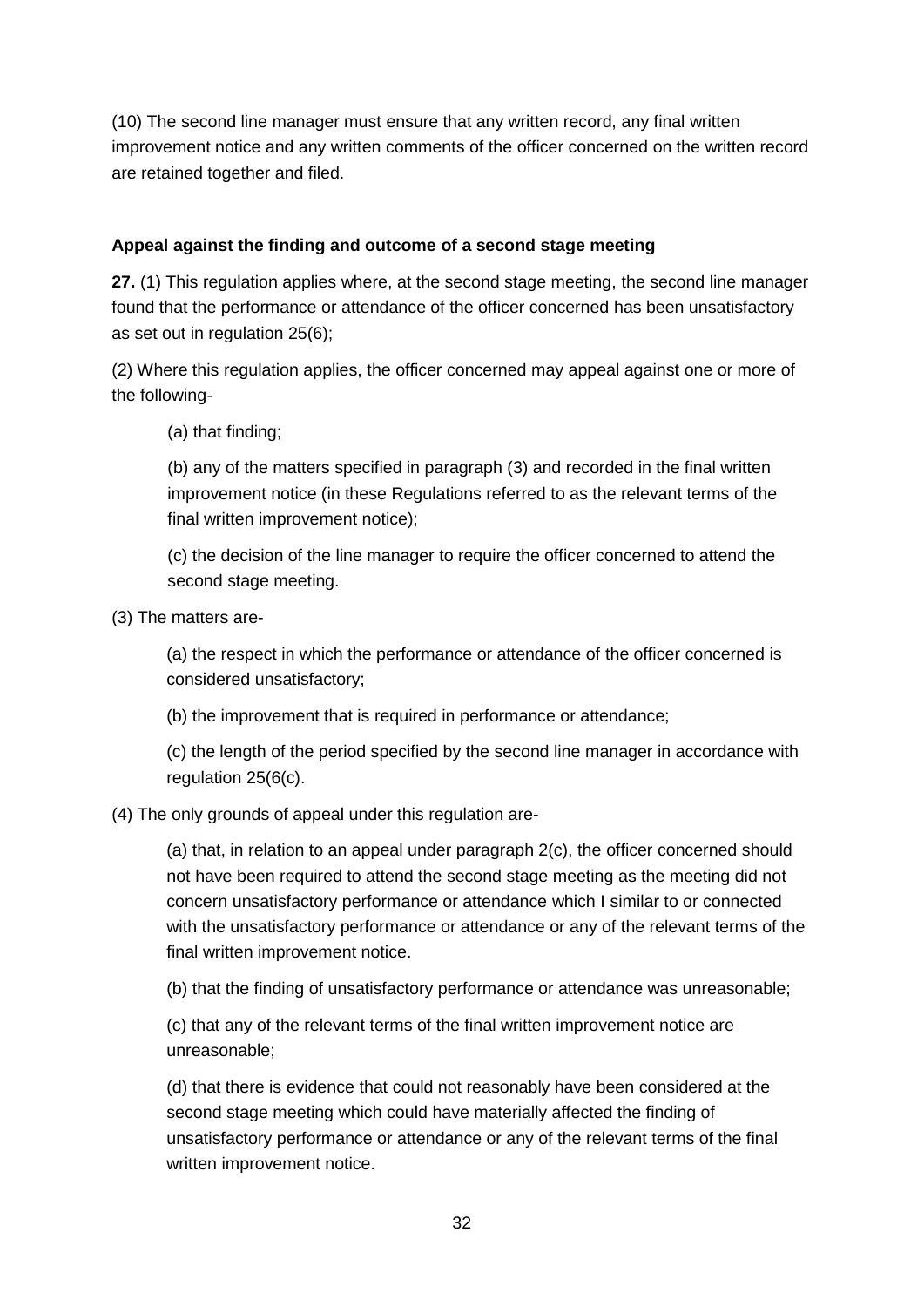(e) that there was a breach of the procedures set out in these Regulations or other unfairness which could have materially affected the finding of unsatisfactory performance or attendance or any of the relevant terms of the final written improvement notice.

(5) An appeal must be commenced by the officer concerned giving a written notice of appeal to the senior manager before the end of 7 working days beginning with the first working day after receipt of the documents referred to in regulation 26(5).

(6) The notice must-

- (a) set out the grounds of appeal of the officer concerned and
- (b) be accompanied by any evidence on which the officer relies.

(7) The senior manager may, on the application of the officer concerned, extend the period specified in paragraph (5) if satisfied that it is appropriate to do so.

(8) Subject to paragraph (9), the meeting at which the appeal will be heard (referred to in these Regulations as a second stage appeal meeting) must take place before the end of 7 working days beginning with the first working day after the day on which the notice under paragraph (5) is received by the senior manager.

(9) A second stage appeal meeting may take place after the period of 7 working days referred to in paragraph (8) if the senior manager considers it necessary or expedient, in which case the senior manager must give the officer concerned a written notice of the reasons.

### **Arrangement of second stage appeal meeting**

**28.** (1) As soon as reasonably practicable after receiving the notice of appeal referred to in regulation 27(5), the senior manager must give the officer concerned a written notice-

(a) informing the officer of the procedures for determining the date and time of the meeting under paragraphs (2) to (5);

(b) informing the officer that a human resources professional or a police officer may attend the meeting to advise the senior manager on the proceedings;

(c) informing the officer that, if the officer consents, any other person specified in the notice may attend the meeting;

(d) where the officer is a member of the police force, informing the officer that the officer may seek advice from a representative of a staff association; and

(e) informing the officer that the officer may be accompanied and represented at the meeting by a police friend.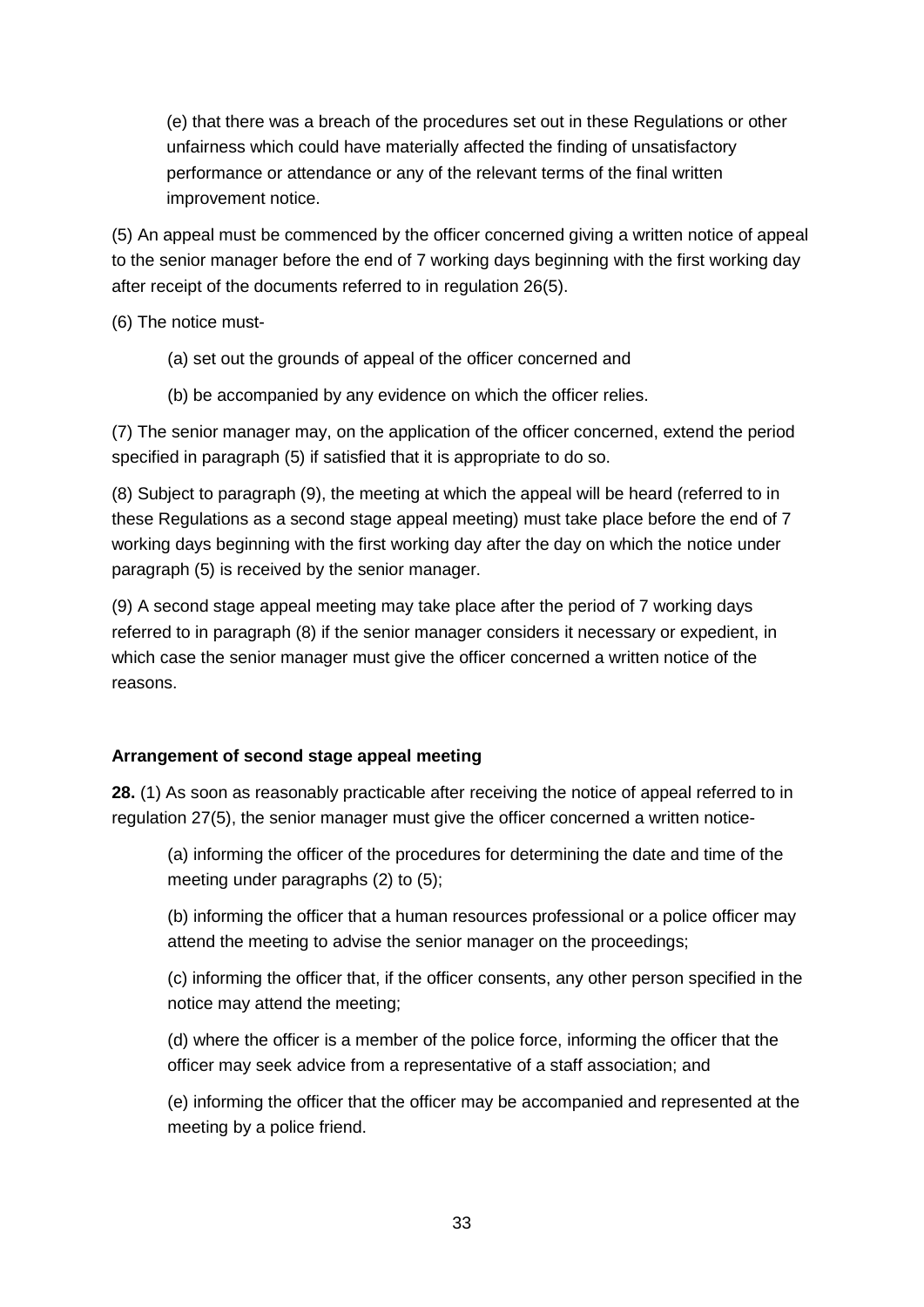(2) The senior manager must, if reasonably practicable, agree a date and time for the meeting with the officer concerned.

(3) Where no date and time is agreed, the senior manager must specify a date and time for the meeting.

(4) Where a date and time is specified and –

(a) the officer concerned or the officer's police friend will not be available at that time; and

(b) the officer proposes an alternative time which satisfies paragraph (5),

the meeting must be postponed to the time proposed by the officer.

(5) An alternative time must-

(a) be reasonable; and

(b) fall before the end of 5 working days beginning with the first working day after the day specified by the senior manager under paragraph (3).

(6) The senior manager must give to the officer concerned a written notice of the date, time and place of the second stage appeal meeting.

# **Procedure at second stage appeal meeting**

**29.** (1) This regulation applies to the procedure to be followed at a second stage appeal meeting.

(2) The meeting must be conducted by the senior manager.

(3) A human resources professional or a police officer may attend the meeting to advise the senior manager on the proceedings.

(4) Any other person specified in the notice referred to in regulation 28(1) may attend the meeting if the officer concerned consents.

(5) The senior manager must-

(a) provide the officer concerned with an opportunity to make representations; and

(b) provide the police friend (if the officer has one) with an opportunity to address the meeting in accordance with regulation 8(3)(a).

(6) After considering such representations (if any) and address (if any), the senior manager may-

(a) in an appeal under regulation 27(2)(c), make a finding that the officer concerned should not have been required to attend the second stage meeting and reverse the finding made at the meeting;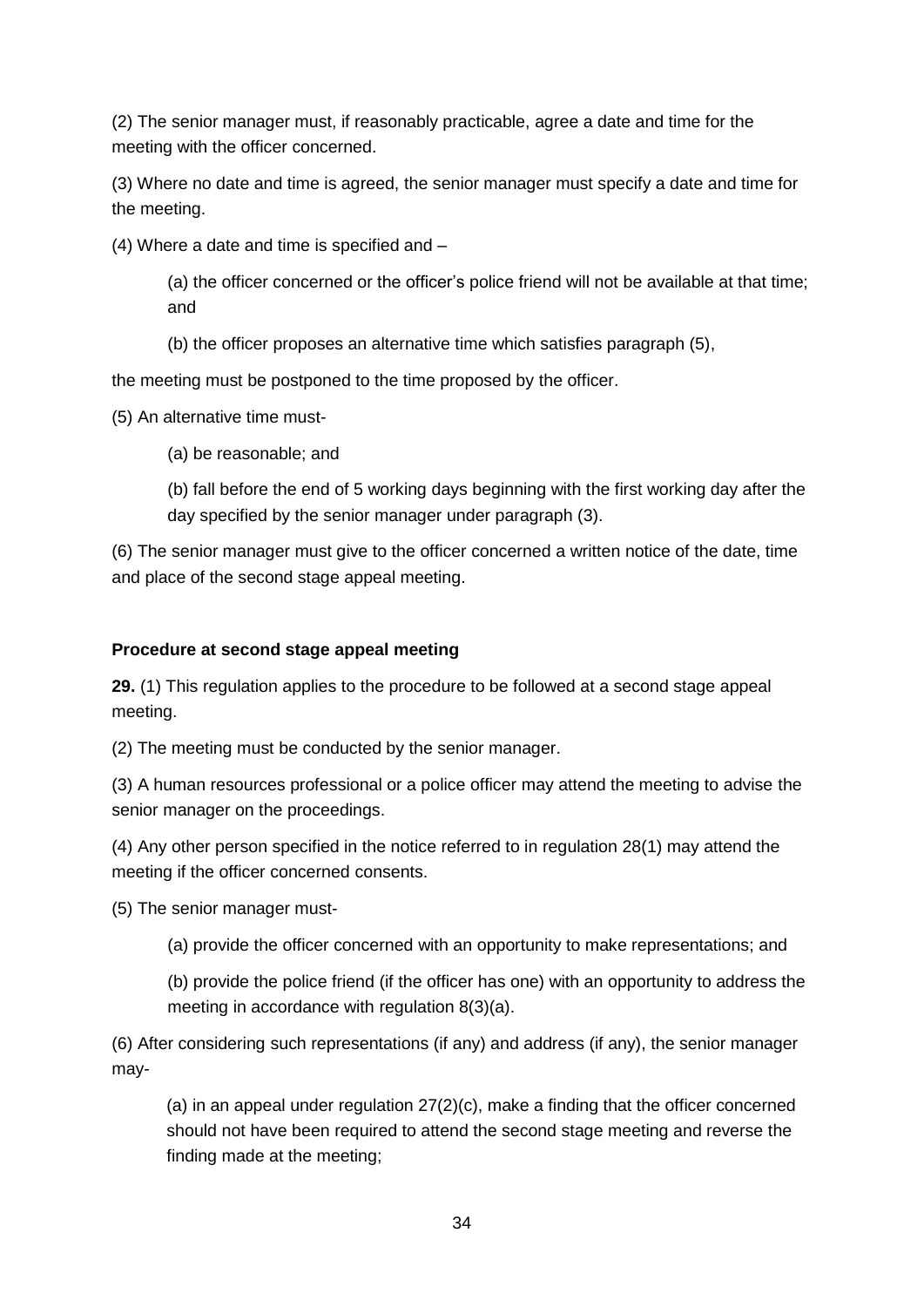(b) confirm or reverse the finding of unsatisfactory performance or attendance made at the second stage meeting;

(c) confirm or vary the relevant terms of the final written improvement notice appealed against.

(7) Where the senior manager reverses the finding of unsatisfactory performance or attendance made at the second stage meeting, the senior manager must also revoke the final written improvement notice.

(8) The senior manager may postpone or adjourn the meeting to a specified date and time if it appears to the senior manager necessary or expedient to do so.

(9) As soon as reasonably practicable after the conclusion of the meeting, and in any event before the end of 3 working days beginning with the first working day after the conclusion of the meeting, the officer concerned must give a written notice of the senior manager's decision and a written summary of the reasons for that decision.

(10) Where the senior manager has-

(a) reversed the finding of unsatisfactory performance or attendance made at the second stage meeting (see regulation 25(6)) and revoked the final written improvement notice; or

(b) varied any of the relevant terms of the final written improvement notice,

the decision of the senior manager takes effect by way of substitution for the finding and the final written improvement notice issued or the relevant terms of the final written improvement notice appealed against immediately after the second stage meeting.

### **PART 5**

### **Third stage**

### **Assessment following second stage meeting**

**30.** (1) Where a police officer has received a final written improvement notice, as soon as reasonably practicable after the date with which the period specified in accordance with regulation 25(6)(c) ends-

(a) the line manager must assess the performance or attendance of the officer concerned during that period, in consultation with the second line manager or a human resources professional (or both); and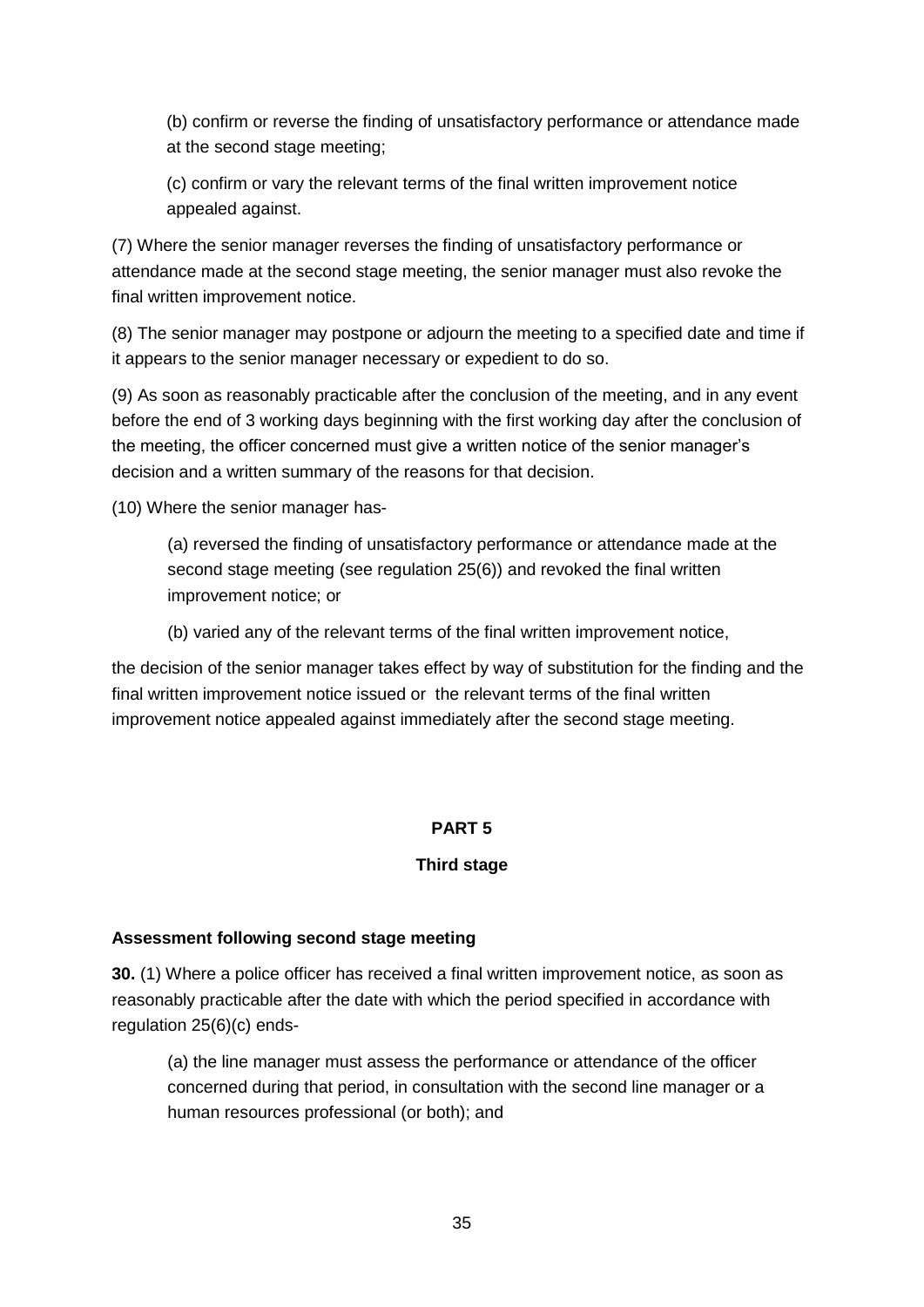(b) the line manager must give the officer a written notice as to whether the line manager considers that there has been a sufficient improvement in performance or attendance during that period.

(2) If the line manager considers that there has not been a sufficient improvement, the line manager must, at the same time as the line manager gives a notice under paragraph (1)(b), also give the officer concerned a written notice that the officer is required to attend a meeting (in these Regulations referred to as a third stage meeting) to consider performance or attendance.

(3) The officer concerned may be required to attend a third stage meeting under paragraph (4) where-

(a) the officer has not been required to attend a third stage meeting under paragraph (2), or

(b) the officer has been required to attend a third stage meeting under paragraph (2) but the panel did not make a finding of unsatisfactory performance or attendance at that meeting,

the officer may be required to attend a third stage meeting under paragraph (4).

(4) If the line manager considers that the officer concerned has failed to maintain a sufficient improvement in performance or attendance during any part of the validity period of the final written improvement notice remaining after the expiry of the period specified in accordance with regulation 25(6)(c), the line manager must give the officer a written notice of the matters set out in paragraph (5).

(5) Those matters are-

(a) that the line manager is of the view mentioned in paragraph (4), and

(b) that the officer concerned is required to attend a meeting (in these Regulations referred to as a third stage meeting) to consider performance or attendance.

(6) Unless regulation 32 applies, any third stage meeting which a police officer is required to attend must concern unsatisfactory performance or attendance which is similar to or connected with the unsatisfactory performance or attendance referred to in the final written improvement notice.

# **Arrangement of a third stage meeting**

**31.** (1) Where the line manager requires the officer concerned to attend a third stage meeting, the senior manager must as soon as reasonably practicable give the officer written notice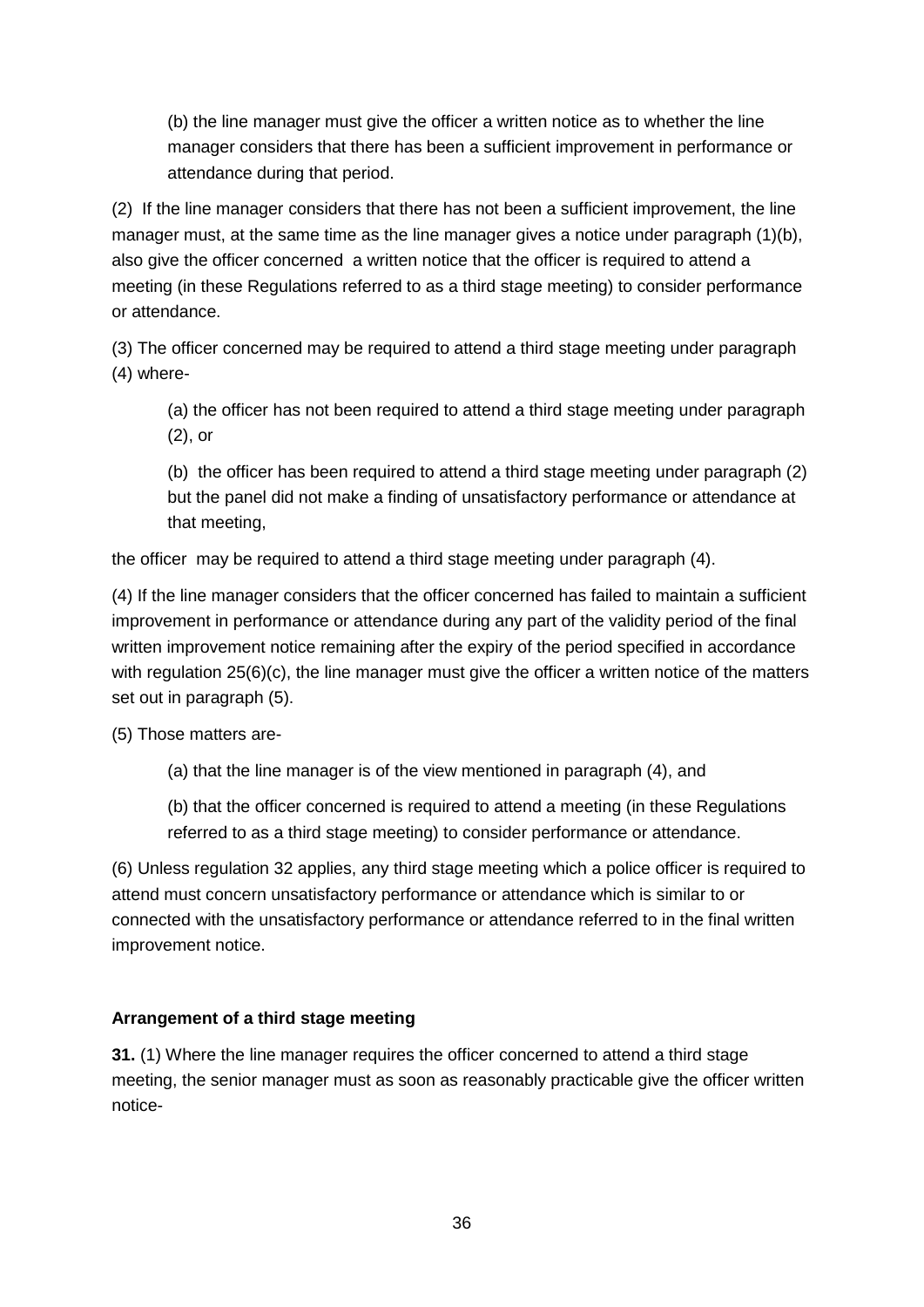(a) referring to the requirement that the officer to attend a third stage meeting of the unsatisfactory performance procedures with a panel appointed by the appropriate authority;

(b) informing the officer of the procedures for determining the date and time of the meeting under regulation 38;

(c) summarising the reasons why performance or attendance is considered unsatisfactory;

(d) informing the officer of the possible outcomes of the meeting;

(e) informing the officer that a human resources professional and a police officer may attend the meeting to advise the panel on the proceedings;

(f) informing the officer that a relevant lawyer may attend the meeting to advise the panel on the proceedings and on any question of law that may arise at the meeting;

(g) where the officer is a special constable, informing the officer that a special constable will attend the meeting to advise the panel;

(h) informing the officer that, if the officer consents, any other person specified in the notice may attend the meeting;

(i) where the officer is a member of the police force, informing the officer that the officer may seek advice from a representative of a staff association; and

(j) informing the officer that the officer may be accompanied and represented at the meeting by a police friend.

(2) The notice must be accompanied by a copy of any document relied upon by the line manager when the line manager formed the view referred to in regulation 30(2) or (4), as the case may be.

(3) A third stage meeting under this regulation must not take place unless the officer concerned has been notified of the right to representation under paragraph (1)(j).

# **Circumstances in which a third stage meeting may be required without a prior first or second stage meeting**

**32.** (1) This regulation applies where the appropriate authority-

(a) decides that the performance of a police officer constitutes gross incompetence;

(b) has a duty under paragraph 23(5B) of Schedule 3 to the 2002 Act (duties of appropriate authority in relation to direction by Director General to bring disciplinary proceedings) to comply with a direction, following a determination under paragraph 23(5A)(b) of that Schedule (duties of Director General on receipt of completion of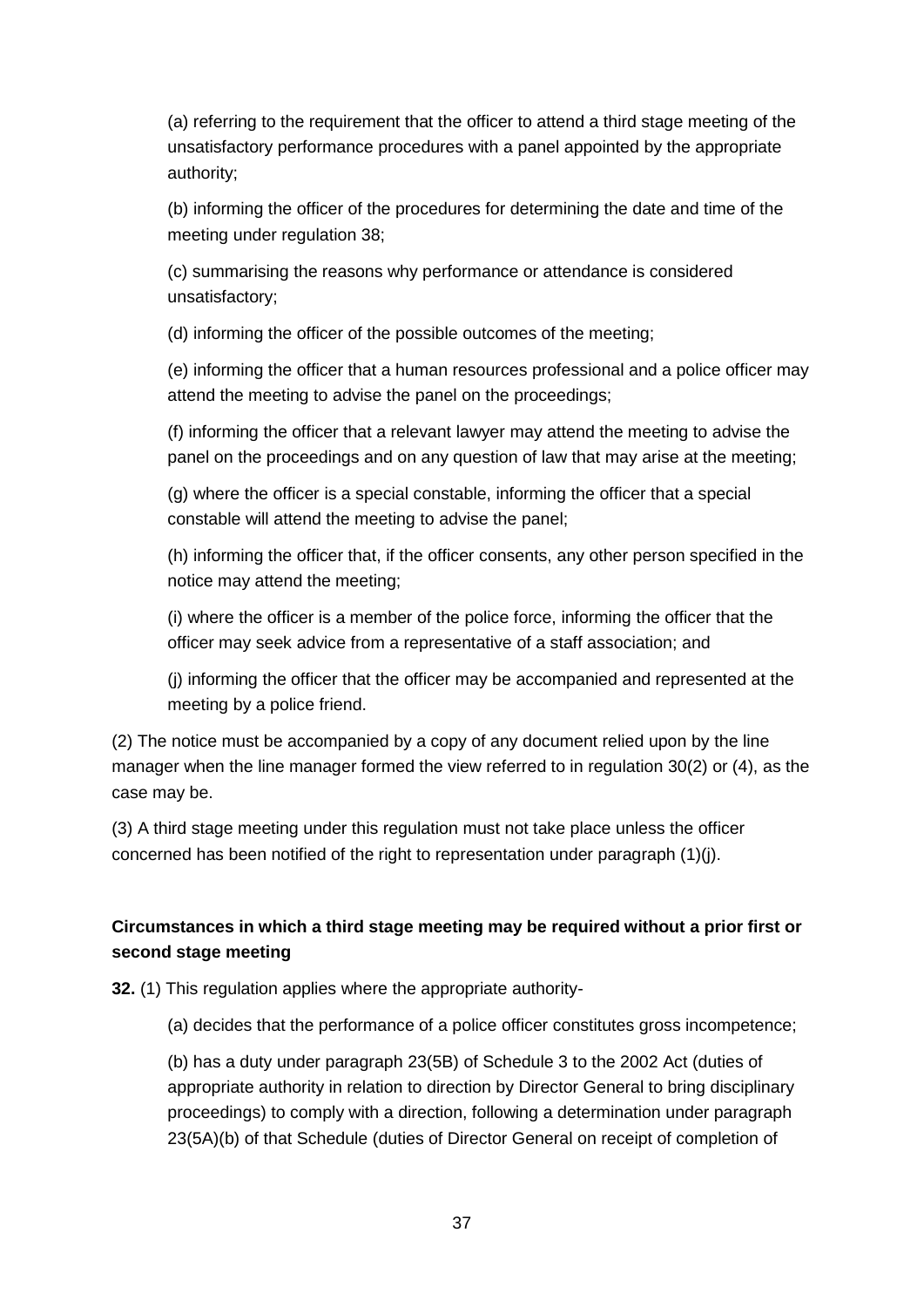report on investigation) that a person's performance is unsatisfactory and amounts to gross incompetence; or

(c) decides to accept a recommendation under paragraph 25(4C)(c) of that Schedule (reviews with respect to an investigation) that misconduct proceedings of the form specified in the recommendation are brought.

(d) decides to accept a recommendation made under paragraph 25(4E)(c) of that Schedule that misconduct proceedings of the form specified in the recommendation are brought;

(e) decides to accept a recommendation made under paragraph 27(3A) of that Schedule (recommendation of Director General to appropriate authority) that a police officer's performance is unsatisfactory and amounts to gross incompetence, or

(f) has a duty under paragraph 27(4)(b) of that Schedule (duties with respect to disciplinary proceedings etc.) to comply with a direction to give effect to a recommendation referred to in sub-paragraph (c) or (e).

(2) Where this regulation applies, the appropriate authority must inform the officer concerned in writing that the officer is required to attend a meeting to consider performance .

(3) Such meeting is be referred to in these Regulations as a third stage meeting, notwithstanding that the officer concerned has not attended a first stage meeting or a second stage meeting in respect of such performance.

### **Arrangement of a third stage meeting without a prior first or second stage meeting**

**33.** (1) Where the appropriate authority has informed the officer concerned under regulation 32(2) that the officer is required to attend a third stage meeting, the appropriate authority must as soon as reasonably practicable give the officer a written notice -

(a) referring to the requirement that the officer to attend a third stage meeting of the unsatisfactory performance procedures with a panel appointed by the appropriate authority;

(b) informing the officer of the procedures for determining the date and time of the meeting under regulation 38;

(c) summarising the reasons why the officer's performance is considered to constitute gross incompetence;

(d) informing the officer of the possible outcomes of the meeting;

(e) informing the officer that a human resources professional and a police officer may attend the meeting to advise the panel on the proceedings;

(f) informing the officer that a relevant lawyer may attend the meeting to advise the panel on the proceedings and on any question of law that may arise at the meeting;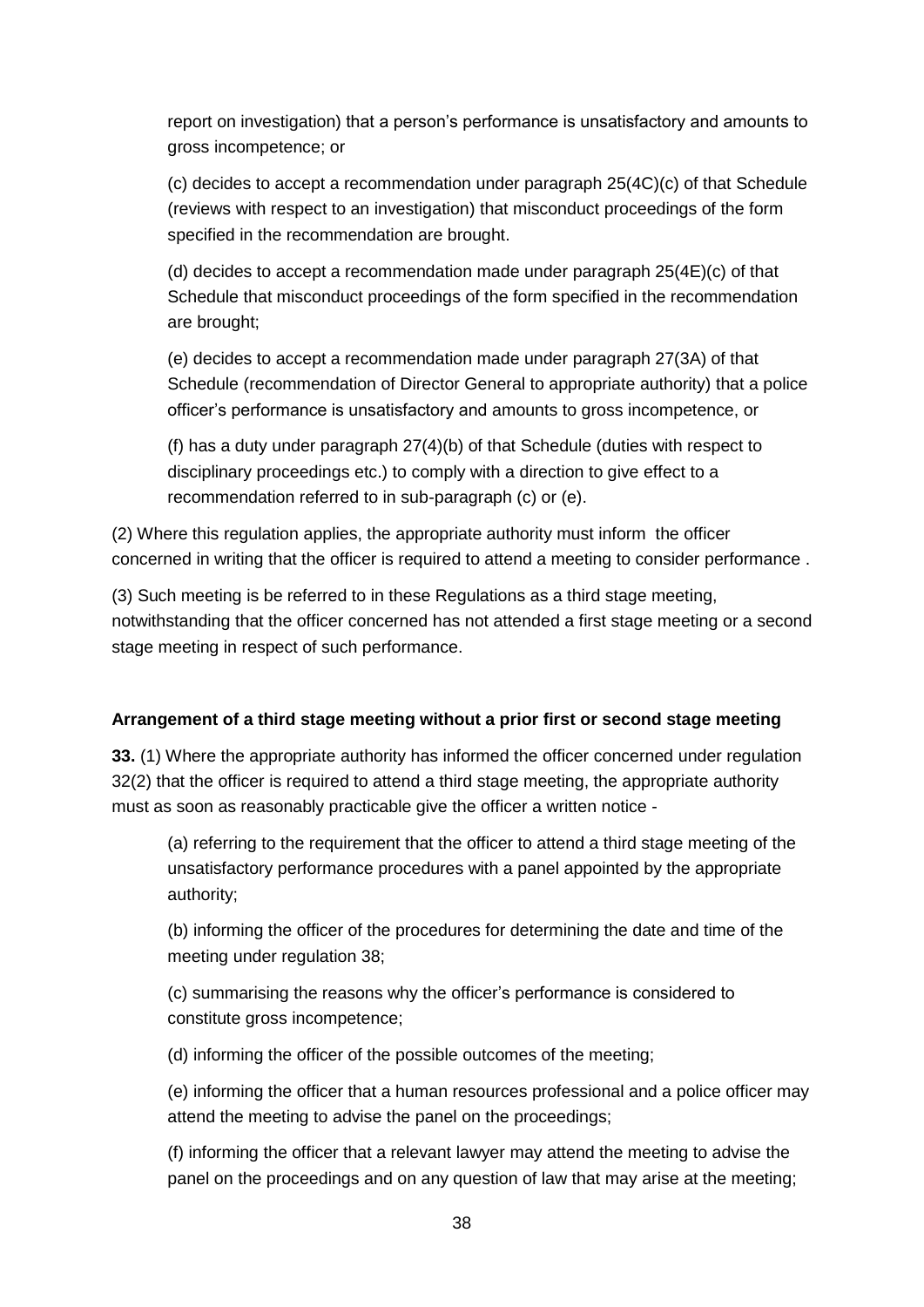(g) where the officer is a special constable, informing the officer that a special constable must attend the meeting to advise the panel;

(h) in a case to which regulation 40 applies, informing the officer that the Director General may attend the meeting to make representations;

(i) in a case to which regulation 41 applies, informing the officer that the complainant or any interested person may attend the meeting as an observer;

(j) in a case to which regulation 42(5) applies, informing the officer that a person nominated by the Director General may attend the meeting as an observer;

(k) informing the officer that, if the officer consents, any other person specified in the notice may attend the meeting;

(l) in a case to which regulation 42(10) applies, informing the officer that the Director General may direct that the whole or part of the meeting may be held in public;

(m) where the officer is a member of the police force, informing the officer that the officer may seek advice from a representative of a staff association;

(m) informing the officer of the effect of regulation 6; and

(n) informing the officer that the officer may be accompanied at the meeting by a police friend.

(2) The notice must be accompanied by a copy of-

(a) any document relied on by the appropriate authority when it formed the view referred to in sub-paragraph (a) of regulation 32(1), in a case where regulation 32 applies by virtue of that sub-paragraph, or

(b) subject to the harm test under these Regulation (see regulation 4(3))-

(i), the investigator's written report under paragraph 22 or 24A of Schedule 3 to the 2002 Act (reports of final investigations) and the determination of the Director General under paragraph 23(5A)(b) (duties of Director General on receipt or completion of report on investigation), or

(ii) in a case where regulation 32 applies by virtue of paragraph (1)(b), (c) or (d), the recommendation of the Director General made under paragraph 2594C)(c) (reviews with respect to an investigation) or paragraph 27(3A) (recommendation of Director general to appropriate authority), or the recommendation of a local policing body made under paragraph 25(4F)(c) of that Schedule.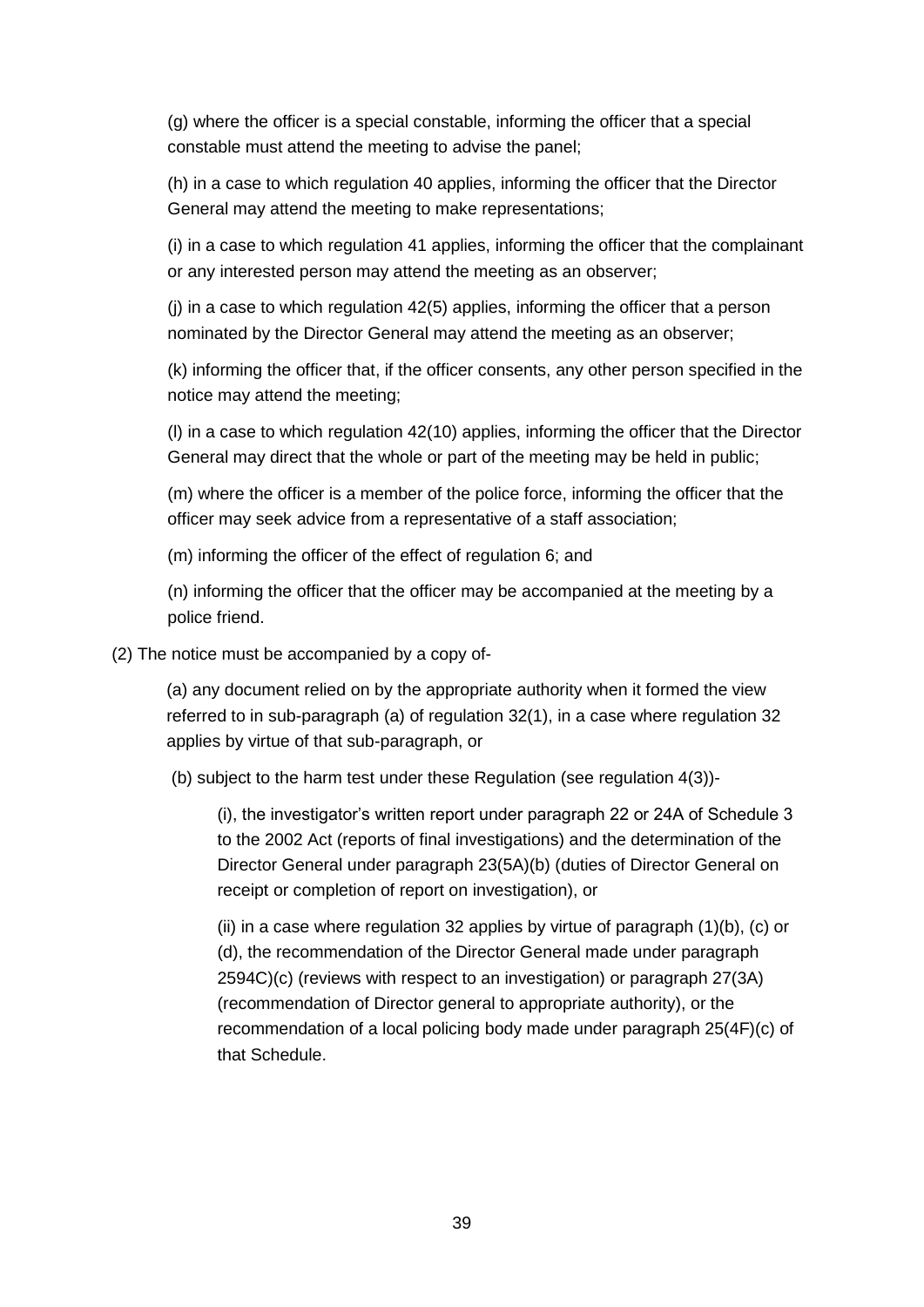### **Appointment of panel members**

**34.** (1) The third stage meeting must be conducted by a panel, comprising a panel chair and two other members.

(2) The panel must be appointed by the appropriate authority and must consist of at least one police officer and one human resources professional;

(3) The panel chair must be a member of a police force holding a rank above that of chief superintendent or a senior human resources professional;

(4) The second panel member must be either a police officer or a human resources professional of at least the rank of superintendent or (in the opinion of the appropriate authority) equivalent rank.

(5) The third panel member must be either a police officer or a police staff member of at least the rank of superintendent or (In the opinion of the appropriate authority) equivalent rank.

(6) Each panel member must be of at least the same rank as the officer concerned or (in the opinion of the appropriate authority) equivalent rank.

(7) No panel member may be an interested party.

(8) As soon as reasonably practicable after the panel members have been appointed, the appropriate authority must give to the officer concerned a written notice of their names.

(9) As soon as the appropriate authority has appointed the panel members, the appropriate authority must arrange for a copy of any document-

(a) which was available to the line manager in relation to any first stage meeting;

(b) which was available to the second line manager in relation to any second stage meeting; or

(c) which was prepared or submitted under regulation 18, 21, 26, 29, 30, 31, 32 or 33 as the case may be,

to be made available to each panel member, and a copy of any such document must be given to the officer concerned.

(10) In this regulation-

"interested party" means a person whose appointment could reasonably give rise to a concern as to whether the person could act impartially under these Regulations;

"senior human resources professional" means a human resources professional who, in the opinion of the appropriate authority, has sufficient seniority, skills and experience to be a panel chair.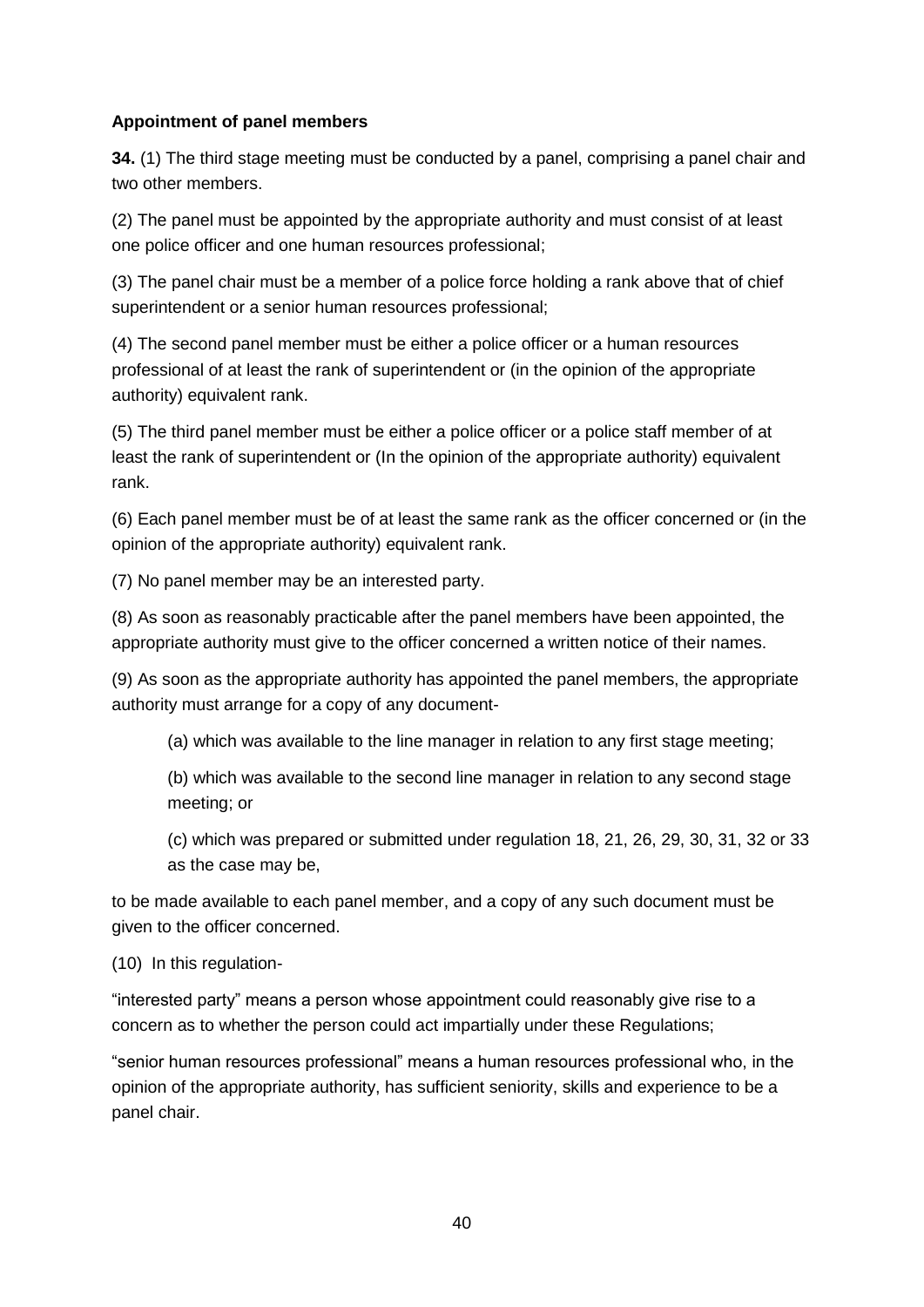#### **Right of officer concerned to object to panel members**

**35.** (1) The officer concerned may object to the appointment of any of the panel members.

(2) Any such objection must be made in writing to the appropriate authority before the end of 3 working days beginning with the first working day after the receipt of the notice referred to in regulation 34(8) and must set out the grounds of objection of the officer concerned.

(3) The appropriate authority must give the officer concerned a written notice as to whether it upholds or rejects an objection to any panel member.

(4) If the appropriate authority upholds an objection, the appropriate authority must remove that member from the panel and must appoint a new member to the panel.

(5) If the appropriate authority appoints a new panel member under paragraph (4), it must ensure that the requirements for the composition of the panel in regulation 34 continue to be met.

(6) As soon as reasonably practicable after any such appointment, the appropriate authority must give the officer concerned a written notice of the name of the new panel member.

(7) The officer concerned may object to the appointment of a panel member appointed under paragraph (4).

(8) Any such objection must be made in in writing before the end of 3 working days beginning with the first working day after receipt of the notice referred to in paragraph (6) and must set out the grounds of objection of the officer concerned.

(9) The appropriate authority must comply with paragraphs (3) to (6) in relation to the objection referred to in paragraph (7).

### **Procedure on receipt of notice of third stage meeting**

**36.** (1) Before the end of –

(a) 14 working days beginning with the first working day after the date on which a notice has been given to the officer concerned under regulation 31 or 33, or

(b) where that period is extended by the panel chair for exceptional circumstances, such extended period,

the officer concerned must comply with paragraphs (2) and (3).

(2) The officer concerned must give to the appropriate authority-

(a) written notice of whether or not the officer accepts that the officer's performance or attendance has been unsatisfactory or that the officer has been grossly incompetent, as the case may be;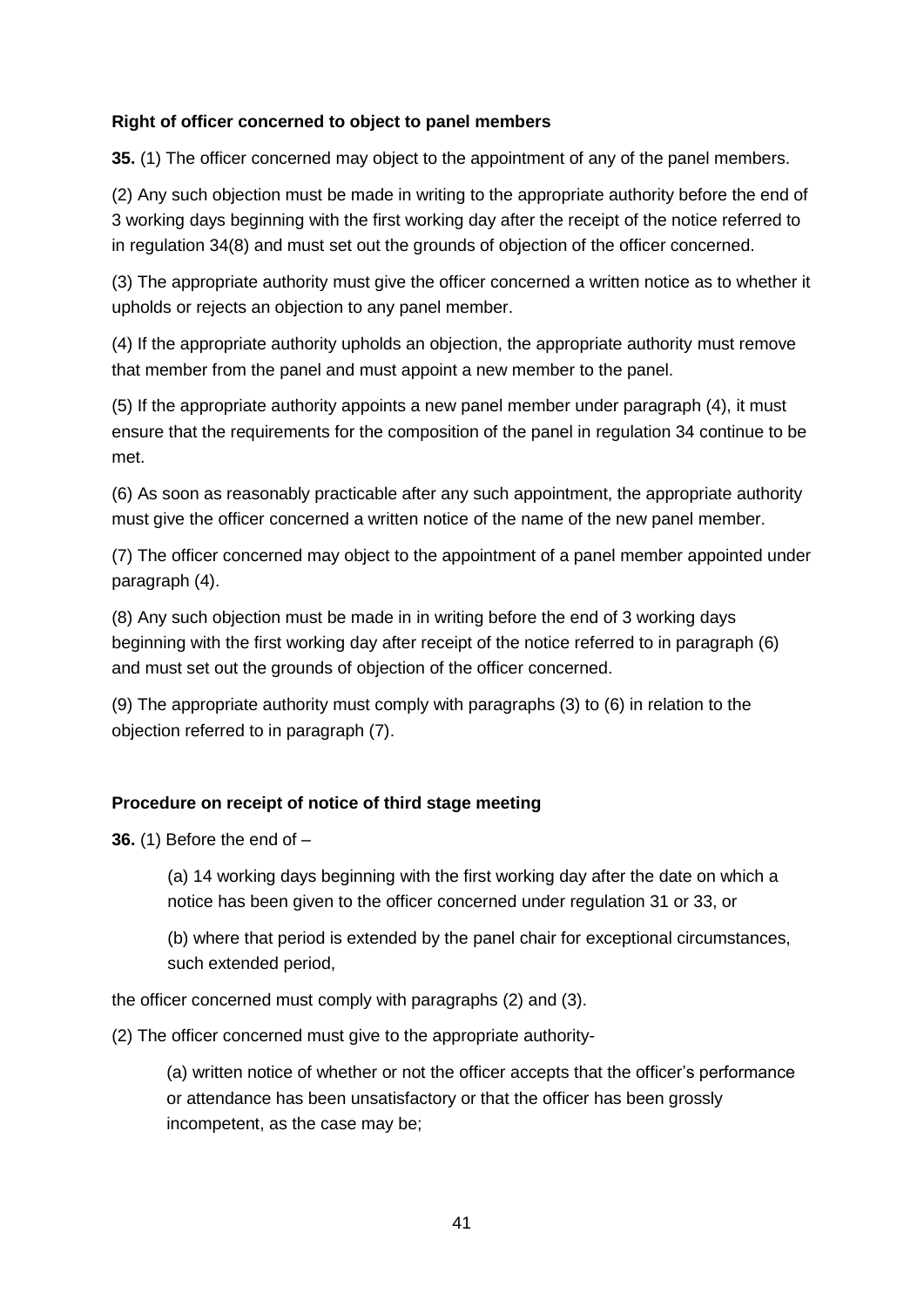(b) where the officer accepts that the officer's performance or attendance has been unsatisfactory or that the officer has been grossly incompetent, any written submission the officer wishes to make in mitigation;

(c) where the officer does not accept that the officer's performance or attendance has been unsatisfactory or that the officer has been grossly incompetent, or where the officer disputes all or part of the matters referred to in the notice given under regulation 31 or 33, a written notice of-

(i) the matters the officer disputes and the officer's account of the relevant events; and

(ii) any arguments on points of law the officer wishes to be considered by the panel.

(3) The officer concerned must provide the appropriate authority and the panel with a copy of any document the officer intends to rely on at the third stage meeting.

(4) Before the end of 3 working days beginning with the first working day after the date on which the officer concerned has complied with paragraph (2), the senior manager and the officer must give to the other a list of proposed witnesses or give notice that they do not have any proposed witnesses and any list of proposed witnesses must include brief details of the evidence that each witness is able to adduce.

(5) Where there are proposed witnesses, the officer concerned must, if reasonably practicable, agree a list of proposed witnesses with the senior manager.

(6) Where no list of proposed witnesses is agreed under paragraph (5), the officer concerned must give to the appropriate authority the officer's list of proposed witnesses.

# **Witnesses**

**37.** (1) As soon as reasonably practicable after any list of proposed witnesses has been-

- (a) agreed under regulation 36(5); or
- (b) given under regulation 36(6),

the appropriate authority must give that list to the panel chair together with, in the latter case, a list of its proposed witnesses

(2) The panel chair must –

(a) consider the list or lists of proposed witnesses; and

(b) subject the paragraph (3), determine which, if any, witnesses should attend the third stage meeting.

(3) The panel chair may determine that witnesses not named in any list of proposed witnesses should attend the third stage meeting.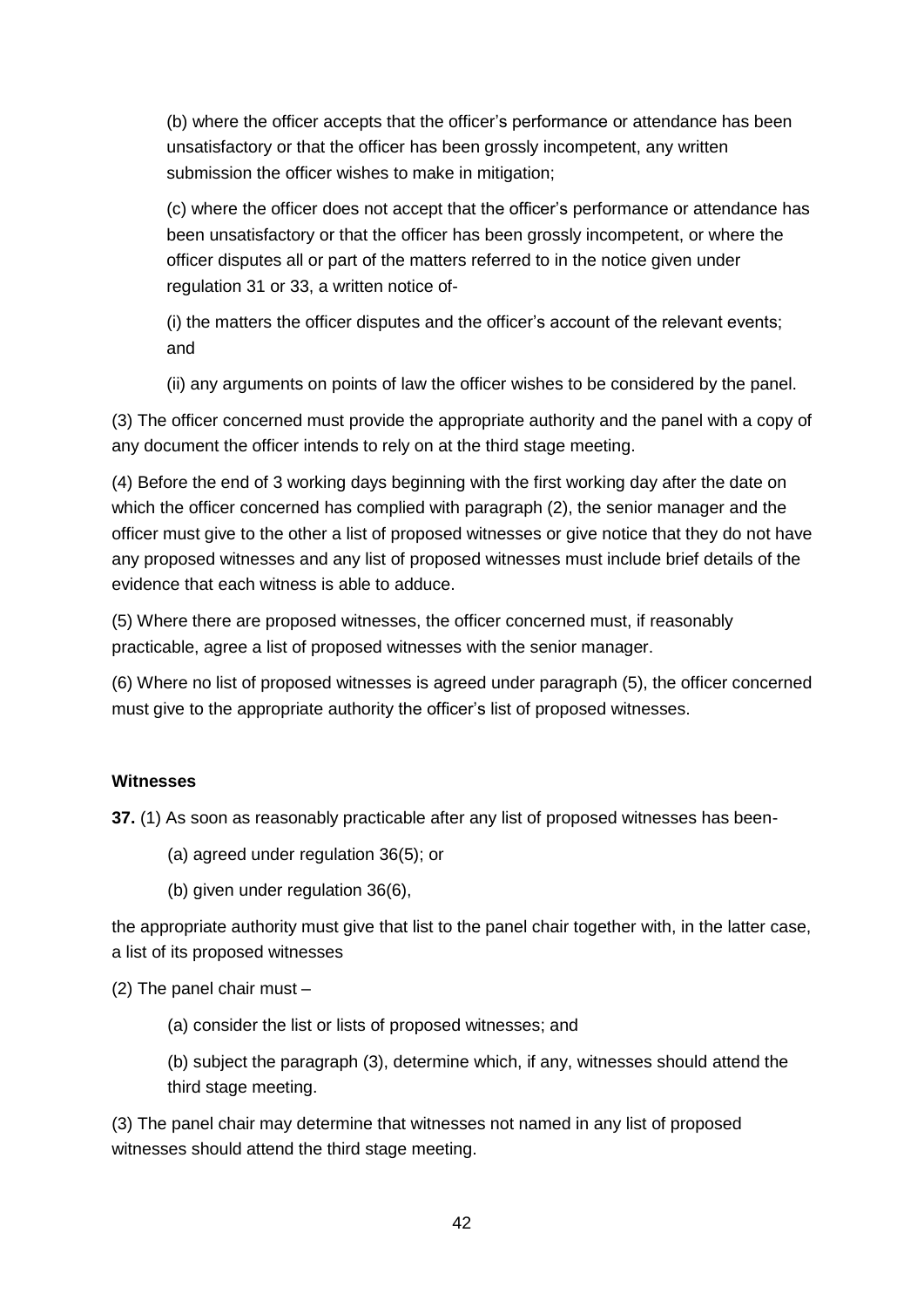(4) No witness may give evidence at a third stage meeting unless the panel chair reasonably believes that it is necessary in the interest of fairness for the witness to do so, in which case the panel chair must-

(a) where the witness is a police officer, cause that person to be ordered to attend the third stage meeting; and

(b) in any other case, cause the witness to be given notice that the witnesses' attendance is necessary and of the date, time and place of the meeting.

### **Timing and notice of third stage meeting**

**38.** (1) Subject to paragraphs (2) and (6) and regulation 39, the third stage meeting must take place before the end of 30 working days beginning with the first working day after the day on which a notice has been given to the officer concerned under regulation 31 or 33.

(2) The panel chair may extend the time period specified in paragraph (1) where the panel chair considers that it would be in the interests of fairness to do so.

(3) Where the panel chair extends the time period under paragraph (2), the panel chair must give a written notice of the reasons for doing so to the appropriate authority and the officer concerned.

(4) The panel chair must, if reasonably practicable, agree a date and time for the third stage meeting with the officer concerned.

(5) Where no date and time is agreed, the panel chair must specify a date and time for the third stage meeting.

(6) Where a date and time is specified and-

- (a) the officer concerned or his police friend will not be available at that time; and
- (b) the officer concerned proposes an alternative time which satisfies paragraph (7),

the third stage meeting must be postponed to the time proposed by the officer.

(7) An alternative time must-

(a) be reasonable; and

(b) fall before the end of 5 working days beginning with the first working day after the day specified by the panel chair.

(8) The panel chair must give to the officer concerned a written notice of the date and time of the third stage meeting determined.in accordance with this regulation and of the place of the meeting.

(9) Where the officer concerned informs the panel chair in advance that the officer is unable to attend the third stage meeting on grounds which the panel chair considers reasonable, the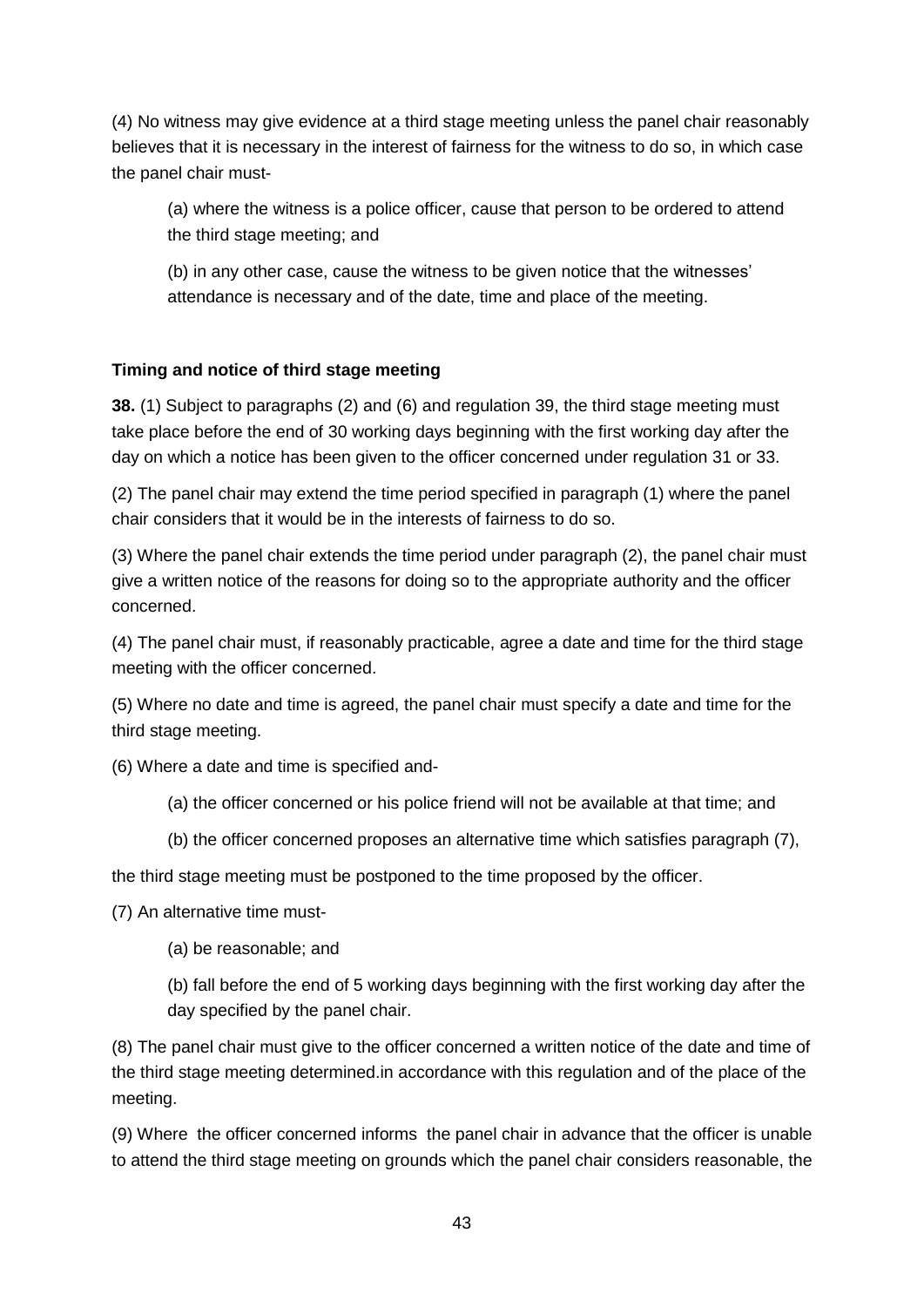panel chair may allow the officer concerned to participate in the meeting by video link or other means.

(10) Where the Director General Is entitled to attend the third stage meeting to make representations under regulation 40(2), or to nominate a person to attend the proceedings as an observer under regulation 42(5), the Director General must be given written notice of the date, time and place of the proceedings.

# **Postponement and adjournment of a third stage meeting**

**39.** (1) If the panel chair considers it necessary or expedient, the panel chair may direct that the third stage meeting take place at a date and time that is later than that specified in the notice given under regulation 38.

(2) Such direction may specify a date and time which falls after the period of 30 working days referred to in regulation 38(1).

(3) Where the panel chair makes a direction under paragraph (1) the panel chair must give a written notice of the reasons and the revised date, time and place for the meeting to-

- (i) the officer concerned;
- (ii) the other panel members; and
- (iii) the appropriate authority.

# **Participation of the Director General and investigator at a third stage meeting**

**40.**(1) This regulation applies in a case falling within regulation 32 where-

- (a) paragraph 18 or 19 of Schedule 3 to the 2002 Act applied (investigations directed by or by the Director General), or
- (b) paragraph 16 of that Schedule (investigations by the appropriate authority on its own behalf) applied and the Director General –

(aa) made a recommendation under paragraph 25(4C)(c) of that Schedule (reviews with respect to in investigation) which the appropriate authority accepted; or

(bb) made a recommendation under paragraph 27(3A) of that Schedule (recommendation of Director General to appropriate authority) which the appropriate authority accepted, or

(cc) gave a direction under paragraph 27(4)(a) of that Schedule (direction by Director General where appropriate authority does not take steps to secure that full effect is given to the Director General's recommendation).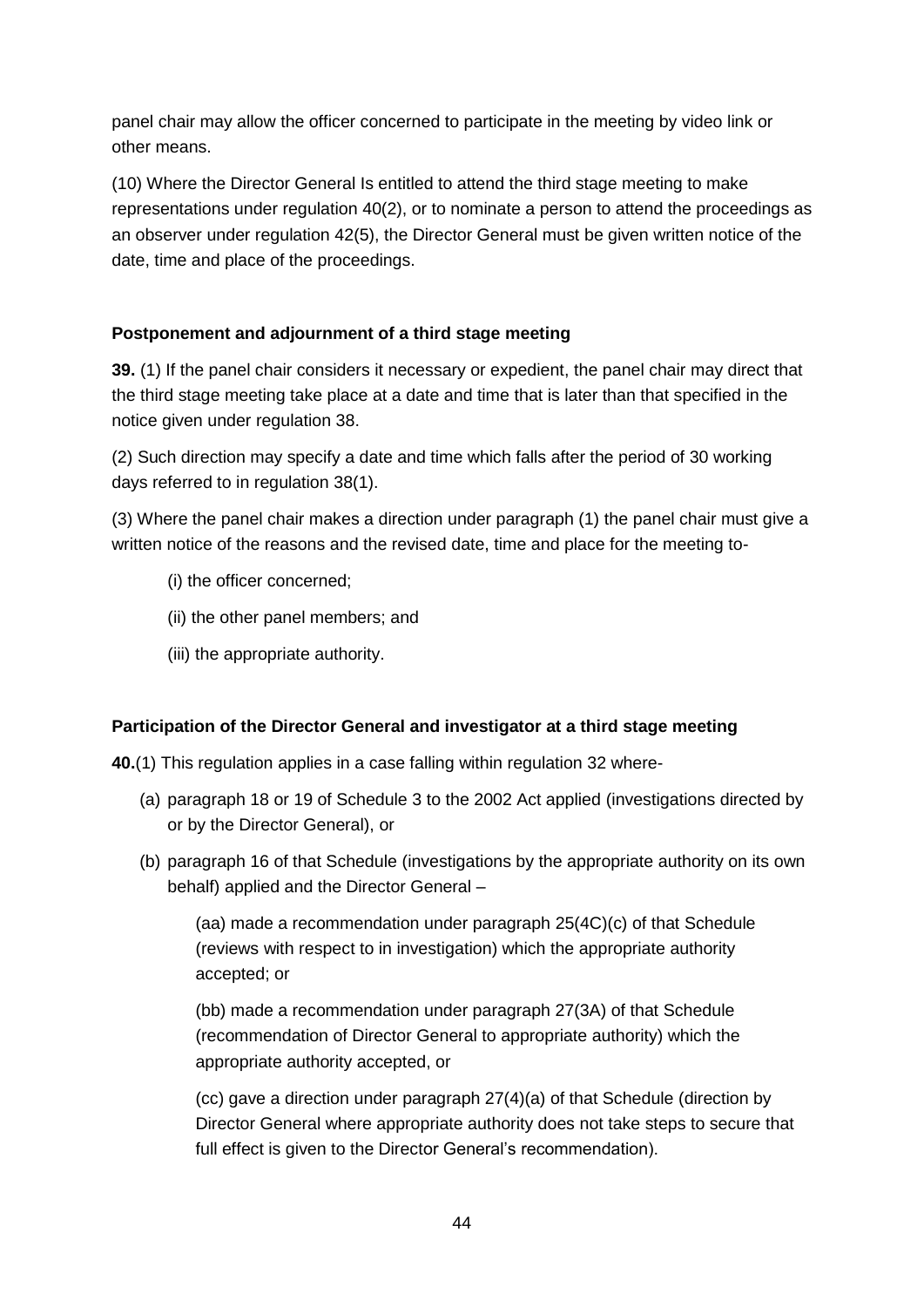(2) The Director General may attend the third stage meeting to make representations, and where the Director General does so-

(a) the Director General may instruct a relevant lawyer to represent the Director General;

(b) the Director General must notify the complainant or any interested person before the meeting; and

(c) the panel chair must notify the officer concerned before the meeting.

(3) The investigator or a nominated person must attend the third stage meeting on the request of the panel chair to answer questions.

(4) For the purpose of this regulation, a "nominated person" is a person who, in the opinion  $of -$ 

(a) the appropriate authority; or

(b) in a case to which paragraph 18 or 19 of Schedule 3 to the 2002 Act (investigations directed by the Director General) applied, the Director General,

has sufficient knowledge of the investigation of the case to be able to assist the panel.

# **Attendance of complainant or interested person at a third stage meeting**

**41.** (1) This regulation applies in a case falling within regulation 32 where the third stage meeting arises from-

(a) a conduct matter or DSI matter under Schedule 3 to the 2002 Act (handling of complaints and conduct matters etc.), or

(b) the investigation of a complaint to which paragraph 19A of that Schedule (special procedure where investigation relates to police officer or special constable) $^{22}$  applied.

(2) The appropriate authority must give the complainant or any interested person a written notice of the date, time and place of the third stage meeting.

(3) Subject to this regulation and any conditions imposed under regulation 42(13) –

(a) the complainant may attend as an observer any part of the third stage meeting relating to the subject matter of the complaint; and

(b) an interested person may attend as an observer any part of the third stage meeting relating to the subject matter of the complaint or conduct matter in respect of which the person is an interested person.

<sup>-</sup> $22$  Paragraphs 19A to 19E were inserted by paragraphs 1, 3 and 5 of Schedule 23 to the Criminal Justice and Immigration Act 2008 and paragraph 19A was substituted for paragraphs 19A to 19E by paragraphs 9 and 21 of Schedule 5 to the Policing and Crime Act 2017.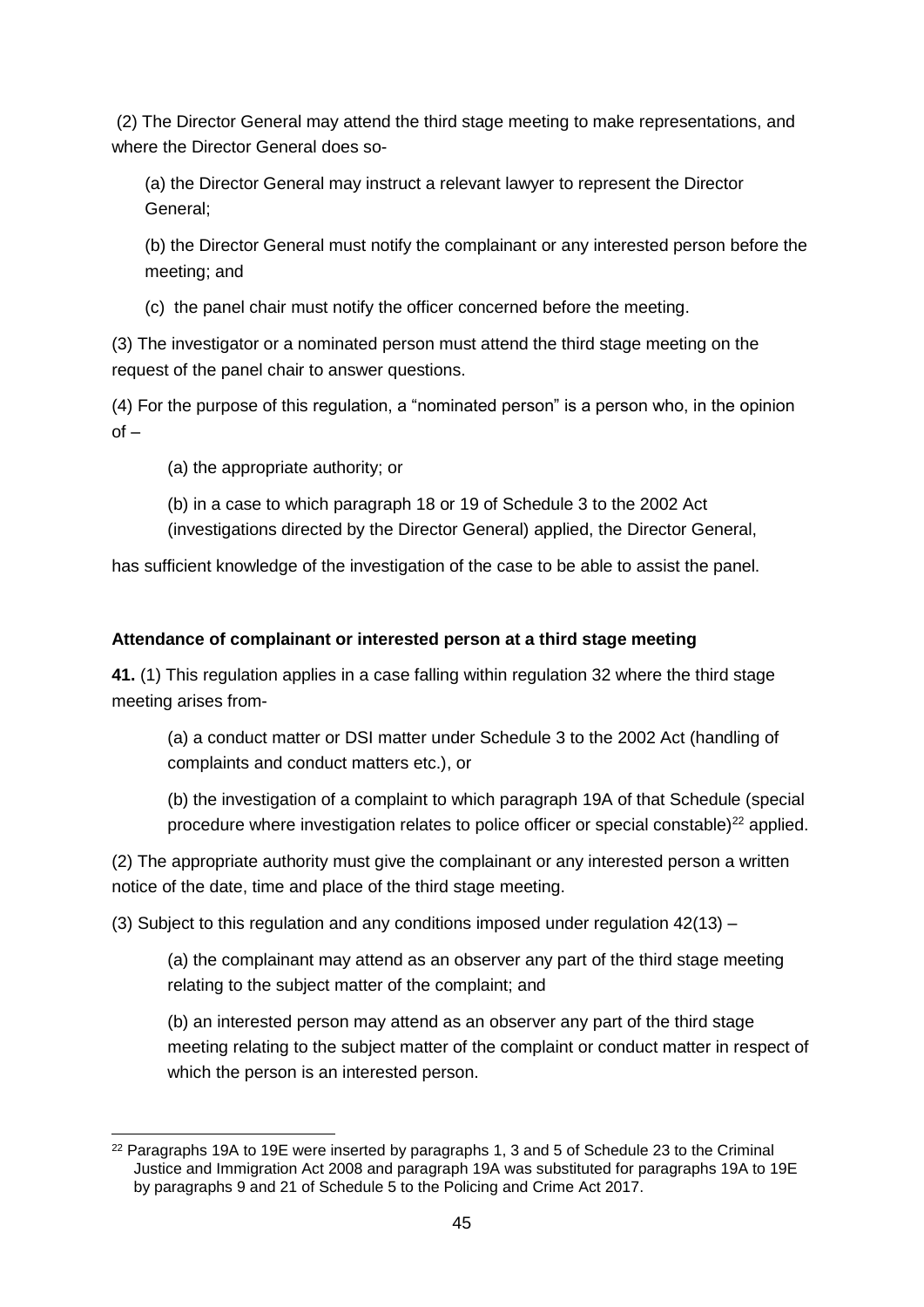(4) Subject to paragraph (5) and any conditions imposed under regulation 42(13), a complainant or interested person may be accompanied by one other person, and if the complainant or interested person has a special need, by one further person to accommodate that need.

(5) Where a complainant or interested person, or any accompanying person, is to give evidence as a witness at the third stage meeting, the complainant or interested person and any accompanying person not be allowed to attend the meeting before giving evidence.

(6) Where the officer concerned objects to the complainant or interested person, or any accompanying person, being present while a submission is made in mitigation on the officer's behalf, the panel chair may require the complainant or interested person, or any accompanying person, to withdraw while the submission is made.

(7) The panel chair may, at the panel chair's discretion, put any questions to the officer concerned that the complainant or interested person may request be put to the officer.

### **Attendance of others at a third stage meeting**

**42.** (1) Subject to regulations 40 and 41 and paragraph (10) this regulation, the third stage meeting must be in private.

(2) A human resources professional and a police officer may attend the meeting to advise the panel on the proceedings.

(3) A relevant lawyer may attend the meeting to advise the panel on the proceedings and on any question of law that may arise at the meeting.

(4) Where the officer concerned is a special constable, the appropriate authority must appoint a special constable with sufficient seniority and experience to act as an adviser to the panel who must attend the meeting.

(5) A person nominated by the Director General may, as an observer, attend a third stage meeting held under regulation 32 and arising from a case to which-

(a) paragraph 18 or 19 of Schedule 3 to the 2002 Act (investigations directed by or by the Director General) applied, or

(b) paragraph 16 of that Schedule (investigations by the appropriate authority on its own behalf) applied in relation to which the Director General--

> (aa) made a recommendation under paragraph 25(4C)(c) of that Schedule (reviews with respect to an investigation) which the appropriate authority accepted;

(bb) made a recommendation under paragraph 27(3A) of that Schedule (recommendation of Director General to appropriate authority) which the appropriate authority accepted, or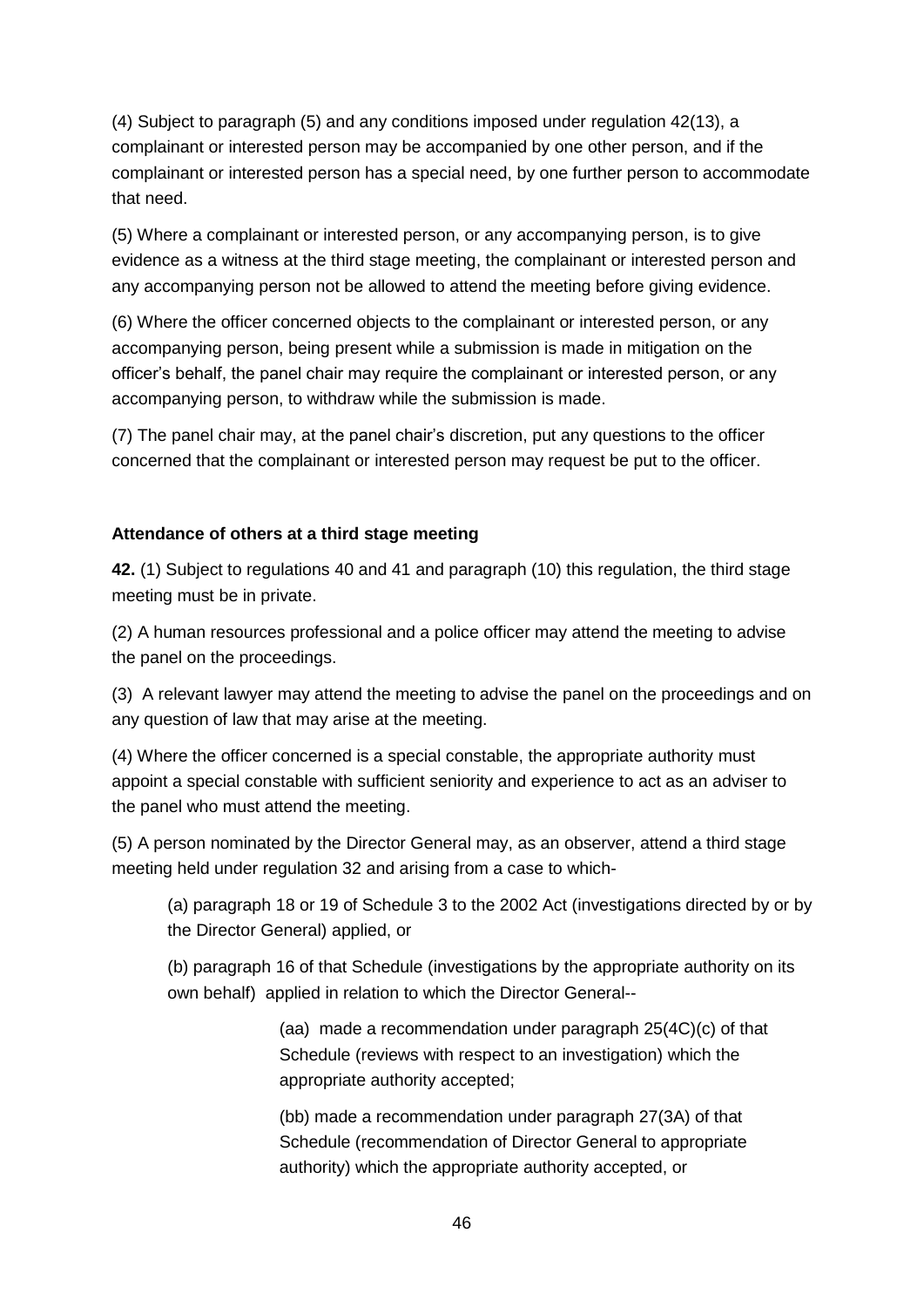(cc) gave a direction under paragraph 27(4)(a) of that Schedule (direction by Director General where appropriate authority does not take steps to secure that full effect is given to Director General's recommendation).

(6) In a case where a person nominated by the Director General is entitled under paragraph (5) to attend the third stage meeting, the appropriate authority must notify the Director General of the date, time and place of the meeting.

(7) Any other person specified in the notice to the officer concerned in accordance with regulation 31(1)(i) or 33(1)(l) may attend the meeting if the officer consents to such attendance.

(8) Subject to any contrary decision by the panel chair, a witness other than the complainant, interested person or the officer concerned may only attend the third stage meeting for the purposes of giving their evidence.

(9) The panel chair may, at the panel chair's discretion, permit a witness in the third stage meeting to be accompanied to that meeting by one other person.

(10) Where a third stage meeting held under regulation 32 arises from a case to which paragraph 19 of Schedule 3 to the 2002 Act (investigations by the Director General) applied, and the Director General considers that because of the gravity of the case or other exceptional circumstances it would be in the public interest to do so, the Director General may, having consulted with –

- (a) the appropriate authority;
- (b) the officer concerned;
- (c) the complainant or interested person; and
- (d) any witnesses

direct that the whole of part of the third stage meeting be held in public.

(11) The panel is under a duty to comply with a direction given under paragraph (10).

(12) A direction under paragraph (10), together with the reasons for it, must be notified as soon as practicable and in any event before the end of 5 working days beginning with the first working day after the day the decision was taken, to the persons consulted under that paragraph.

(13) The panel chair may impose such conditions as the panel chair sees fit relating to the attendance under regulation 41 or this regulation of persons at the third stage meeting (including circumstances in which they may be excluded) in order to facilitate the proper conduct of the meeting.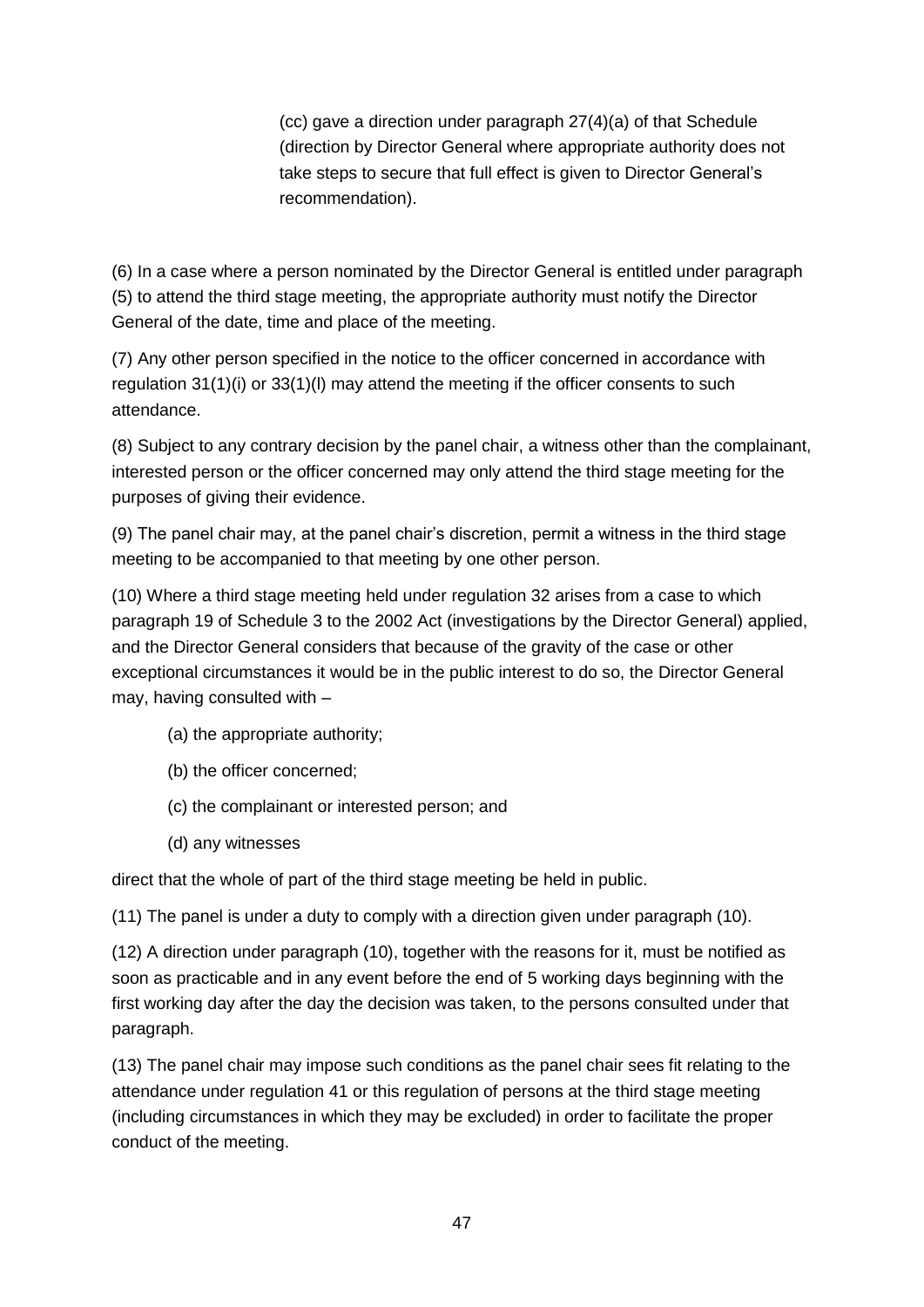#### **Exclusion from a third stage meeting**

**43.** (1) Where it appears to the panel chair that any person may, in giving evidence, disclose information which ought not to be disclosed to any person attending the meeting, other than the officer concerned, because it is information to which paragraph (2) applies, the panel chair must require such attendees to withdraw while the evidence is given.

(2) This paragraph applies to information in so far as the panel chair considers that preventing disclosure of it is-

(a) necessary for the purpose of preventing the premature or inappropriate disclosure of information that is relevant to, or may be used in, any criminal proceedings;

(b) necessary in the interests of national security;

(c) necessary for the purpose of the prevention or detection of crime, or the apprehension or prosecution of offenders;

(d) necessary for the purposes of the prevention or detection of misconduct by other police officers or police staff members or their apprehension for such matters;

(e) necessary and proportionate for the protection of the welfare and safety of any informant or witness; or

(f) otherwise in the public interest.

#### **Procedure at a third stage meeting**

**44.** (1) The panel chair must determine the procedure at the third stage meeting and in so far as it is set out in these Regulations, must determine it in accordance with these Regulations.

(2) Where the officer concerned is required to attend a third stage meeting under regulation 30, the panel chair must –

> (a) provide the officer concerned with an opportunity to make representations in relation to the matters referred to in the notice under regulation 31, and

> (b) provide the police friend (if the officer has one) with an opportunity to address the meeting in relation to such matters in accordance with regulation 8(3)(a).

(3) Where the officer concerned is required to attend a third stage meeting under regulation 32, the panel chair must-

> (a) provide the officer concerned with an opportunity to make representations in relation to the matters referred to in the notice under regulation 33;

> (b) provide the person representing the officer with an opportunity to address the meeting in relation to such matters in accordance with regulation 8(3)(a).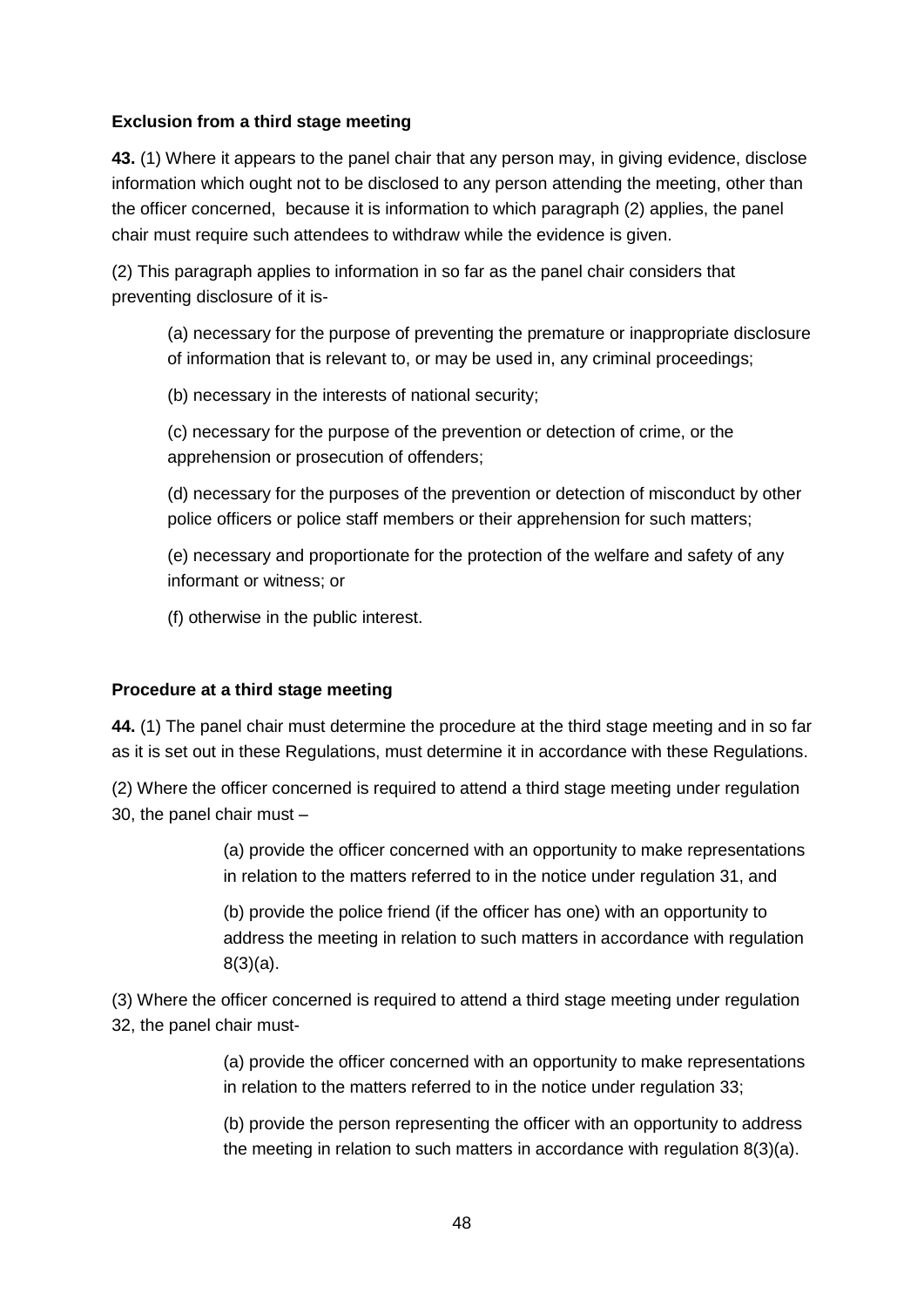(4) The panel chair may adjourn the meeting to a specified later date and time if it appears to the panel chair necessary or expedient to do so.

(5) A verbatim record of the meeting must be taken and the officer concerned must, on request, be supplied with a copy.

# **Finding**

**45.** (1) Following the third stage meeting, the panel must make a finding as to whether –

(a) in a case falling within regulation 30(2), the performance or attendance of the officer concerned during the period specified in accordance with regulation 25(6)(c) has been satisfactory;

(b) in a case falling within regulation 30(4), the performance or attendance of the officer concerned during any part of the validity period of the final written improvement notice remaining after the expiry of the period specified in accordance with regulation 25(6)(c) has been satisfactory; or

(c) in a case failing within regulation 32, the performance of the officer concerned constitutes gross incompetence, unsatisfactory performance or neither.

(2) The panel must prepare (or must cause to be prepared) their decision in writing which must state the finding and their reasons, as well as any outcome which they order under regulation 46.

(3) As soon as reasonably practicable and in any event before the end of 3 working days beginning with the first working day after the conclusion of the meeting, the panel chair must give a written copy of the decision to-

- (a) the officer concerned; and
- (b) the line manager

but in any event, the officer concerned must be given written notice of the finding before the end of three working days beginning with the first working day after the day on which on which the meeting concluded.

(4) Where the panel have made a finding of unsatisfactory performance or attendance or gross incompetence, the copy of the decision given to the officer concerned must be accompanied by a written notice setting out the circumstance in which and the time within which a police officer may appeal to a police appeals tribunal under the British Transport Police Appeal Tribunal Regulations 2020.

(5) Any finding or decision of the panel under this regulation or regulation 46 must be based on a simple majority but must not indicate whether it was taken unanimously by a majority.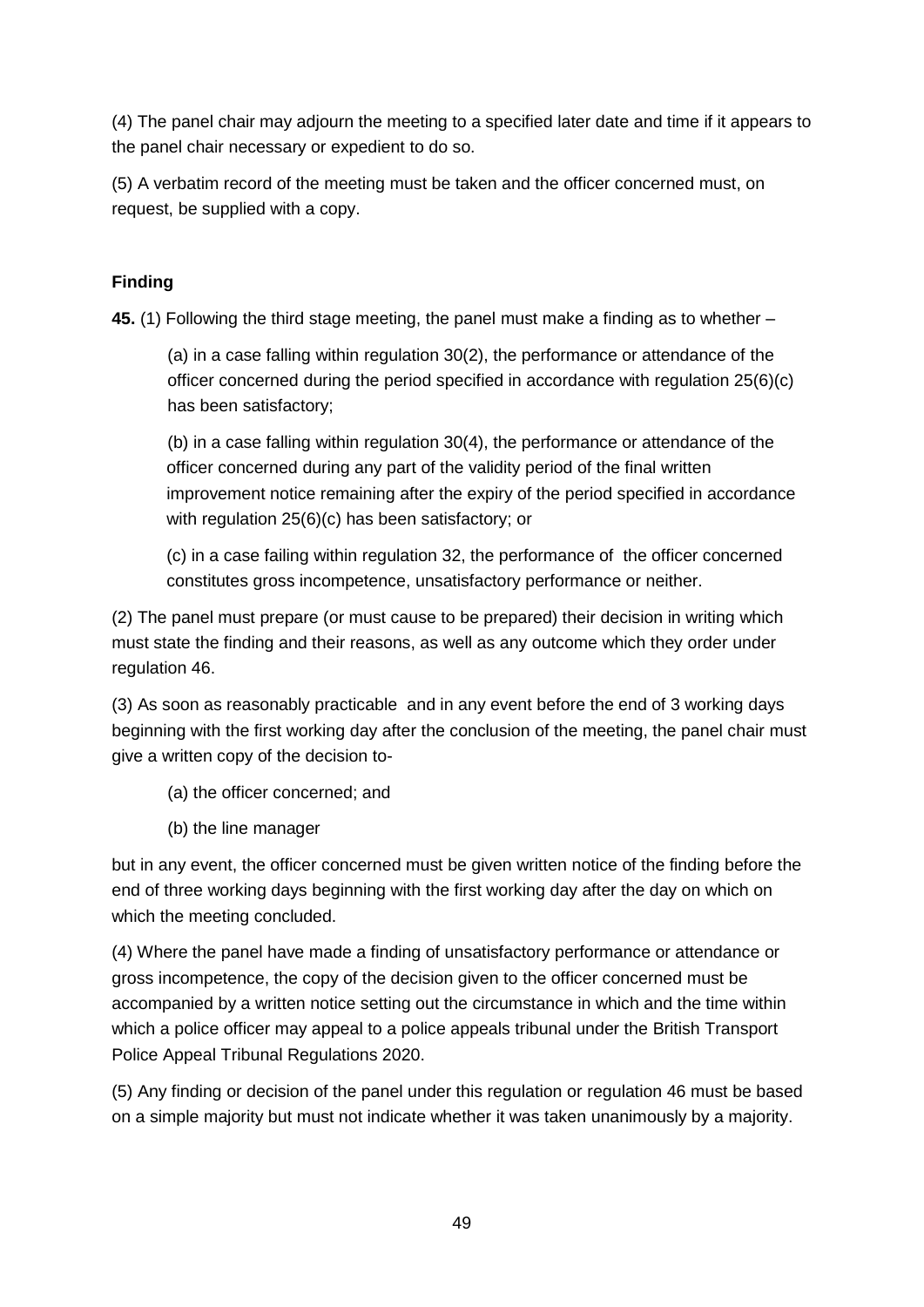#### **Outcome**

**46.** (1) If the panel make a finding that, in a case falling within regulation 30(2) or (4), the performance or attendance of the officer concerned has been unsatisfactory they may, subject to paragraph (4), order-

(a) one of the outcomes mentioned in paragraph (3)(a), (c) or (f); or

(b) where the panel are satisfied that there are exceptional circumstances which justify it, the outcome mentioned in paragraph  $(3)(d)$ ;.

(2) If the panel make a finding that, in a case falling within regulation 32, the performance of the officer concerned constitutes gross incompetence, they may, subject to paragraph (4), order one of the outcomes mentioned in paragraph (3)(b), (c), (e) or (f).

(3) The outcomes are:

(a) dismissal of the officer concerned with notice, the period of the notice to be decided by the panel, subject to the minimum period of 28 days;

(b) dismissal of [the officer concerned with immediate effect;

(c) reduction in rank of the officer concerned with immediate effect;

(d) an extension of the final written improvement notice issued to the officer concerned;

(e) the issue to the officer concerned of a final written improvement notice;

(f) redeployment of the officer concerned to alternative duties (which may involve a reduction of rank) within the police force.

(4) The panel may not order a reduction in rank with immediate effect where –

(a) the officer is a special constable; or

(b) the third stage meeting relates to the attendance of the officer.

(5) In considering whether to order any of the outcomes mentioned in paragraph (3), it –

(a) must have regard to the record of police service of the officer concerned as shown in the officer's personal record;

(b) may receive evidence from any witness whose evidence would, in their opinion, assist their consideration; and

(c) must give-

(i) the officer, the officer's police friend, or, in a case falling within regulation 32, the officer's relevant lawyer; and

(ii) the appropriate authority,

an opportunity to make oral or written representations before making a decision.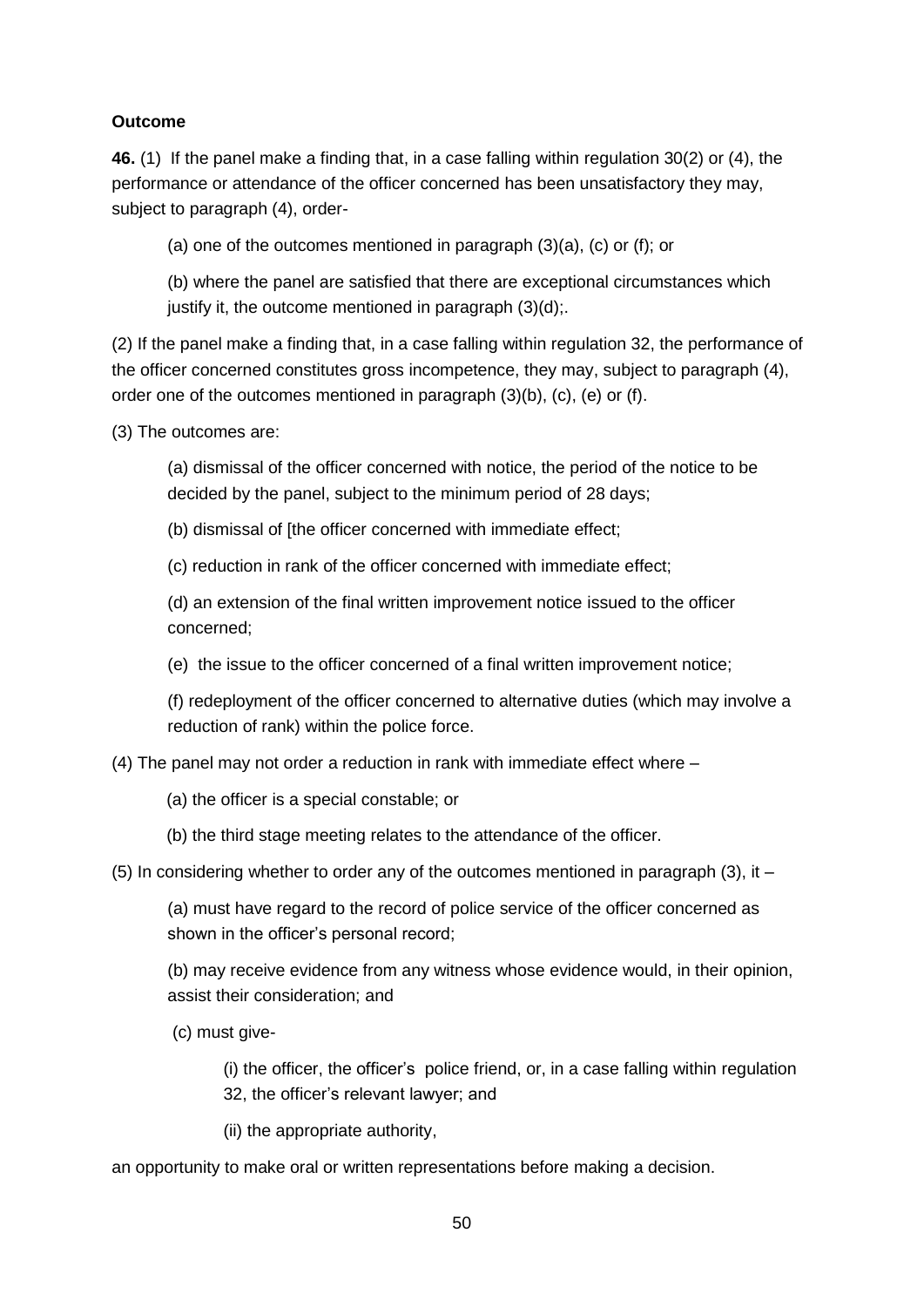(6) If the panel make a finding, in a case falling within regulation 32, of unsatisfactory performance, they must order the issue to the officer concerned of a written improvement notice.

(7) A written improvement notice or a final written improvement notice issued under this regulation must-

(a) state in what respect the performance or attendance of the officer concerned (as the case may be) is considered unsatisfactory or the performance grossly incompetent;

(b) state the improvement that is required in performance or attendance;

(c) state that, if a sufficient improvement is not made within such reasonable period as the panel specifies (being a period not exceeding 12 months), the officer may be required to attend a second stage meeting (in the case of a written improvement notice) or another third stage meeting (in the case of a final written improvement notice) and state the date with which this period ends;

(d) state that it is valid for a period of 12 months beginning with the date of the notice,

(e) state that, of the sufficient improvement referred to in sub-paragraph (c) is not maintained during any part of the validity period remaining after the expiry of the period specified in accordance with sub-paragraph (c), the officer may be required to attend a second stage meeting (in the case of a written improvement notice) or another third stage meeting (in the case of a final written improvement notice) and

(f) be signed and dated by the panel chair.

(8) Where the panel orders an extension of the period relating to the final written improvement notice-

(a) the notice must be amended-

(i) to state that if the officer concerned does not make a sufficient improvement within such reasonable period as the panel specifies (being a period not exceeding 12 months) the officer may be required to attend another third stage meeting; and

(ii) to state the date on which this period ends;

- (b) the panel may vary any of the other matters recorded in the notice;
- (c) the notice is valid for a further period of 12 months from the date of the extension.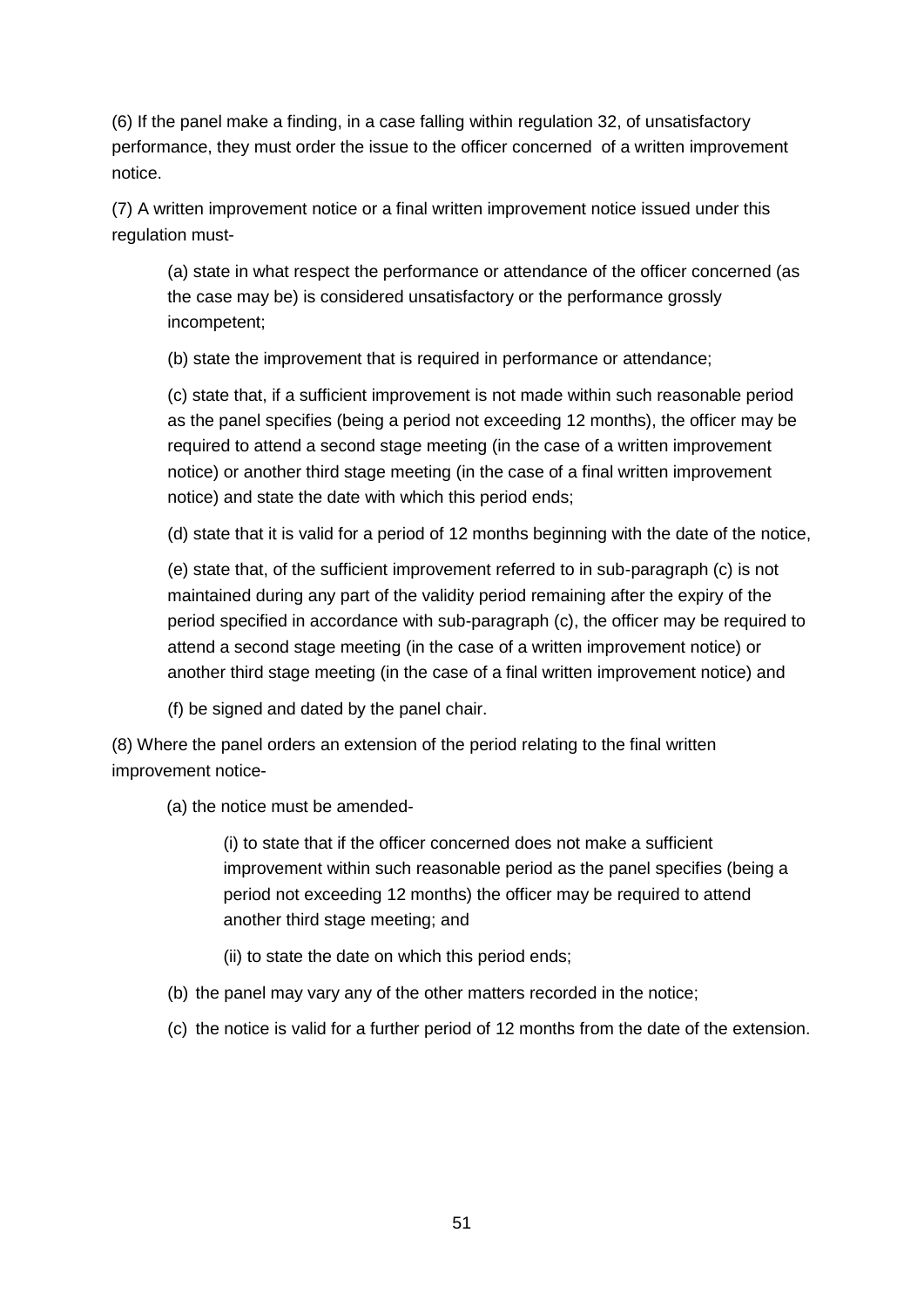### **Assessment of performance or attendance following third stage meeting**

**47.** (1) Where a written improvement notice has been issued under regulation 46 the performance or attendance of the officer concerned must be assessed under regulation 22 as if the officer had received a written improvement notice under regulation 18.

(2) Where, as a result of such assessment, the officer concerned is required to attend a second stage meeting, these Regulations have effect as if the officer had been required to attend that meeting under regulation 22, in which case

(a) references to the period specified in accordance with regulation 17(6)(c) must be construed as references to the period specified under regulation 46(7)(c); and

(b) references to the validity period of the written improvement notice must be construed as references to the validity period of the written improvement notice issued under regulation 46.

(3) Where a police officer is required to attend such a second stage meeting, that meeting must concern unsatisfactory performance or attendance which is similar to or connected with the unsatisfactory performance or attendance referred to in the written improvement notice.

# **Assessment of performance or attendance following third stage meeting where a final written improvement notice has been issued or extended**

**48.** (1) Where a final written improvement notice has been issued under regulation 46(6) , as soon as reasonably practicable after the reasonable period specified by the panel under regulation 46(7)(c) or, where the panel orders an extension of the period, regulation 46 (8)(a)-

(a) the panel must assess the performance or attendance of the officer concerned (as the case may be) during that period; and

(b) the panel chair must give the officer concerned a written notice as to whether the panel considers that there has been a sufficient improvement in performance or attendance during that period.

(2) If the panel considers that there has not been sufficient improvement, the panel chair must at the same time as the panel chair gives a written notice under paragraph (1)(b), also give the officer concerned a written notice that the officer is required to attend another third stage meeting to consider the officer's performance or attendance.

(3) The officer concerned may be required to attend a third stage meeting under paragraph  $(4)$  where  $-$ 

(a) the officer has not been required to attend a third stage meeting under paragraph (2), or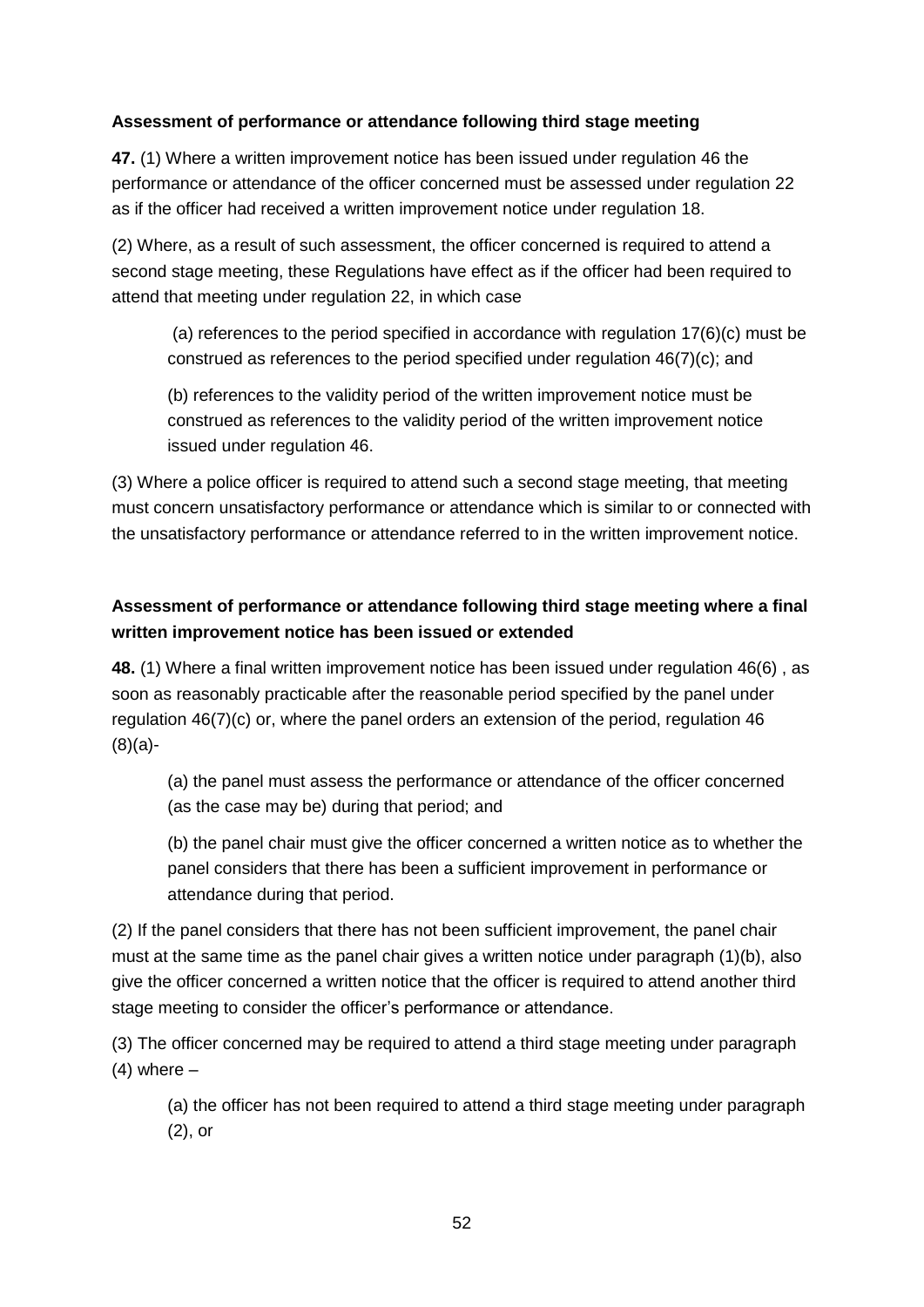(b) the officer concerned has been required to attend a third stage meeting under paragraph (2) but the panel did not make a finding of unsatisfactory performance or attendance at that meeting,

(4) If the panel considers that the officer concerned has failed to maintain a sufficient improvement in performance or attendance during any part of the validity period of his final written improvement notice remaining after the expiry of the period specified in accordance with regulation 46(7)(c) or, where the panel orders an extension of the period, regulation 46(8)(a), the panel chair must give the officer a written notice of the matters set out in paragraph (6)..

(5) Those matters are-

(a) that the panel is of the view mentioned in paragraph (4), and

(b) that the officer concerned is required to attend another third stage meeting to consider the officer's performance or attendance.

(6) In a case falling within paragraph (2) or (4), the appropriate authority must give the officer concerned the notice referred to in regulation 31.

(7) Where the officer concerned is required to attend a third stage meeting under this regulation, these Regulations have effect as if the case fell within regulation 30(2) or (4) as the case may be.

(8) Where these Regulations have effect in the manner described in paragraph (7)-

(a) references to the period specified in accordance with regulation 25(6)(c) are to be construed as references to the period specified under regulation  $46(7)(c)$  or  $(8)(c)$ , as the case may be; and

(b) references to the validity period of the final written improvement notice are to be construed as references to the validity period mentioned in regulation 46(7)(d) or (8)(c), as the case may be

(9) Any third stage meeting which a police officer is required to attend under this regulation must concern unsatisfactory performance or attendance which is similar to or connected with the unsatisfactory performance or attendance referred to in the final written improvement notice issued or extended under regulation 46(6) or, if amended under regulation 46(8)(a), as so amended.

(10) References in this regulation to the panel are references to the panel that conducted the initial third stage meeting, subject to paragraph (11).

(11) Where any of the panel members are not able to continue to act as such, the appropriate authority must remove that member from the panel and must appoint a new member to the panel.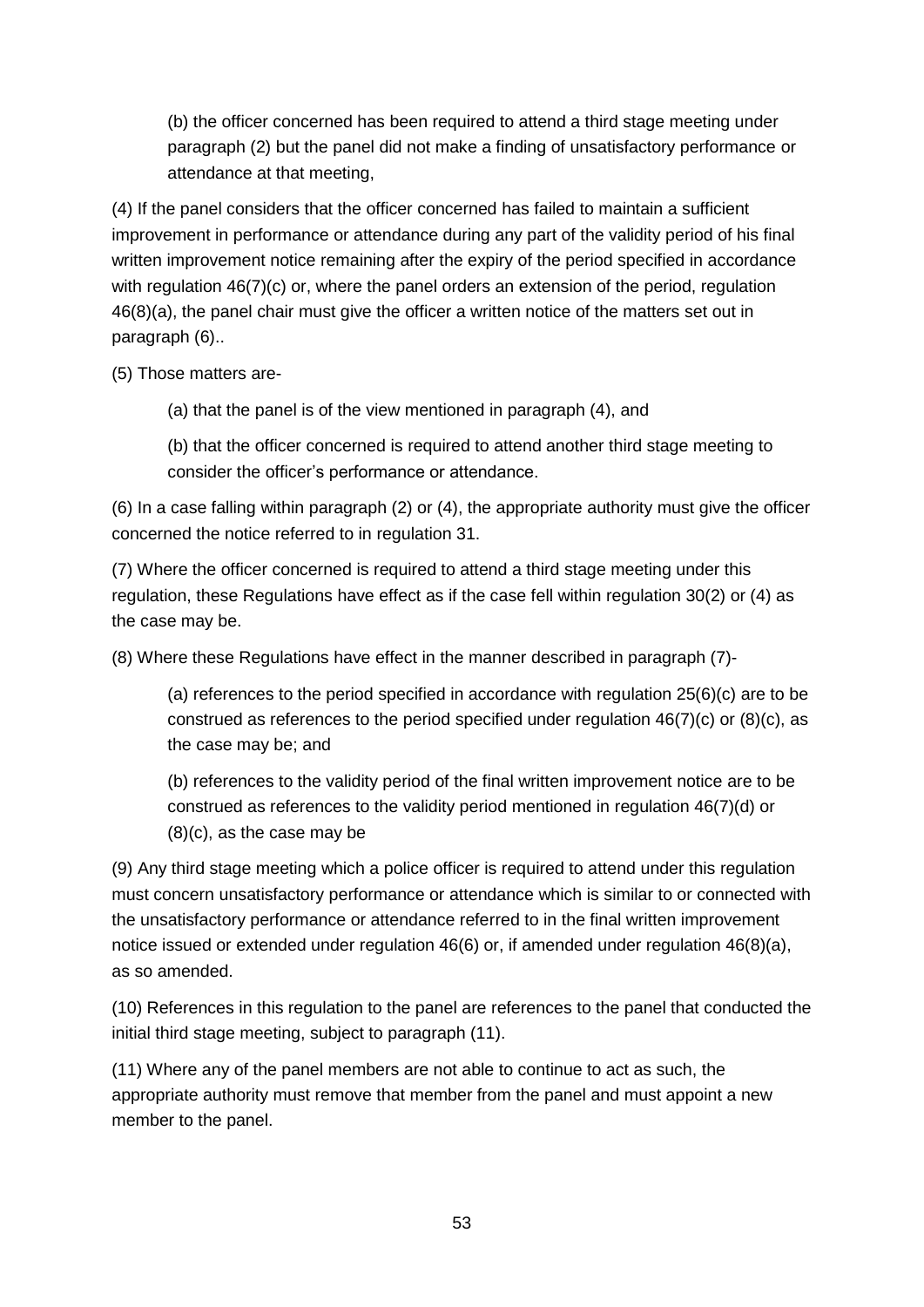(12) If the appropriate authority appoints a new panel member under paragraph (11), it must ensure that the requirements for the composition of the panel under regulation 34 continue to be met.

(13) As soon as reasonably practicable after any such appointment, the appropriate authority must give the officer concerned a written notice of the name of the new panel member.

(14) The officer concerned may object to the appointment of a panel member appointed under paragraph (11).

(15) Any such objection must be made in accordance with regulation 35(2), provided that it must be made before the end of 3 working days beginning with the first working day after receipt of the notice referred to in paragraph (13), and the appropriate authority must comply with regulation 35(3) to (6) in relation to the objection but paragraph (7) of that regulation does not apply.

## **Third stage meeting under regulation 48**

**49.** (1) Where an officer is required to attend another third stage meeting under regulation 48-

(a) that meeting must be conducted by the same panel as conducted the initial third stage meeting (subject to any change in that panel under regulation 48);

(b) the officer concerned may not object to panel members under regulation 35, except in accordance with regulation 48;

(c) subject to paragraph (2), regulations 36 to 46 apply to, or in relation to, that meeting.

(2) Following that third stage meeting, the panel may not order an extension of the period of the final written improvement notice issued to the officer concerned.

# **Made by Order of the Authority**